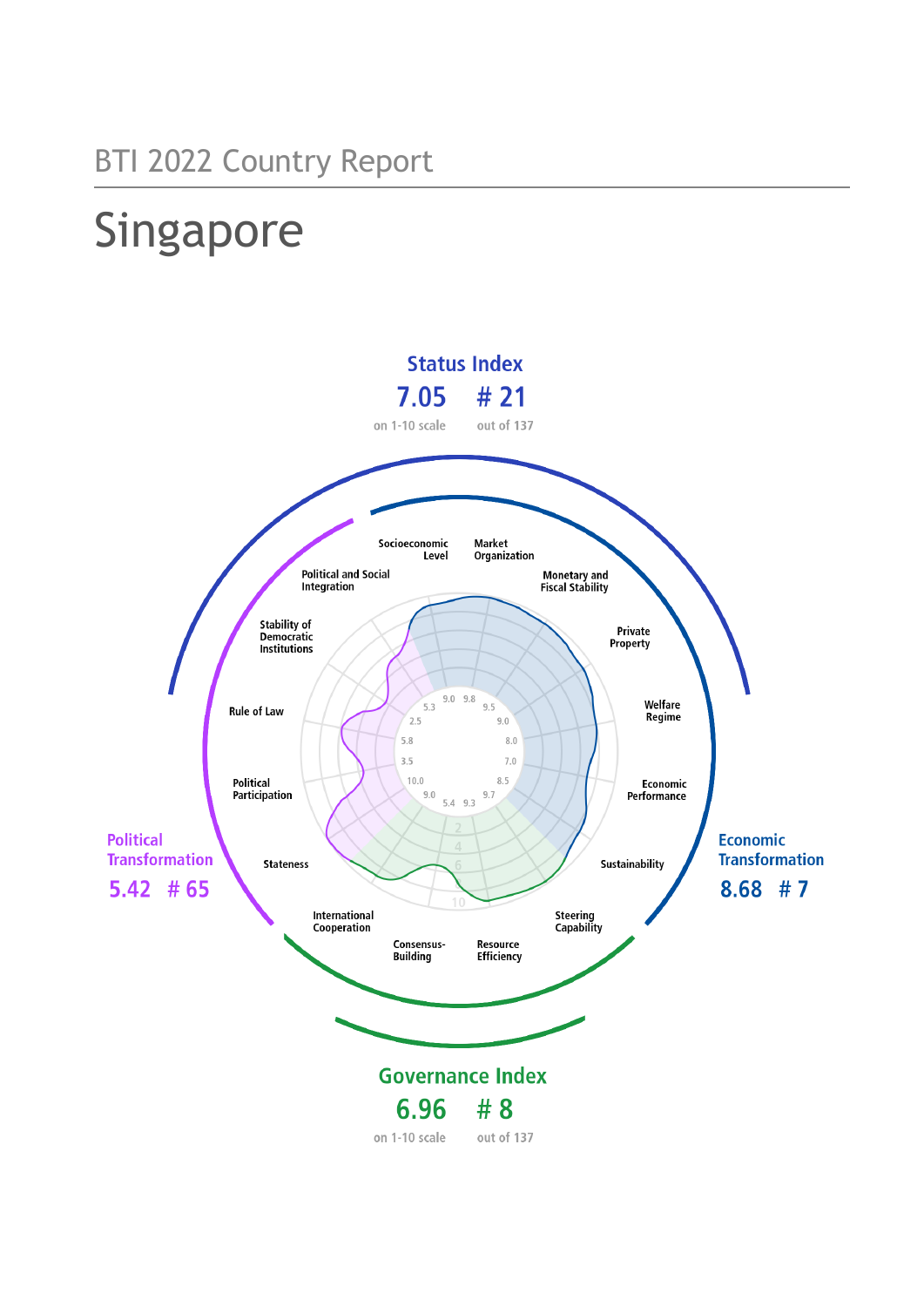This report is part of the **Bertelsmann Stiftung's Transformation Index (BTI) 2022**. It covers the period from February 1, 2019 to January 31, 2021. The BTI assesses the transformation toward democracy and a market economy as well as the quality of governance in 137 countries. More on the BTI at [https://www.bti-project.org.](https://www.bti-project.org/)

Please cite as follows: Bertelsmann Stiftung, BTI 2022 Country Report — Singapore. Gütersloh: Bertelsmann Stiftung, 2022.

This work is licensed under a **Creative Commons Attribution 4.0 International License**.

#### **Contact**

Bertelsmann Stiftung Carl-Bertelsmann-Strasse 256 33111 Gütersloh Germany

**Sabine Donner** Phone +49 5241 81 81501 sabine.donner@bertelsmann-stiftung.de

**Hauke Hartmann** Phone +49 5241 81 81389 hauke.hartmann@bertelsmann-stiftung.de

**Claudia Härterich** Phone +49 5241 81 81263 claudia.haerterich@bertelsmann-stiftung.de

**Sabine Steinkamp** Phone +49 5241 81 81507 sabine.steinkamp@bertelsmann-stiftung.de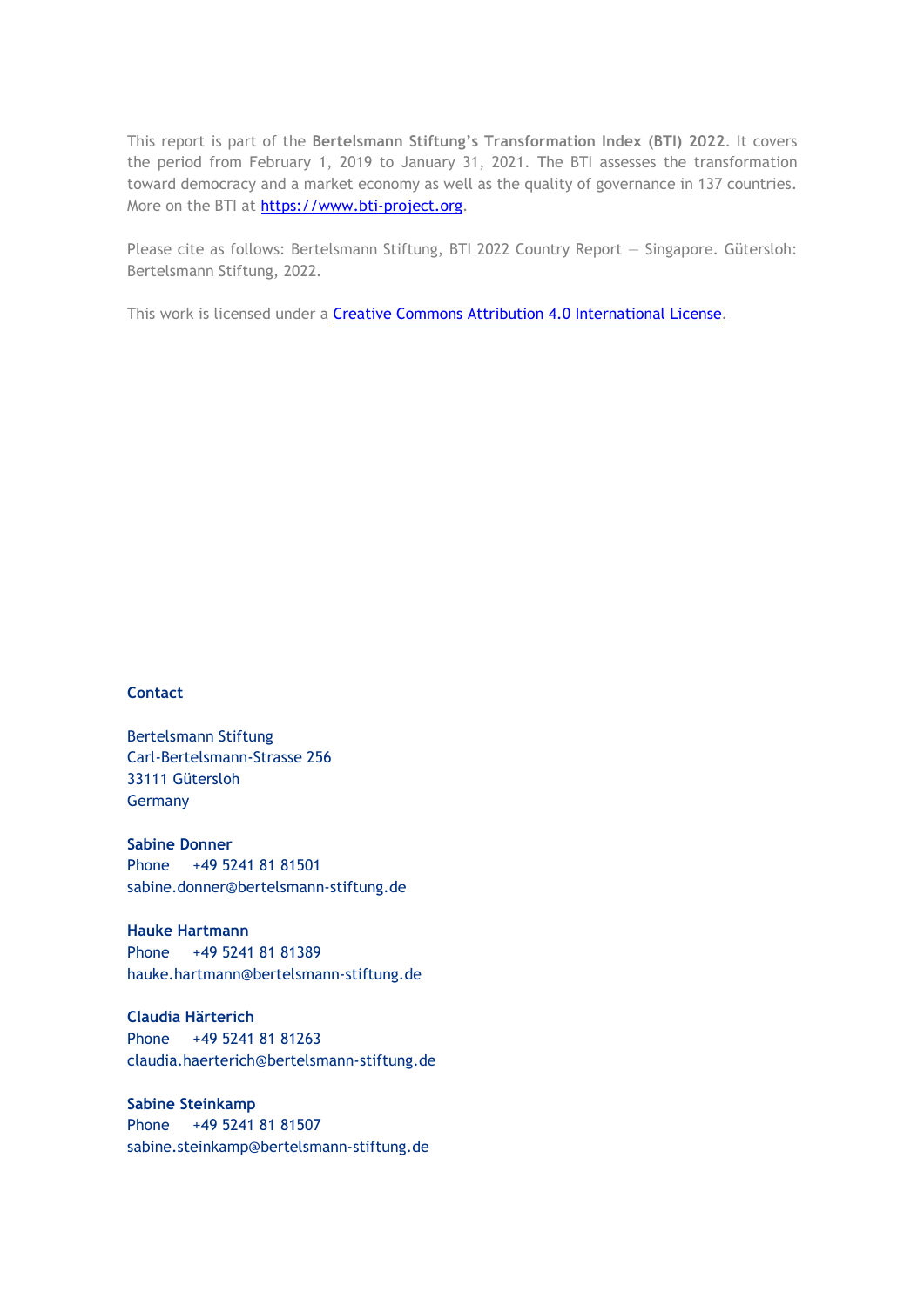#### **Key Indicators**

| Population               | M      | 5.7    | HDI                            | 0.938 | GDP p.c., PPP $\mathsf{S}$   | 98526 |
|--------------------------|--------|--------|--------------------------------|-------|------------------------------|-------|
| Pop. growth <sup>1</sup> | % p.a. | $-0.3$ | HDI rank of 189                | 11    | Gini Index                   |       |
| Life expectancy          | vears  | 83.5   | UN Education Index             | 0.844 | Poverty <sup>3</sup><br>$\%$ |       |
| Urban population %       |        | 100.0  | Gender inequality <sup>2</sup> | 0.065 | Aid per capita $\sqrt{5}$    |       |
|                          |        |        |                                |       |                              |       |

Sources (as of December 2021): The World Bank, World Development Indicators 2021 | UNDP, Human Development Report 2020. Footnotes: (1) Average annual growth rate. (2) Gender Inequality Index (GII). (3) Percentage of population living on less than \$3.20 a day at 2011 international prices.

# Executive Summary

The general election of 2020 was held in the middle of the COVID-19 pandemic. This was criticized by some commentators, as an election was not due until early 2021. As a result of the pandemic, campaigning was greatly restricted, with rallies held online. In the past, opposition rallies have often drawn thousands of people into public places and there was concern that online events could reduce the ability of less well known opposition candidates to canvass votes. However, the government also allowed more airtime to opposition candidates, which provided greater public access to the alternative parties. The swing in favor of the opposition suggests that there are still serious grievances over the cost of living and government accountability in Singapore that need to be addressed.

In the year before the election, Singapore's illiberal political system became even more restrictive. In June 2019, the government enacted the Protection from Online Falsehoods and Manipulation Act (POFMA), also referred to as the "fake news" law. Using the rhetoric of the U.S. president, the Singapore government justified another legal tool to crack down on already severely curtailed freedom of speech. Even though the government denied that this was its intention, following the passage of the law, it was used liberally against many different statements. Opposition members and dissidents became frequent targets. The question of who determines what is defined as "truth" became a difficult issue for the courts, which have not yet conclusively resolved this. In addition to this law, the government continued to use other laws against peaceful political activism and criticism. Despite all of this, the ruling People's Action Party (PAP) was re-elected with 61.23% of the total valid votes, which represented a decline over the previous election in 2015 of more than 8%. At the same time, the opposition was able to gain 10 seats, the largest number of elected seats since the country's independence in 1965.

During the COVID-19 pandemic, Singapore was at first heralded as a success case due to its relatively low number of cases. However, once the virus spread to the tightly crammed migrant workers' dormitories, it led to a significant increase in cases, although the number of deaths has remained low. The latter most likely is due to the fact that most migrants are relatively young.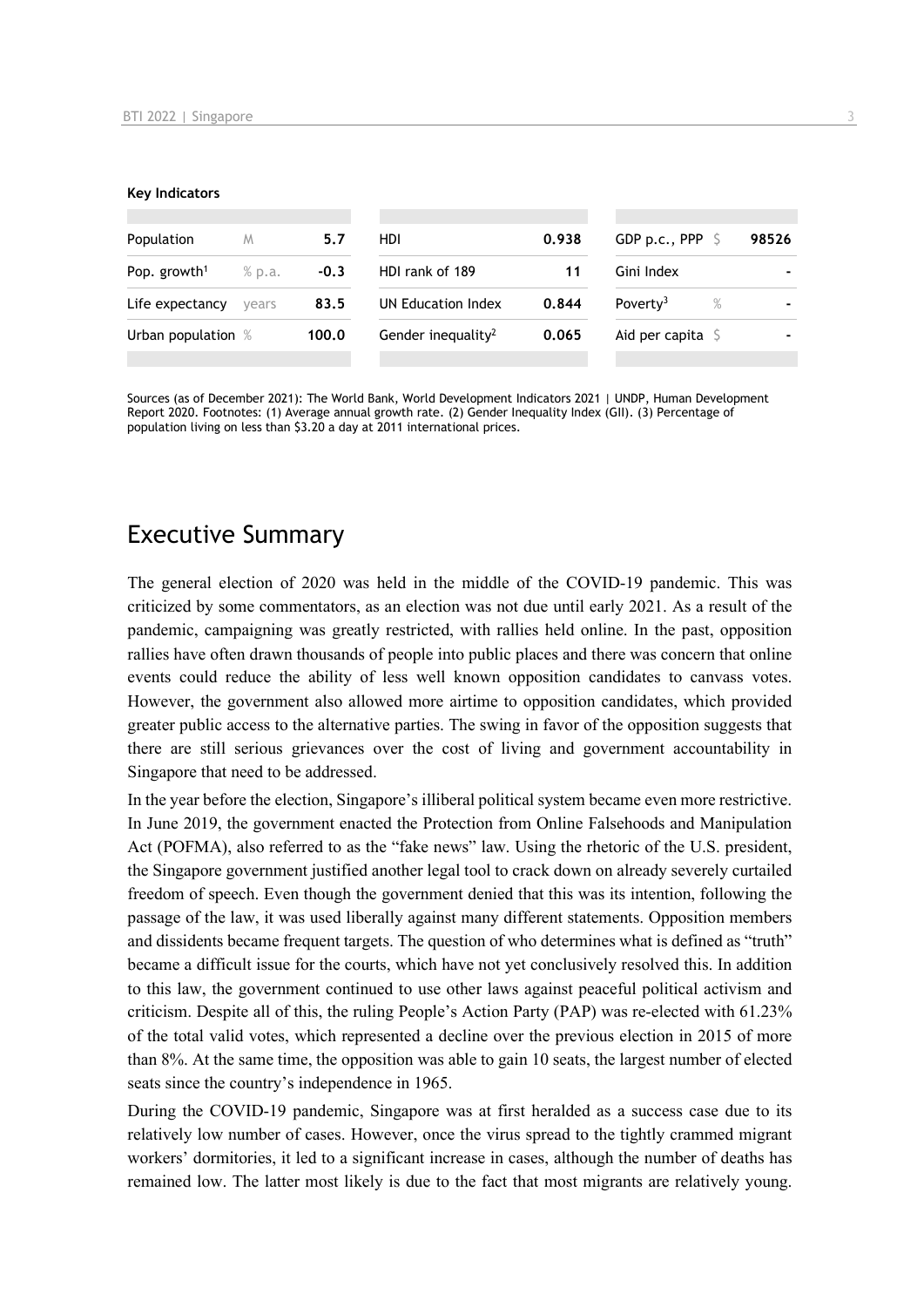Although the crisis was resolved, it has revealed the precarious nature of migrant labor in the citystate. Coming from countries in the region, thousands of laborers work low-paid jobs and enjoy few rights.

The pandemic has also been used to further tighten control over Singapore. To track the spread of cases, the government introduced a TraceTogether app or token, which at first was voluntary. Then it became required at certain locations, before the government announced that it would become mandatory at all public venues starting from 2021. By the end of 2020, the government had achieved an almost 70% participation rate in the TraceTogether program. Although the government at first claimed it was only for contact tracing, it was later confirmed that the data could also be used in criminal investigations.

The economy has suffered during the period of review. Even before the pandemic, Singapore was facing difficult economic conditions. The annual GDP growth in 2019 was only 0.7%. By 2020, Singapore had fallen into a serious recession, with an expected contraction of -6.5 to -6.0%. The government also ran budget deficits, which were exacerbated in 2020 by the pandemic. The various measures to soften the economic impact of the pandemic have meant that the estimated budget deficit will increase to SGD 7.6 billion in 2020, from SGD 3.44 billion in 2019. This is unusual for Singapore, which has generally enjoyed many years of budget surpluses. Given Singapore's extensive reliance on trade and a number of strategic sectors such as the maritime and aviation industries, the country's economy is likely to face a challenging period over the next two years or so. The impact of the pandemic has already registered very strongly in the hospitality industry in particular.

# History and Characteristics of Transformation

Singapore initially gained independence from British colonial rule as an integral part of the Federation of Malaya in 1963 but separated from it in 1965 over political differences with the Malaysian government. Singapore is a parliamentary republic with a unicameral legislature. The parliament is composed of members elected every five years in a first-past-the- post election, up to nine non-constituency members of parliament (NCMP), and up to nine nominated members of parliament (NMP). Currently, Singapore is divided into 31 electoral constituencies, 14 of which are single-member constituencies (SMC) and 17 group representation constituencies (GRC). Since 1991, the president of the Republic of Singapore has been the elected head of state. Executive power lies with the prime minister and the cabinet.

When Singapore left the Federation of Malaya, its economic and political situation was fragile. As a result, the government facilitated foreign trade. Under the leadership of a team of mainly Englisheducated lawyers, the PAP came to power in 1959 through a combination of political finesse, visible dedication to the well-being of Singapore and its inhabitants, experience in legal matters and a drastic application of undemocratic measures to suppress dissent against policies that they deemed necessary for Singapore's political and economic survival. In the infamous Operation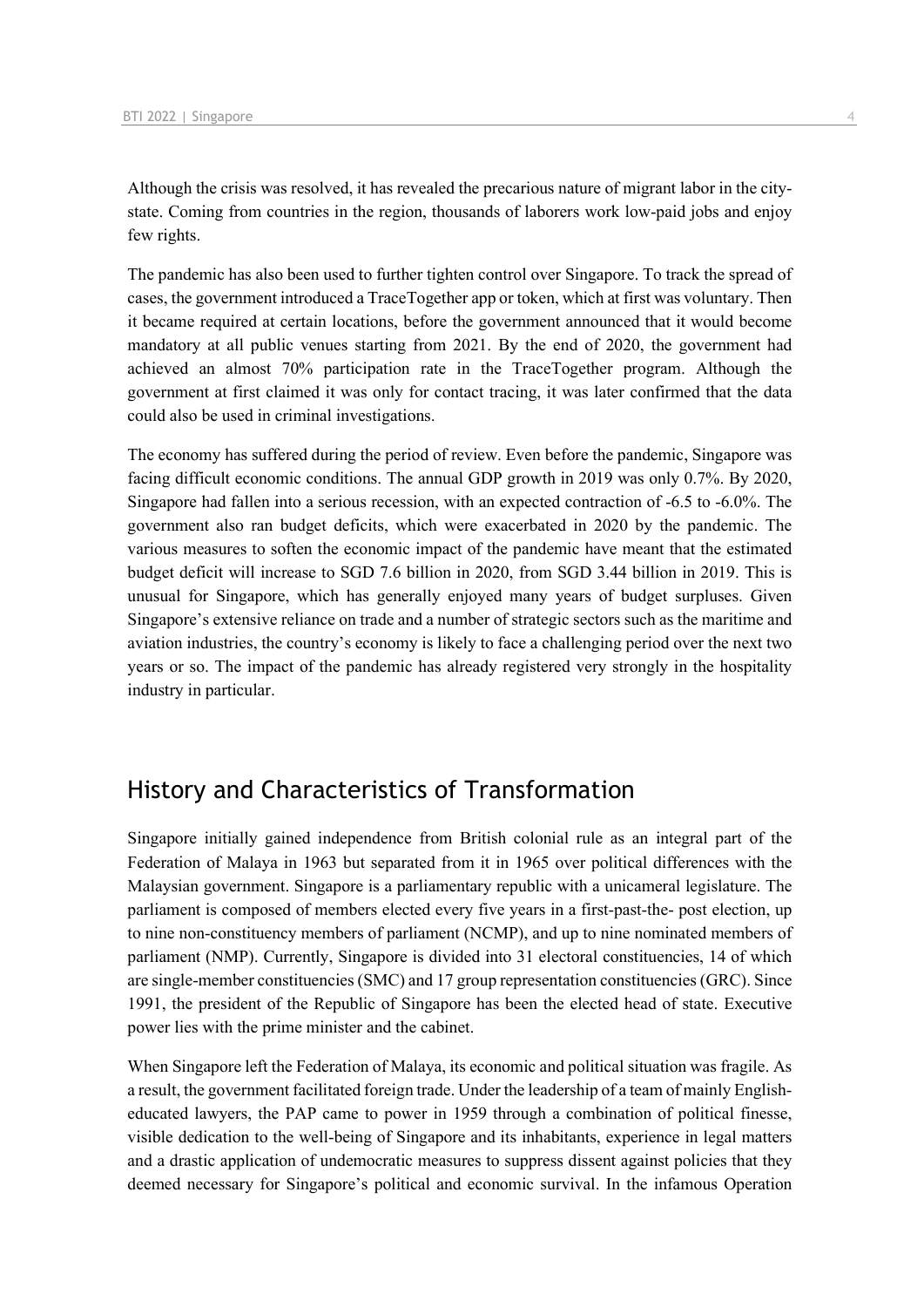Cold Store of 1963, the PAP organized the arrest of more than a hundred opposition politicians, labor leaders and activists in order to push Singapore's integration into the Federation of Malaya into being.

When the left-wing Barisan Sosialis Party (Socialist Front, BSP), which had previously split off from the PAP, boycotted the first general elections of independent Singapore in 1968, the PAP won every seat in parliament. Since then, the PAP has never relinquished its overwhelming parliamentary dominance. Until his death in 2015, the city-state was synonymous with the Cambridge-educated statesman Lee Kuan Yew, who was considered to be the country's founding father. Under his rule, Singapore's economy experienced rapid economic growth which transformed the city-state into one of the most modern developed countries in the world.

In contrast to neighboring Indonesia or Malaysia, there were never any large demonstrations held against the government. In the early years of independence, Singapore's leadership successfully integrated a diverse population of Chinese, Malays and Indians into a more or less harmonious whole. In recent years, however, the development has reached its limits. Economic growth has remained relatively low in recent years and is likely to remain modest in the near future. The country's leadership is also facing unprecedented challenges related to the maturing of the economy. The internet, moreover, has revealed problems of governance that were once ignored by the monopolized pro-government press. In addition, the country faces an uncertain leadership transition once the current prime minister, Lee Hsien Loong, who is the son of Lee Kuan Yew, retires. Currently, no member of the Lee family has indicated a desire to become the next leader.

The uncertainty exists because the democratic institutions have been manipulated to such an extent that a democratic renewal is not possible. Moreover, the tight limits on speech make it difficult to calibrate the policymaking process. One problem is that criticism of state policies is interpreted as criticism of the system. Drastic measures that would not stand up in the courts of more democratic countries are used to discourage dissent (e.g., bankrupting opposition politicians through defamation suits). Singapore has sacrificed democracy for wealth and embraced a way of life in which civil liberties, intellectual debate and political parties have become casualties of economic development. The relaxation of some restrictions on political liberties has been followed by renewed restrictions, which make it difficult to speak of any substantive liberalization process.

Nevertheless, politics has become more competitive over the years. In the 2015 general election, for the first time in recent history, all seats were contested. This trend had started with the 2006 general election, in which opposition parties – for the first time since 1988 – denied the ruling party a re-election victory on nomination day. Although some observers have argued that the PAP's continued success at the polls indicates broad support for authoritarian rule, this is not the case as most Singaporeans still want checks on government power. This was evident in the 2020 general election in which the PAP suffered another setback in the popular vote and accountability became a major issue. Given the PAP's most recent performance and the significantly enhanced capacity of opposition parties to attract and retain professionals, the PAP is likely to face much greater challenges in future elections. Older-generation Singaporeans who, in the past, strongly supported the PAP, will also thin in numbers.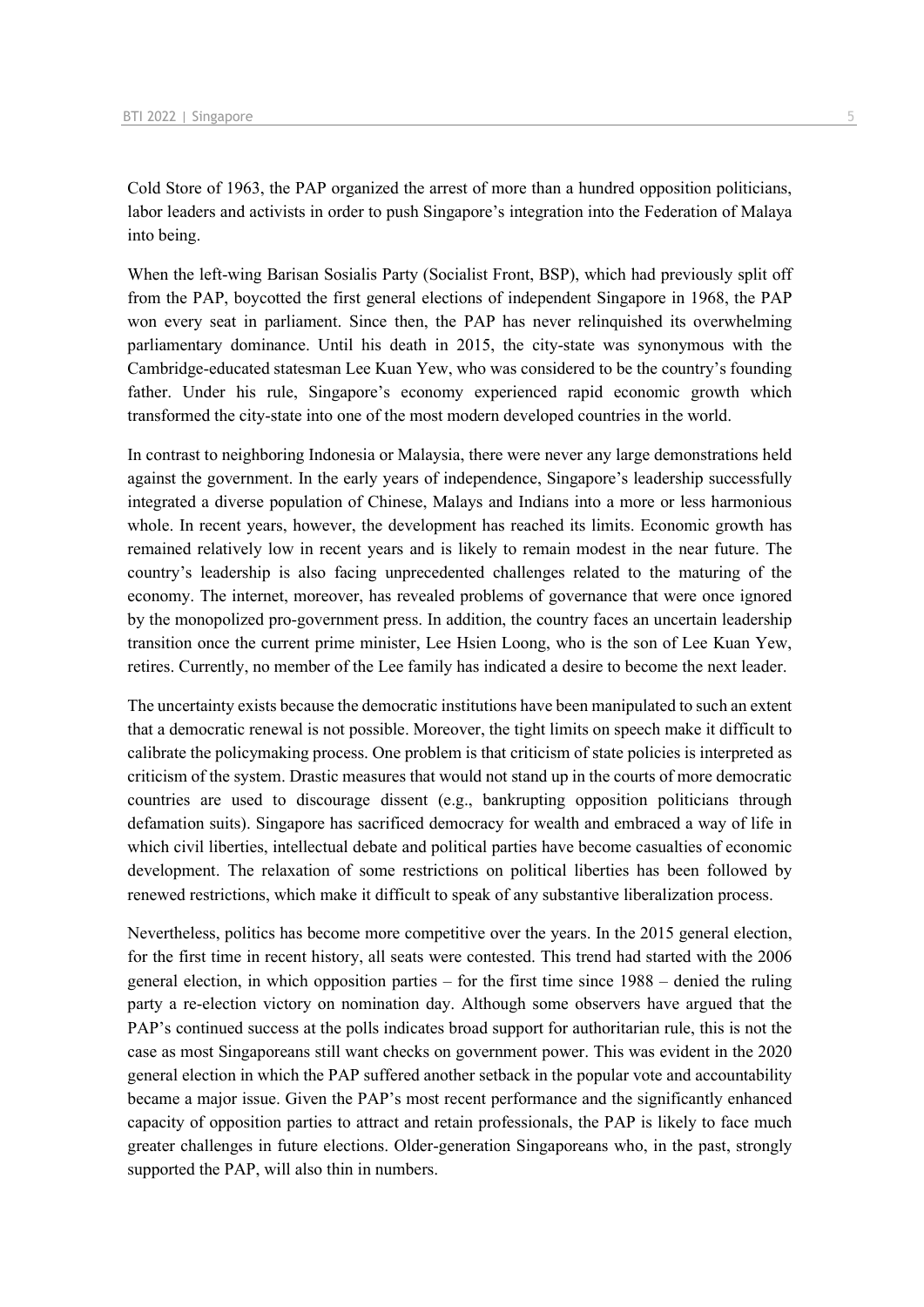The BTI combines text analysis and numerical assessments. The score for each question is provided below its respective title. The scale ranges from 1 (worst) to 10 (best).

# Transformation Status

# I. Political Transformation

#### **1 | Stateness**

The Singaporean state faces no challenges to its monopoly on the use of force throughout the country. Due to the country's character as a city-state, government control of the use of force is easier to maintain than it would be in a territorial state. Most territorial disputes have been resolved. In 2008, the International Court of Justice (ICJ) ruled that Singapore had sovereignty over Pedra Branca, while Malaysia had sovereignty over the Middle Rocks. In the following year, Singapore signed an agreement with Indonesia over the maritime border between Sultan Shoal and Pulau Nipa. In 2014, a similar agreement with Indonesia was signed regarding the border between Changi and Batam. While Malaysia reopened the question of maritime boundaries by changing the Johor Bahru port limits in 2018, in June 2019 the Malaysian government under Prime Minister Mahathir Mohamad declared that it accepted the ICJ ruling. In January 2020, officials from both governments met in Kuala Lumpur to discuss the implementation of the ruling.

All Singaporean citizens accept the nation-state as legitimate and all individuals and groups enjoy the right to acquire full citizenship rights without discrimination. Singapore's ethnic composition is very heterogeneous. It is dominated by the Chinese, who make up 74.3% of the country's population. The second and third largest ethnic groups, the Malays and the Indians, represent 13.4% and 9.1% of the city-state's inhabitants respectively.

The Singaporean state has promoted a culturally neutral concept of citizenship since 1965, which is manifested in the slogan "One nation, one people, one Singapore." In this way, the government successfully managed cultural conflicts between the different ethnic groups in the country and fostered a high level of acceptance for the concept of the nation-state. The concept of race, however, has been institutionalized by including it on identification cards. Since 2010, children from mixed backgrounds can choose their race. Race matters with regard to purchasing public housing flats and the need to acquire the so-called "mother tongue" that is related to a particular

#### **Question** Score

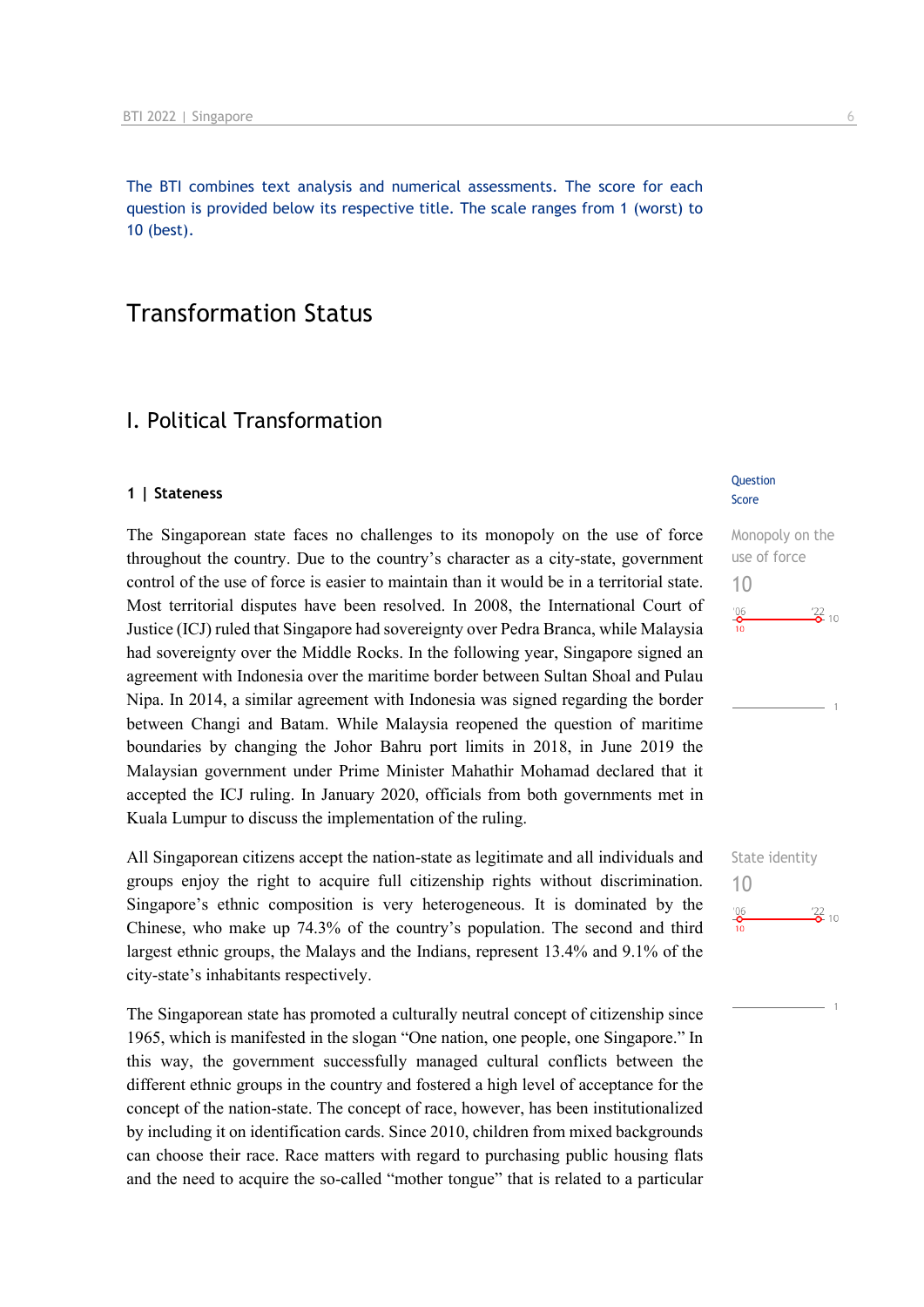ethnicity. According to data provided by the East Asia Barometer, 95% of the citystate's population are proud to be a citizen of Singapore. In the last few years however, there has been clear public disquiet regarding the government's large-scale importation of low skilled – as well as professional – workers from abroad, leading to a swelling population now at 5.69 million.

The Singaporean state is secular, and religious dogmas have little influence over the legal order or the political institutions. Although the constitution does not explicitly define Singapore as secular, the 1966 constitutional commission report does point out that the city-state is a secular state where religious groups have no influence on the decision-making process. Religious leaders and groups are not even permitted to comment on political issues under the Maintenance of Religious Harmony Act of 1990.

In 2019, the law was amended for the first time. Under the new rules, the Restraining Order was expanded to cover online content, new rules on foreign interference were introduced, laws covering religious harmony were adjusted, and a new tool was introduced to assist in defusing tensions between different religious groups after an offense has been committed. The secular character of the Singaporean state is not affected by the existence of a state Shariah court, established in 1955. The court has jurisdiction if all the parties involved are Muslim, or where the parties were married under the provisions of the Muslim law and the dispute relates to the issues of divorce and marriage.

Singapore has a highly differentiated administrative structure and provides all basic public services. The highly trained and skilled administration implements the policies of the elected government. The city-state is able to fulfill its proper jurisdictional function and enforce the law throughout the small country. The country's transport network is diverse and highly developed. Singapore's port is one of the largest container seaports in the world and Singapore Changi Airport, the country's main airport, handled over 62.2 million passengers in 2017. The public rail network has rapidly increased over the years and transports approximately 3 million passengers each day.

The country has an excellent telecommunications infrastructure. According to the Infocomm Media Development Authority, an estimated 98% of the country's resident households had internet and broadband access in 2019. Finally, 100% of the population have access to sanitation and to a water source. The COVID-19 pandemic was managed very efficiently. Other than a short-term run on toilet paper, paper towels, masks and hand sanitizers, which led to shortages in shops in early 2020, there was no serious service disruption.

No interference of religious dogmas 10  $\frac{106}{2}$  $\frac{22}{2}$  10

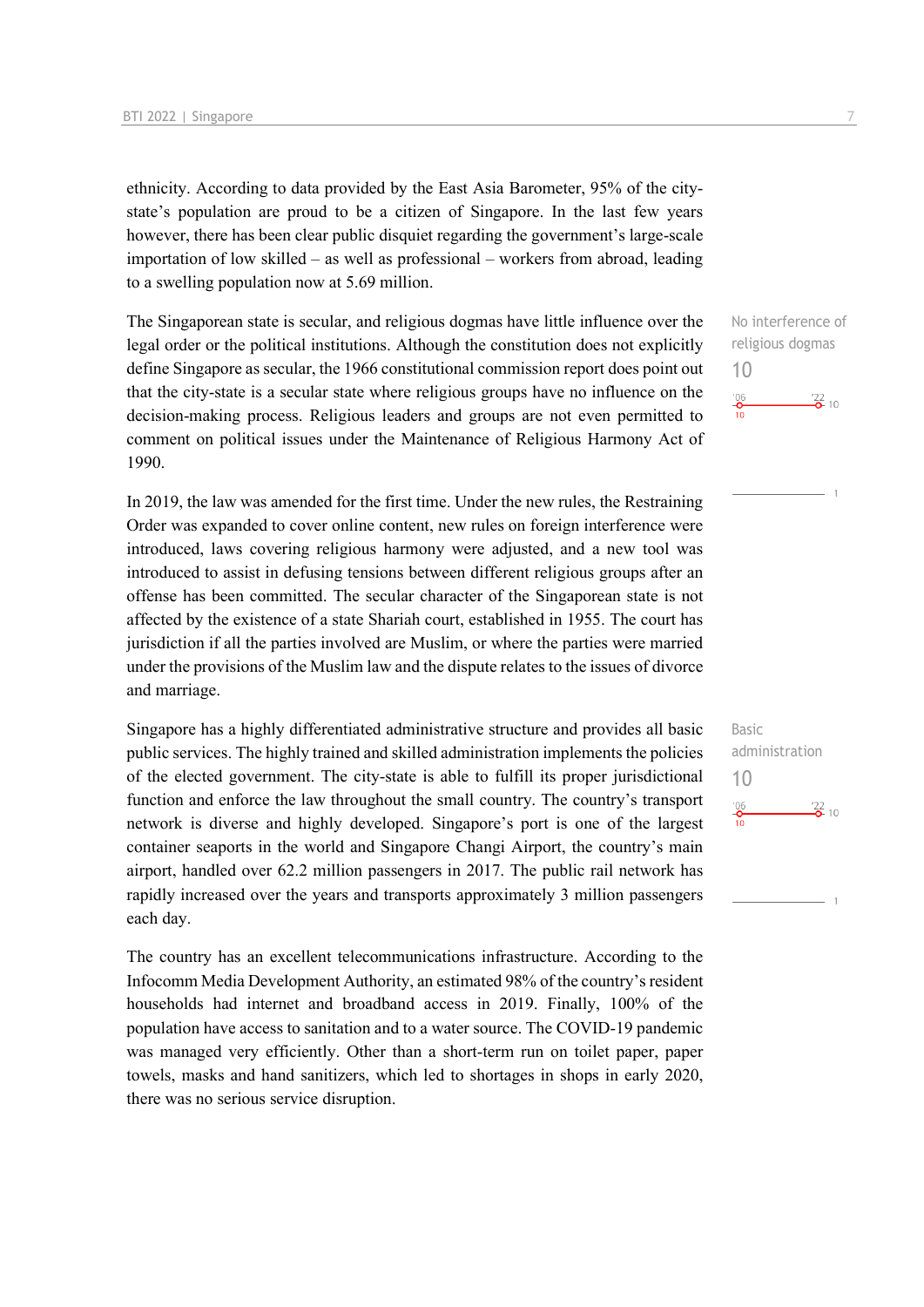#### **2 | Political Participation**

Singapore has established universal suffrage and regularly holds general elections. Opposition parties are able to run in these elections and political posts are filled according to the election outcome. Suffrage is compulsory for all resident Singaporeans who are at least 21 years old. Singapore held its last parliamentary election in July 2020, in which the ruling party suffered a setback from 69.9% to 61.2% of the vote, which almost reflected the distribution of votes in the 2011 election. The opposition was able to increase its share of the seats to an unprecedented 10 since the country's independence. The Workers' Party was able to maintain its existing seats, while also gaining the newly created Sengkang GRC, which is the second group representation constituency won by the opposition. In general, elections in the city-state are free of electoral fraud. In the case of a vacancy, there are usually by-elections, at least in single member districts, but it has not been clearly established whether a by-election has to be held or whether it is at the discretion of the prime minister.

Despite this, elections cannot be considered free and fair. The list of biases in favor of the ruling party is long. First of all, repressive laws restrict the opposition and control the media. The PAP has used various laws against opposition members, which has resulted in opposition politicians being very careful about what they say. The mainstream media is biased in favor of the ruling party as reports tend to favor the ruling party and criticize the opposition. There is extensive use of gerrymandering to draw electoral boundaries favorable to the ruling party. The campaign period is very short: currently it is limited to only nine days, with a "cooling-off day" on the last, when campaigning is not allowed. This heavily profits the incumbent. Elected representatives are responsible for estate management, which allows the ruling party to resort to pork-barrel politics because it can argue that its constituencies will benefit more. The GRC system, in which a voter casts a ballot for a team of candidates, favors the ruling PAP because it fields prominent ministers in these constituencies against relatively unknown opposition candidates. Furthermore, the election department is under the jurisdiction of the prime minister's office, raising questions about its independence. Ballots have serial numbers on them, which the government justifies as protection against voter fraud, but which have raised concern among some Singaporeans that their vote may not be secret.

In the 2020 election, the ruling party sought to maintain its support primarily by emphasizing the need for continuity during a crisis. The COVID-19 pandemic made the election unusual in many regards. Walkabouts and door-to-door campaigning were allowed. However, no political rallies were permitted, which usually attract many people interested in politics. There was more airtime on television for candidates, but it was still strictly controlled. Election vehicles were allowed, but no speeches could be made because of concern they could attract people. On election day, due to the formation of crowds, the government decided on the day to allow polls to close two hours later, at 10pm.

| Free and fair          |  |  |  |  |
|------------------------|--|--|--|--|
| elections              |  |  |  |  |
| 5                      |  |  |  |  |
| '06<br>$\frac{22}{10}$ |  |  |  |  |
| $\frac{5}{2}$          |  |  |  |  |
|                        |  |  |  |  |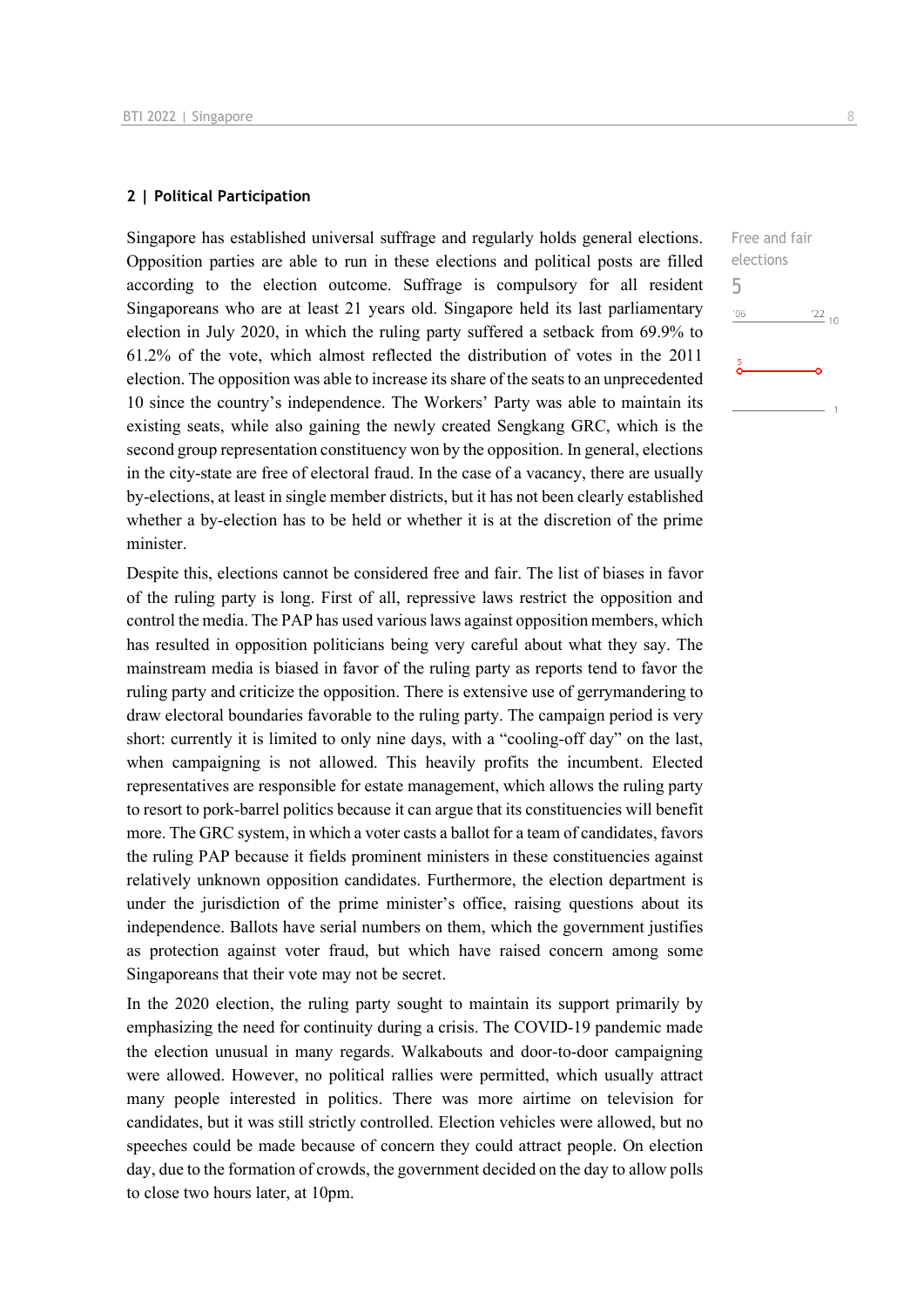The Singaporean rulers elected in these unfair elections have the effective power to govern. The PAP dominates almost every aspect of the city-state's political, military and economic life, effectively preventing the advent of any possible veto actors. The military has strong ties to the PAP (e.g., current Prime Minister Lee Hsien Loong served as a brigadier general in the armed forces). While more new candidates in 2020 were women and came from the private sector, many were still former military officers, especially selected for important positions. The Government Investment Corporation (GIC), which primarily invests in foreign countries, and Temasek Holdings, which controls the majority of government-linked corporations, are both controlled by the government. The latter is under the direction of Ho Ching, the wife of the current prime minister. Religious groups have no direct impact on the PAP's effective power to govern as they must register under the Societies Act and are thereby under the tight control of the government.

While the constitution grants Singaporeans the right to association and to assembly, in effect these rights have been severely curtailed. With regard to association, the government has passed strict legislation that distinguishes between nongovernmental organizations and political organizations. The latter may not receive any funding from foreign sources. The rules are even more restrictive with regard to assembly, for which permits are required but are virtually never granted. With the Public Order Act of 2010, the police can now ban a single person from a public space for 24 hours on the suspicion that he or she is pursuing a political cause. Even indoor forums, which are permitted if they are considered private, have been obstructed.

The only place for peaceful assembly since 2000 has been the Speakers' Corner, an area of Hong Lim Park, which is not near any government offices or the shopping district. Since 2008, registration to speak there can be done online and is usually granted if the applicant is either a Singapore citizen or permanent resident. However, there are still many limitations, some of which are publicly displayed on a board. For instance, foreigners may not participate in these events. In 2016, the government furthermore announced that foreign entities would require permits to sponsor events in Speakers' Corner, which was primarily targeted at the LGBTQ+ event Pink Dot, which is held annually and has drawn increasingly large crowds. In 2017, nonresidents were barred from even attending public assemblies such as Pink Dot.

This followed changes to the Public Order Act, which blocked foreigners from promoting any form of political cause in Singapore. Jolovan Wham, who was found guilty of organizing illegal assemblies without a police permit in January 2019, was again charged with unlawful assembly in November 2020 for briefly holding a smiley in front of a police station and taking a picture in a show of support for two climate activists who had been investigated by police on similar grounds. This demonstrated that the government was willing to crack down on any spontaneous show of support for any cause even if – as in the case of Wham – it was not even apparent from his self-made sign. Protests, which are normally only permitted to take place in Speakers' Corner, have been suspended during the COVID-19 pandemic and continue to be suspended as of January 2021.

Effective power to govern 3  $-06$  $\frac{22}{10}$ 



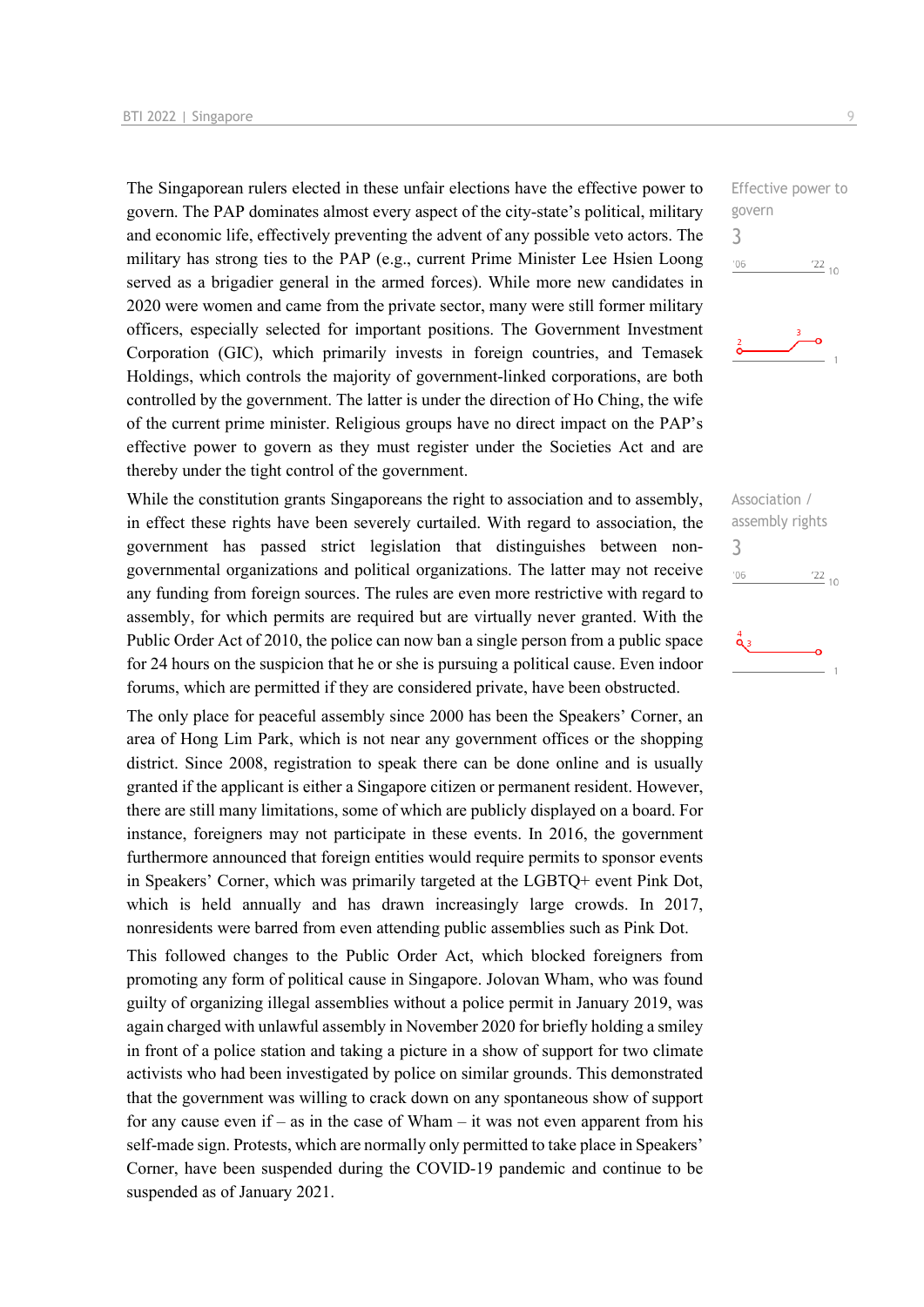Freedom of expression is severely limited. Public debate is vulnerable to massive distortion and manipulation by heavy government intervention. Laws, such as the Sedition Act, the Defamation Act, or the Undesirable Publications Act, heavily restrict freedom of speech. In addition, the government uses a so-called "Out-of-Bounds-Marker" to highlight when the line of permissible discourse has been crossed. There is significant self-censorship in debates.

Freedom of the press has continued to steadily decline in recent years. With the use of regulations, the government has successfully undermined the once blooming alternative media on the internet. Beginning in 2013, the government, through the Media Development Authority, required online news websites with "significant reach" to follow the same regulatory framework as traditional news media. Under the licensing framework, online media are required to remove objectionable content within 24 hours and place a performance bond of SGD 25,000. While some websites have accepted the tough new regulations, they have come under increasingly tight financial restrictions, which limit their ability to report independently. For example, The Online Citizen, which was once a very prominent blog, has been reduced to one full-time employee. In order to weaken alternative news, the government has used the need to restrict foreign involvement in local media as a pretense.

Despite already having enormous power to restrict speech, the government passed the Protection from Online Falsehoods and Manipulation Act (POFMA) on May 8, 2019. It was enacted on June 3, 2019. The law grants government ministers great power in determining what is false or correct. A minister may issue a correction order and affected individuals must either post a correction or delete their content. The law was soon used against opposition parties, dissidents and online media, which has led to accusations that the law has been used for partisan purposes. While an accused can seek redress via court, the chances of success appear low. On January 3, 2020, the Singapore Democratic Party (SDP) appealed the correction notices that had been issued in December 2019, which was rejected three days later by Minister of Manpower Josephine Teo because the appeal lacked "sufficient grounds." In February 2020, a judge dismissed the court, claiming the statements were false based on "statistical evidence." The court decided that the burden of proof fell on the attorney general. The Court of Appeal failed to make a decision in September 2020 with regard to both the burden of proof and whether the statements of the SDP, as well as another case involving The Online Citizen, were false. It is not known when the court will revisit the case.

Serious sanctions are possible when websites receive three correction directions within six months. Meanwhile, the government continues to use its array of laws to restrict speech. For instance, in December 2020, the prime minister initiated a lawsuit against blogger Leong Sze Hian for sharing an article on Facebook. He is demanding SGD 150,000 in damages. However, the prime minister did not sue the website The Coverage, which published the article, or anyone else who shared it, which suggests that this is an attempt to silence a prominent critic of the government.

 $\frac{22}{10}$ 

Freedom of expression

3 $^{\prime}06$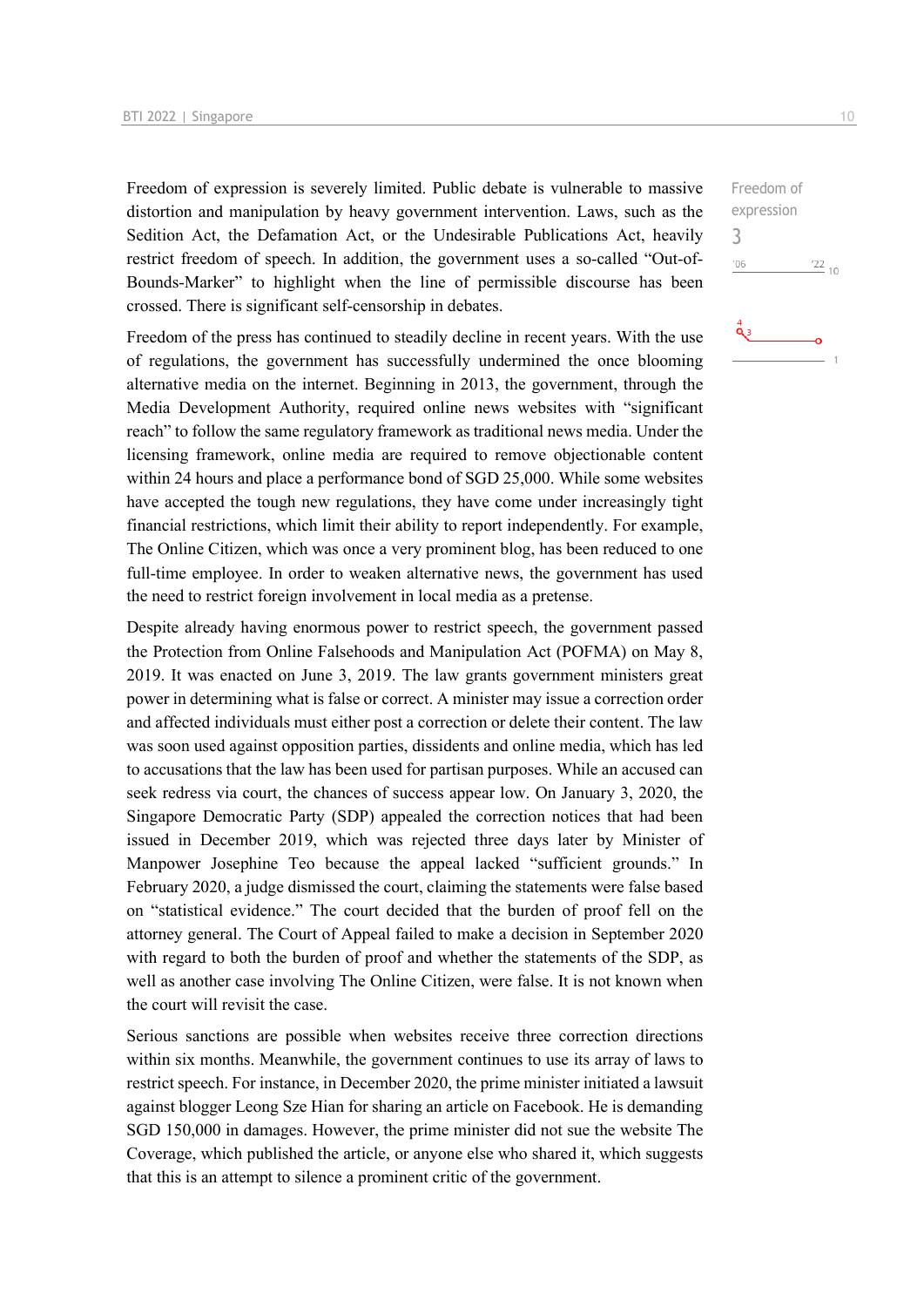#### **3 | Rule of Law**

The constitution provides a structure for the separation of powers. However, the ruling PAP has an ongoing monopoly on power and permeates all state institutions. As a result, it is difficult to differentiate between government bodies and the ruling party. The chief justice is appointed by the president, who selects from a range of candidates chosen by the prime minister. The president makes additional appointments to judicial positions on the advice of the Prime Minister's Office. Subordinate judges can be dismissed or transferred according to the executive's will. Jury trials were abolished in 1969. The PAP's ongoing monopoly on the executive branch, these selection procedures and the PAP's high-handedness guarantee that the party has a continued influence on the judicial branch. The Singaporean legal scholar Thio Li-ann has thus pointed out that the legislative and executive are "practically fused via the Cabinet."

The strong influence of the PAP on judicial power was demonstrated by an April 2010 High Court decision in which the High Court overruled a lower court's decision to acquit five activists who were charged with conducting a procession without a permit. The lower court's verdict was viewed as a landmark decision. However, there are still very few cases in which the judiciary has disagreed with the executive. On August 15, 2016, the Singapore government passed a controversial bill which made it easier to charge individuals with contempt of court, thereby reducing the ability to criticize legal proceedings. In 2017, Jolovan Wham became the first person to be prosecuted under the new law.

Moreover, the PAP dominates the Singaporean parliament. This means that debates are limited. While the growing number of opposition members has fostered more debates, the opposition Workers' Party has frequently shied away from challenging the ruling party. This could change with the public live-streaming of parliamentary debates which started in January 2021. The role of the opposition was also formally elevated following the 2020 election as the role of the leader of the opposition was created allocating for more time to speak to the opposition during debates.

Singapore has not invoked emergency laws to deal with the COVID-19 outbreak. The government at first relied on the Infectious Diseases Act (IDA), which had been strengthened during the SARS (Severe Acute Respiratory Syndrome) outbreak in 2002/03. It then quickly passed the COVID-19 (Temporary Measures) (Control Order) Regulations. At the same time, the government has avoided using the terms "emergency" or "lockdown" to describe the measures implemented.

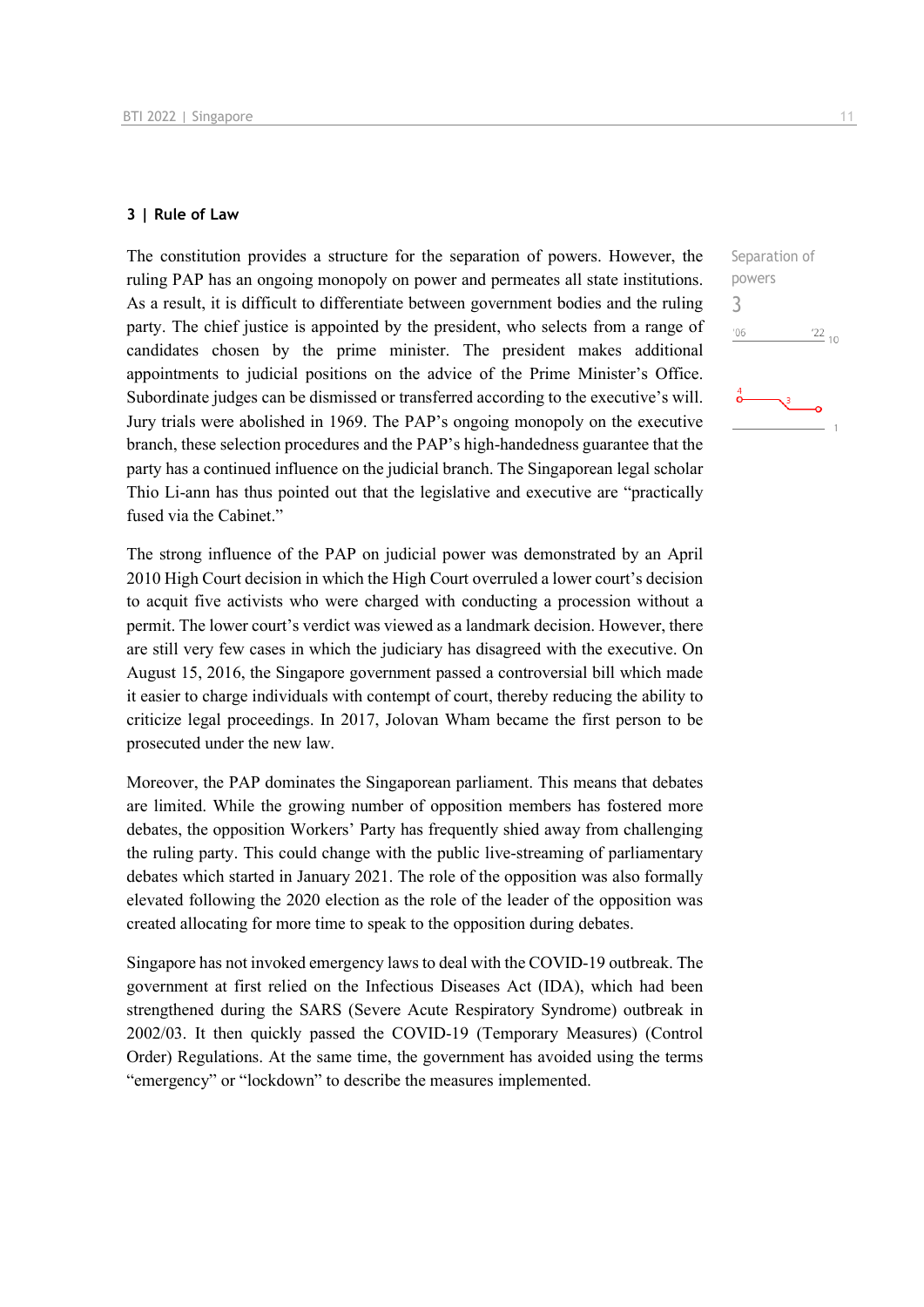The judiciary is institutionally differentiated and has the ability to interpret and review existing laws, legislation and policies. Channels of appeal and court administration are in place. It was ranked as the second best system in Asia by the Political and Economic Risk Consultancy (PERC) in 2008.

Despite this, judicial decisions and doctrines are not free from the influence of political decision-makers. The ruling PAP's dominance over all aspects of political life in the city-state has negative effects on the independence of the judiciary. Following the Singapore government's first victory in a defamation lawsuit against a blogger, which follows a string of other similar lawsuits against opposition figures and foreign newspapers, the court in December 2015 awarded the prime minister SGD 150,000 in damages. The judge argued that the blog post had severely undermined the credibility of the prime minister.

At the same time, the courts have shown greater independence with regard to a number of cases. For instance, in January 2017, the Court of Appeal rejected the government's claim that the Ministry of Defence (Mindef) could be considered a person under the Protection from Harassment Act when it demanded that the sociopolitical website, The Online Citizen, remove statements made by an inventor in a patent dispute. The court declared that "Mindef was anything but a helpless victim. It is a government agency possessed of significant resources and access to media channels." In one case in 2020, a high-ranking civil servant and his family were rebuked for the criminal intimidation of an Indonesian maid. The 100 page judgment cited lapses in the police investigation of the case, which led to procedural reviews.

Overall, however, the judiciary rarely challenges the executive because it believes this would be futile. There is also a belief that the judiciary should not usurp the power of the legislative.

In Singapore, officeholders who break the law and engage in corruption generally attract adverse publicity and are prosecuted rigorously under established laws. Its government officials are the highest paid in the world and the fight against corruption is a key component of the ruling PAP's policy.

There were just 350 corruption-related reports in 2019, which was marginally less than the 358 reports in 2018. Of these, cases in the public sector were the minority (10%) of cases registered for investigation in 2019. It is unclear why the number of corruption cases and complaints are declining over the years. Although most corruption cases end with conviction, there were a number of high-profile acquittals in recent years. For instance, in March 2018, a businessman who had been accused of match-fixing was found not guilty of the crime due to insufficient evidence.

Prosecution of office abuse 9



 $\frac{22}{10}$ 

Independent judiciary

5

 $-06$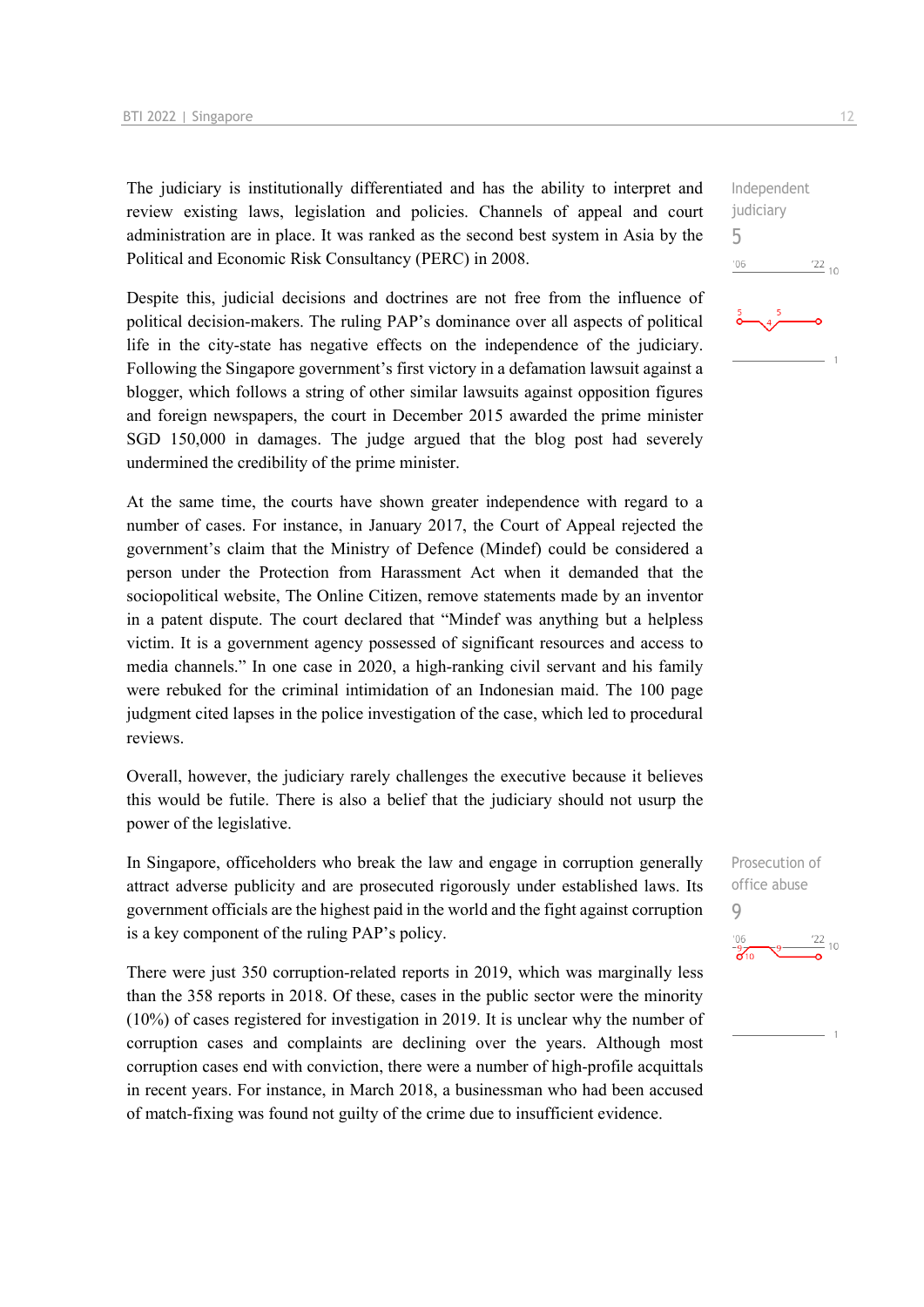Civil rights in Singapore are partially violated, despite the fact that the government asserted in the 2016 Universal Periodic Review (UPR) that it is "fully committed" to the protection of human rights. The mechanisms and institutions to prosecute, punish and redress violations of civil rights are partially in place, but often prove ineffective.

Singapore has yet to sign most international human rights treaties and to implement a national human rights institution which could monitor the situation. Moreover, the Singaporean authorities continue to deprive individuals of rights to justice by using laws that allow detention without trial. Most prominently, the Internal Security Act (ISA) enables detention orders to be renewed every two years, which effectively allows the state to continuously rearrest the same people. Recently, the number of arrests have increased. For instance, on February 10, 2020, a 17-year-old secondary school student was detained over his support of the Islamic State. In December 2020, it was revealed that a Singaporean was arrested in March 2019 for allegedly taking part in the Yemeni civil war. Cases such as these have been used to justify the continuation of the act, which in the past has been used against opposition activists and thus had a chilling effect on the political opposition. A number of those arrested later accused the government of torture while under detention.

The Criminal Law (Temporary Provisions) Act, which permits arrest and detention without warrant or judicial review was extended for another five years in 2018 after a heated debate, with all Workers' Party members voting against it. The law was also amended and now includes a list of offenses including secret society activities, unlicensed money-lending, drug-trafficking, kidnapping and organized crime. The Sedition Act criminalizes speeches with a seditious tendency without defining sedition. Both these acts provide the government with legal cover to take action against its critics, thereby violating civil rights in Singapore on a very large scale.

The Public Order Act of 2009 further limited the constitutional right of assembly by requiring a permit for "cause-related" activities, even of a single individual. The definition of which type of activity is included is entirely up to the government's discretion. The Public Order and Safety (Special Powers) Act (POSSPA) of 2018 gives the police special powers in certain situations, including ordering people to stop taking pictures and videos. This potentially severely limits the ability of journalists to report on incidents.

The government continued to justify the use of the death penalty even in drug related cases. Following a review of the mandatory death penalty, judges now have more flexibility with regard to murder, but the mandatory death penalty still applies in drug-trafficking and drug manufacturing cases. There is widespread popular support for the harsh penalty. Following a moratorium, the number of executions has increased from two cases in 2014 to 13 in 2018, while four executions took place in 2019. The majority of executions are for drug offenses. In 2020, a Malaysian man was sentenced to death via the video conferencing tool Zoom.

 $\frac{22}{10}$ 

Civil rights

6

 $106$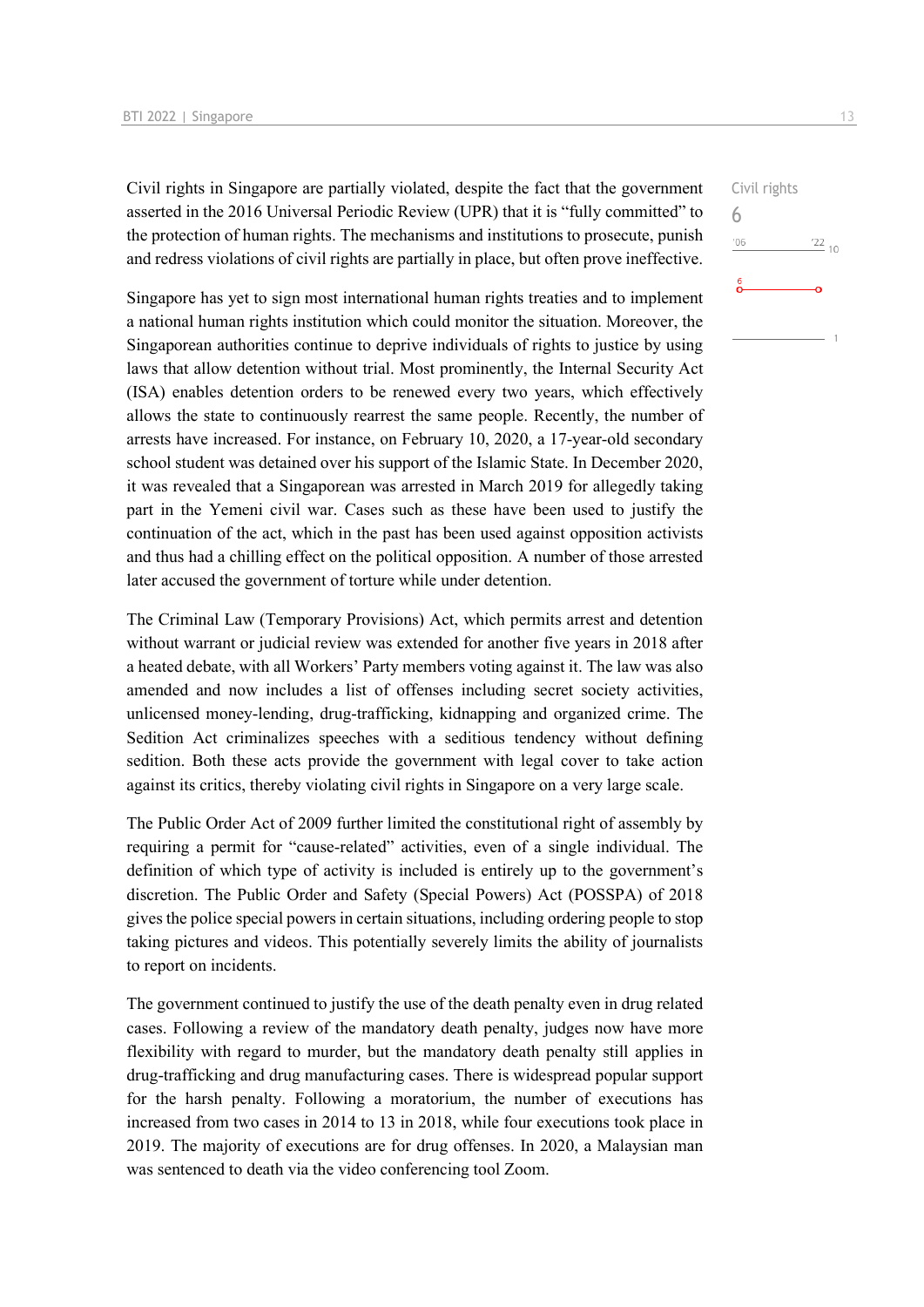Finally, Singapore also criminalizes male homosexual activity under Section 377A of the Penal Code although it is not actively enforced. A constitutional challenge led to the court refusing to repeal the controversial legislation. The law is of special human rights concern because homosexual behavior between males faces imprisonment of up to two years even if conducted in the privacy of the individuals' homes. The Court of Appeal ruled in October 2014 that the section was constitutional despite the challenge that it violated equal treatment under the law.

During the 2020 pandemic, the government initially took a relatively light approach. However, as the situation worsened, more restrictions on individual behavior were introduced, such as a strict mask mandate and limits on gatherings, which were strictly enforced. Perhaps the most problematic aspect has been the implementation of an app called TraceTogether app, which was made mandatory for visits to many public places starting from 2021. By the end of 2020, the government had achieved a participation rate of almost 70% in the program. There were assurances that the app would not collect location data, to reduce concerns about privacy. However, although the government at first claimed the app was only for contract tracing, it was later confirmed that the data could also be used in criminal investigations. The policy may use "Criminal Procedure Code (CPC) powers to request users to upload their TraceTogether data for criminal investigations." This raises serious concern for the privacy of individuals. The government has promised to end the program once the pandemic is over.

#### **4 | Stability of Democratic Institutions**

Although Singapore's system of checks and balances is weak, its key institutions are stable. The ruling PAP controls all institutions in the city-state, thereby effectively containing political opponents. The executive is strong and its dominant position negatively affects a horizontal separation of powers in the country. The prime minister and the cabinet make all key political decisions and the parliament is subordinated to them.

The Singaporean parliament is dominated by the PAP, which has won the majority of seats in every election since independence. While the visibility of parliamentary debates has increased since the 2011 general election, the overall intensity is still comparatively low. The 2015 general election demonstrated that opposition to PAP policies may not be rewarded with votes, as the ruling party was able to increase its vote share. The capability of the PAP-dominated legislature to monitor the government is heavily circumscribed. The only opposition party, the Workers' Party, has made only limited use of its ability to challenge the government. This may improve as a consequence of its electoral gains in the 2020 election and the fact that a leader of the opposition was designated. However, it is still too early to judge.

Performance of democratic institutions 3 $\frac{22}{10}$  $06'$ 

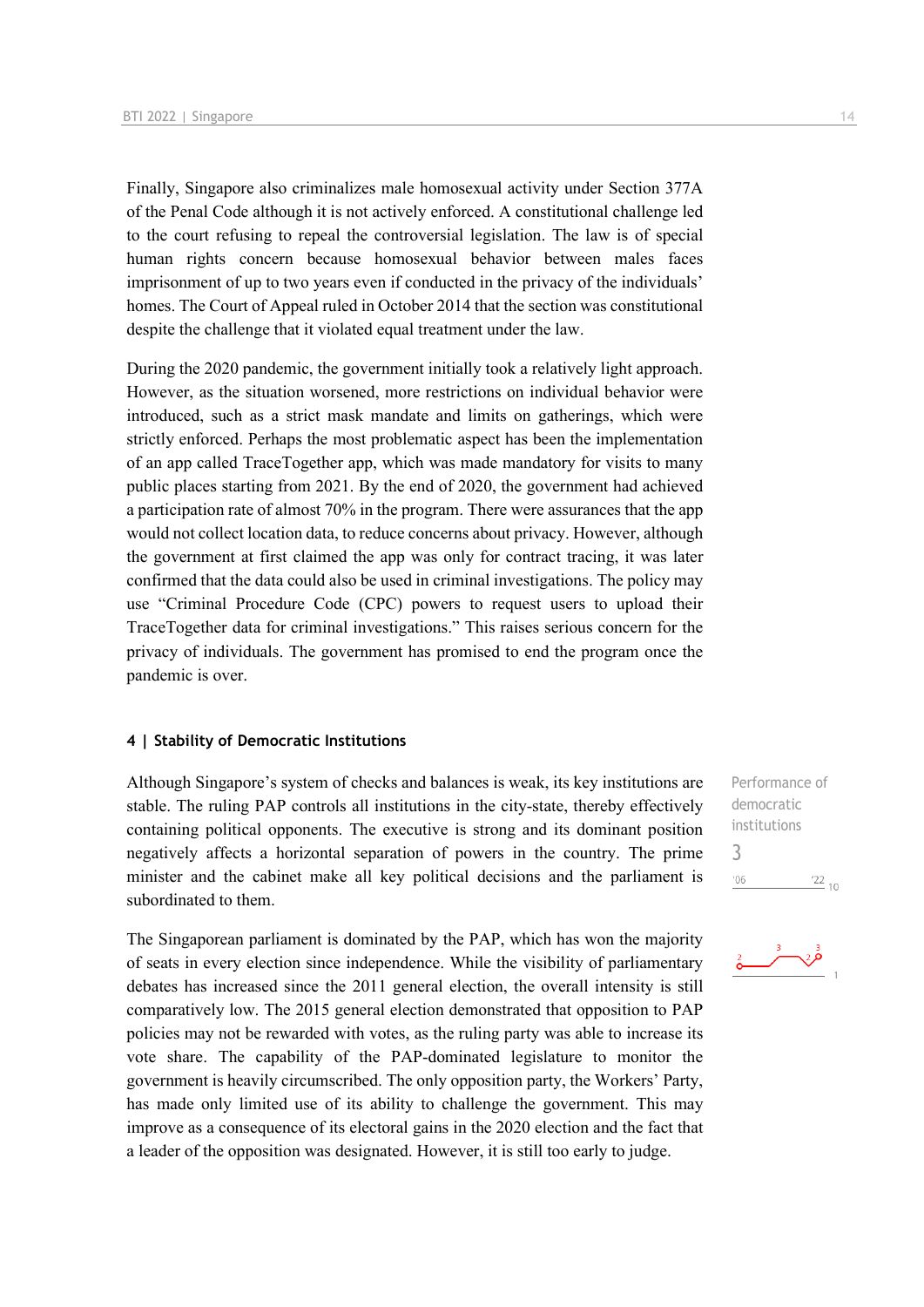Despite the introduction of an elected presidency in 1991 with the potential to monitor parts of the government, this has not happened in reality. While the president has some important powers, it is not clear whether the office holder can make use of them. The first popularly elected president, Ong Teng Cheong, sought to make use of his discretionary power to check the budget and was rebuffed. In 2011, the government asserted that the president should not publicly oppose the government.

The judiciary, which has gained somewhat in independence, is still subject to severe constraints. Any criticism of the judiciary is heavily punished. The mainstream media is under control of the government and exercises heavy self-censorship, which means that negative news stories are always muted if not outright ignored. In sum, it is difficult to make an objective assessment of the performance of the democratic institutions. The ruling PAP dominates all institutions and continues to block democratization. A number of the institutions are even designed to curtail the emergence of effective democratic institutions.

The PAP government is not committed to democratic institutions. At a party conference in December 2014, Prime Minister Lee Hsien Loong openly voiced his opposition to the idea of checks and balances, which in his opinion would cause "gridlock." He claimed that the checks would prevent the government from doing what is necessary. The ruling party believes that its own record is evidence of the fact that a dominant party system is superior to a multiparty democracy. The prime minister made this most clear when he said: "Eventually there will be no more PAP to check, there will be no more able team of ministers working and solving problems for Singapore, no progress for Singapore, no future for Singapore, and that will be the last check because that will be check mate for Singapore!"

In order to maintain control, leaders have not shied away from making use of their power over the administrative state and the media to destroy the credibility of the opposition. Moreover, the government will use any constitutional and electoral law to prevent significant gains for any political challenger. The number of candidates seeking the office of elected presidency has increased over the years. In 2011 the candidate favored by the government only won with a slim majority of 35.2%, which resulted in the government making changes to the electoral process. In 2016, the government limited the number of potential candidates in the 2017 election to the Malay minority, thus disqualifying Tan Cheng Bock. Even then, the government did not allow any contest, as only one of three candidates was found eligible to run. The result was that Halimah Yacob, a former speaker of parliament, became the first female and Muslim president of Singapore. During the 2020 parliamentary election, the prime minister asked the voters not to "undermine a system that has served you well." In his opinion, it was more important that Singapore had a government that was "capable," than one that offered choices.

Commitment to democratic institutions  $\overline{\phantom{0}}$  $\frac{22}{10}$  $'06$ 

۰o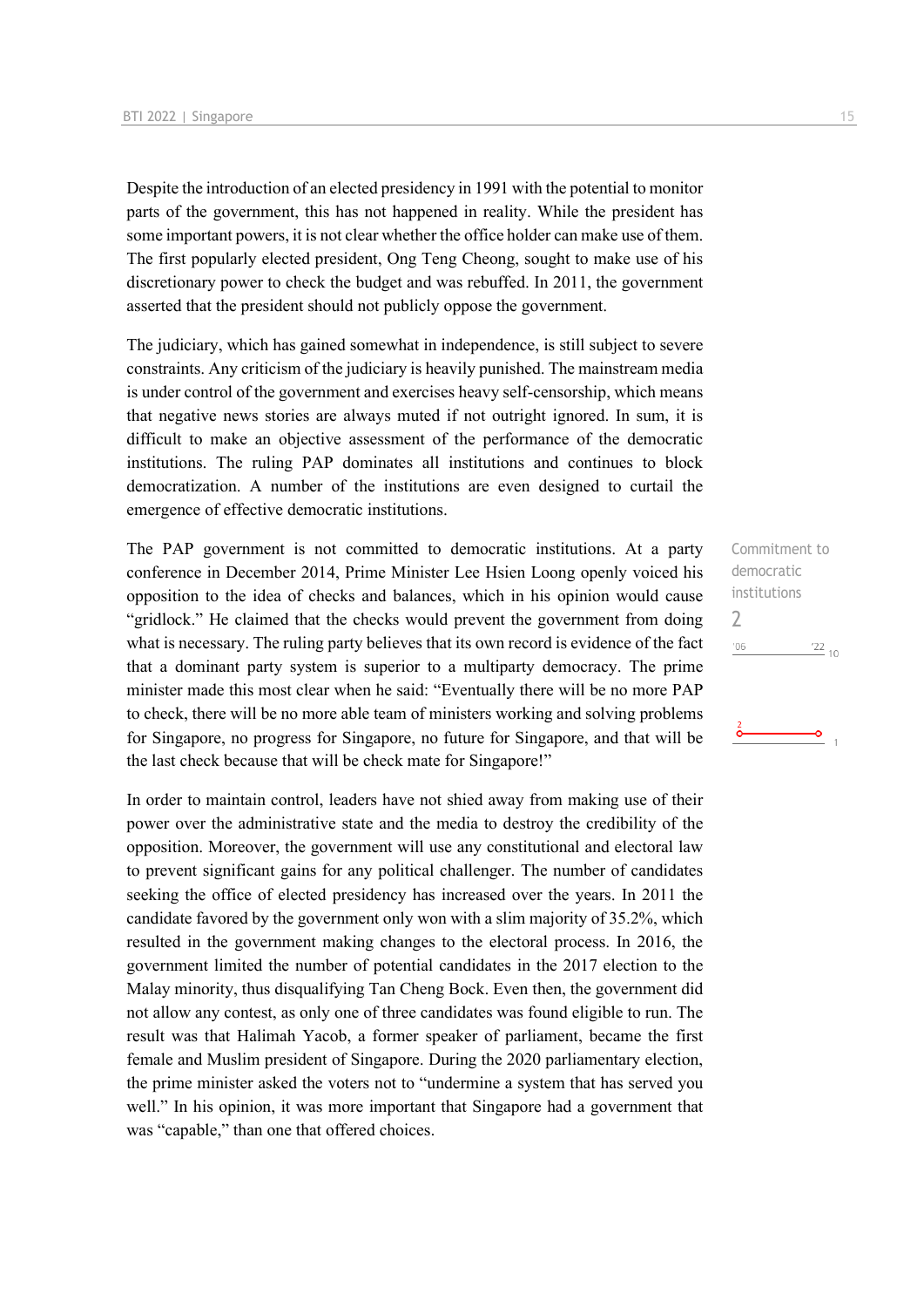#### **5 | Political and Social Integration**

Singapore has a predominant party system with the ruling People's Action Party (PAP) as the largest party. The PAP has won every election since independence and holds a two-thirds majority in parliament. Currently, the third generation of leaders is running the PAP, with party Secretary-General Lee Hsien Loong occupying the prime minister's office. Due to the COVID-19 pandemic, a leadership transfer to the next generation has been postponed. The PAP also suffered a setback at the polls in July 2020 where the party's share declined to 61.2% from 69.9% in 2015, only slightly better than its result in 2011 when it was 60.1%.

Generally, the volatility of voting has been low, although it has increased in recent years, with the election swinging by 8-9%. The main opposition Workers' Party has increased its seats from six to 10 in the 2020 election. Currently, there are 82 seats controlled by the PAP, while the Workers' Party (WP) has 10 seats. The newly formed Progress Singapore Party (PSP) won the remaining two Non-Constituency Member of Parliament (NCMP) seats.

The Workers' Party is the oldest opposition party, founded in 1957. While it is now the most prominent opposition party, the opposition camp is fragmented into many smaller parties. Even the WP only competes in a minority of seats during general elections. In the 2020 general election, there were three new parties: Peoples Voice, established in October 2018, Progress Singapore Party, founded in March 2019, and Red Dot United, formed in May 2020. The Singaporeans First party was dissolved in June 2020. Following the 2020 election, on December 24, yet another new party was formed by former Reform Party members. It is perhaps ironically called the Singapore United Party.

Attempts to create an opposition coalition have so far failed, primarily due to lack of interest on the part of the Workers' Party. The newly formed Progress Singapore Party managed to come in second with 40.8% in the 24 seats that it contested but failed to win any directly elected seats. The party was able to attract Lee Hsien Yang, the brother of the prime minister, as a member. However, the younger Lee decided not to contest any seats.

Political parties in Singapore are not openly grounded in ethnicity and can be considered catch-all parties. As a result, polarization between the parties with regard to ethnicity is notably low. Nonetheless, due to the ethnic dominance of the Chinese population, party politics are strongly determined by Chinese interests. The most powerful positions are controlled by ethnic Chinese from similar socioeconomic backgrounds. To somewhat counteract this effect, all political parties are forced to nominate election candidates of different ethnicities in the GRCs. This, however, makes it more difficult for opposition parties to contest, because they have to compete with constituencies headed by senior government officials.

7

 $-06$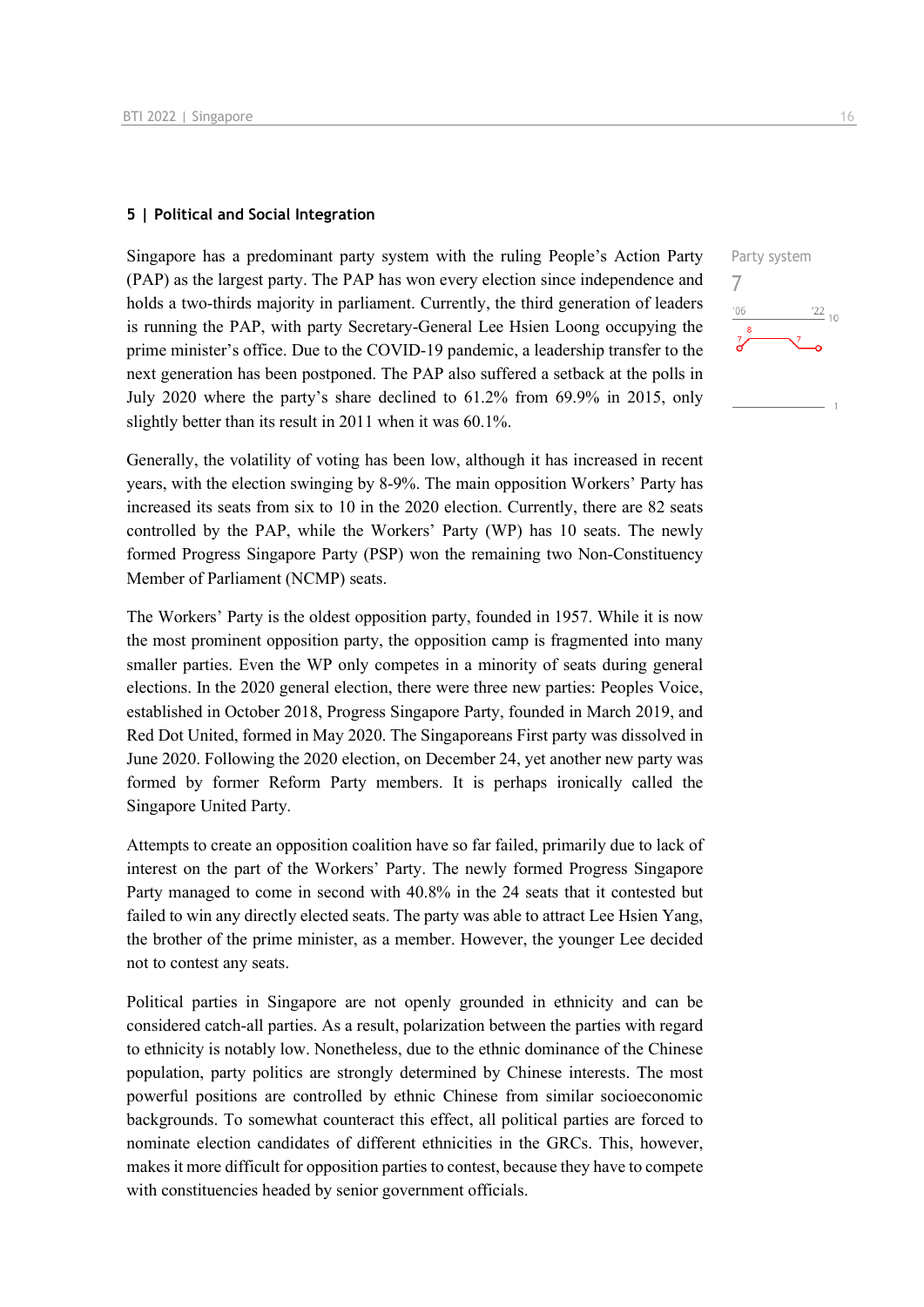Few interest groups can operate independently of the PAP in the city-state. The spectrum of interest groups ranges from social organizations such as environmental groups and community organizations that provide assistance to the poor, to professional associations such as the Law Society of Singapore.

The National Council of Social Service, a statutory body established by parliament, is an umbrella organization that includes around 400 welfare organizations, including the Young Men's Christian Association (YMCA). Historically, employers' associations have no political weight. Trade unions, which have been unified under the National Trades Union Congress (NTUC), a pro-government umbrella organization which is closely tied to the ruling party, have adopted a cooperative relationship with the government. As a consequence, organized strikes have disappeared.

Independent civic groups, moreover, can only act within the narrow limits set by the Singaporean authorities under strict regulations such as the Societies Act and can only comment on "political" issues if they register as political societies. This places strict limitations on these organizations. Moreover, under the Sedition Act there are strict restrictions on discussions of issues of race and religion. Cooperation between different civic groups is difficult and often short-lived. In the period of review, noninstitutionalized activism continued to proliferate, such as signature campaigns, coalition formation, and small protests confined to Speakers' Corner.

The government has become uneasy with some forms of this increasing activism. The government announced in October 2016 that foreign entities interested in sponsoring events in Speakers' Corner must apply for a permit. This was ostensibly done in the context of the increasingly popular Pink Dot event, which is held every year in spring and which has drawn very large crowds. From 1,000 people in 2009 to a record 28,000 people in 2015, the event has, according to organizers, become too large for the park. The government has subsequently enforced stricter regulations banning the participation of non-Singaporeans and limiting event sponsorships. This has slightly reduced the number of participants. However, Singaporeans continue to support it. In 2019, thousands participated and 118 Singaporean sponsors supported the event.

Singaporeans have an ambivalent relationship to democratic norms. According to data provided by the East Asia Barometer, 80% of Singaporeans express a desire for democracy and 85% of Singaporeans believe that democracy is the most suitable form of government for the country. Data provided by the 2012 World Value Survey support these findings (90.5% believe that a democratic system is very or fairly good). However, only slightly more than half of Singaporeans believe that elections or the right to criticize those in power are essential characteristics of a democracy. Furthermore, the majority of Singaporeans feel that the current political system qualifies as a democracy (perhaps with minor problems) and not an authoritarian system.

Interest groups 4  $'06$  $\frac{22}{10}$ 



Approval of democracy n/a $'06$  $\frac{22}{10}$ 

 $\overline{n/a}$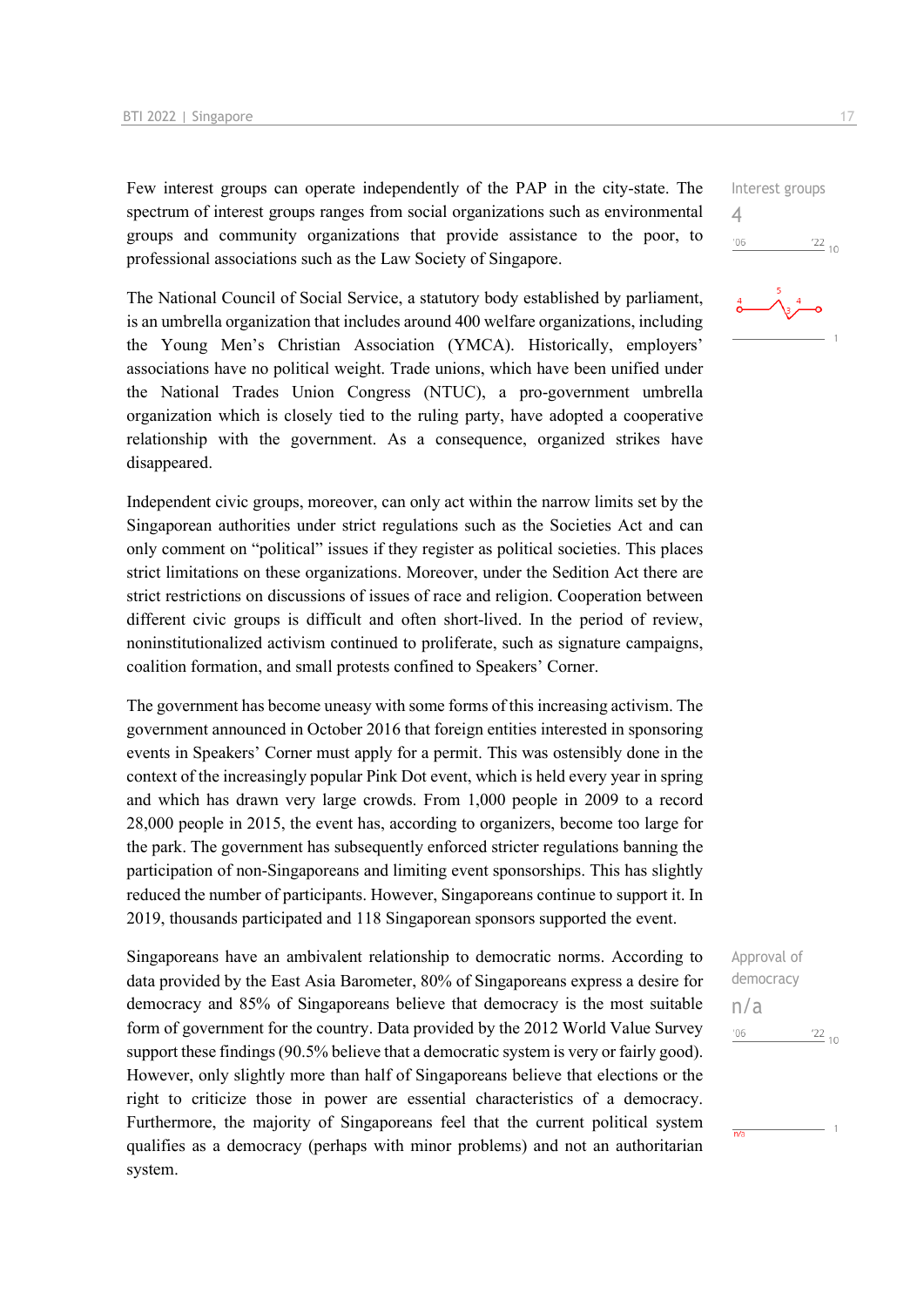84.6% of Singaporeans are very or fairly satisfied with the way democracy works in their country. Following the surprising electoral success of the PAP in the 2015 general election, some argued that the population had become supportive of authoritarianism. However, a post-election survey by the Lee Kuan Yew School of Public Policy revealed that 89% of the population consider checks and balances as either important or very important, an increase on previous surveys. An increasing number of people also saw a need for alternative voices in parliament. This view was shared by 86% of the people in the survey.

A National University of Singapore survey in 2018 found that people perceived fewer democratic rights. For instance, 35.5% of the population were dissatisfied with their right to criticize the government. A 2020 Blackbox survey showed that a majority of all Singaporeans, and 75% of those aged 21 to 24 years, consider more electoral choice as beneficial for Singapore's democracy. 57% of people in a survey in August 2020 said that they believed the government had a good grasp on the COVID-19 pandemic, 29% were neutral, and 15% believed the government did not have a good grasp. The pandemic is unlikely to significantly shift the people's attitude toward the government.

There is a fairly low level of trust among the Singaporean population. Social and cultural barriers divide the population, especially with regard to the growing number of foreign workers. According to data provided by the World Value Survey of 2012, only 37.3% of respondents agreed that "most people can be trusted" (which however is a significant improvement over the previous survey, when only 16.7% held this view). Higher levels of trust can be observed in relationships between relatives and neighbors. Among the Southeast Asian countries, Singapore is at the bottom with regard to the rate of membership in any forms of societal associations. A substantial 90.1% of Singaporeans are not members of any societal association, according to data provided by the Asian Barometer Survey. Mistrust exists especially between the state and newly emerging independent civil society organizations. While social capital remains notably low in Singaporean society, the increasing willingness of some civil society groups to promote issues of public concern has revealed a small but dedicated group of individuals willing to come together to fight for the protection of heritage (Bukit Brown cemetery), nature preservation (Bukit Brown cemetery, MacRitchie Forest), and other social concerns.

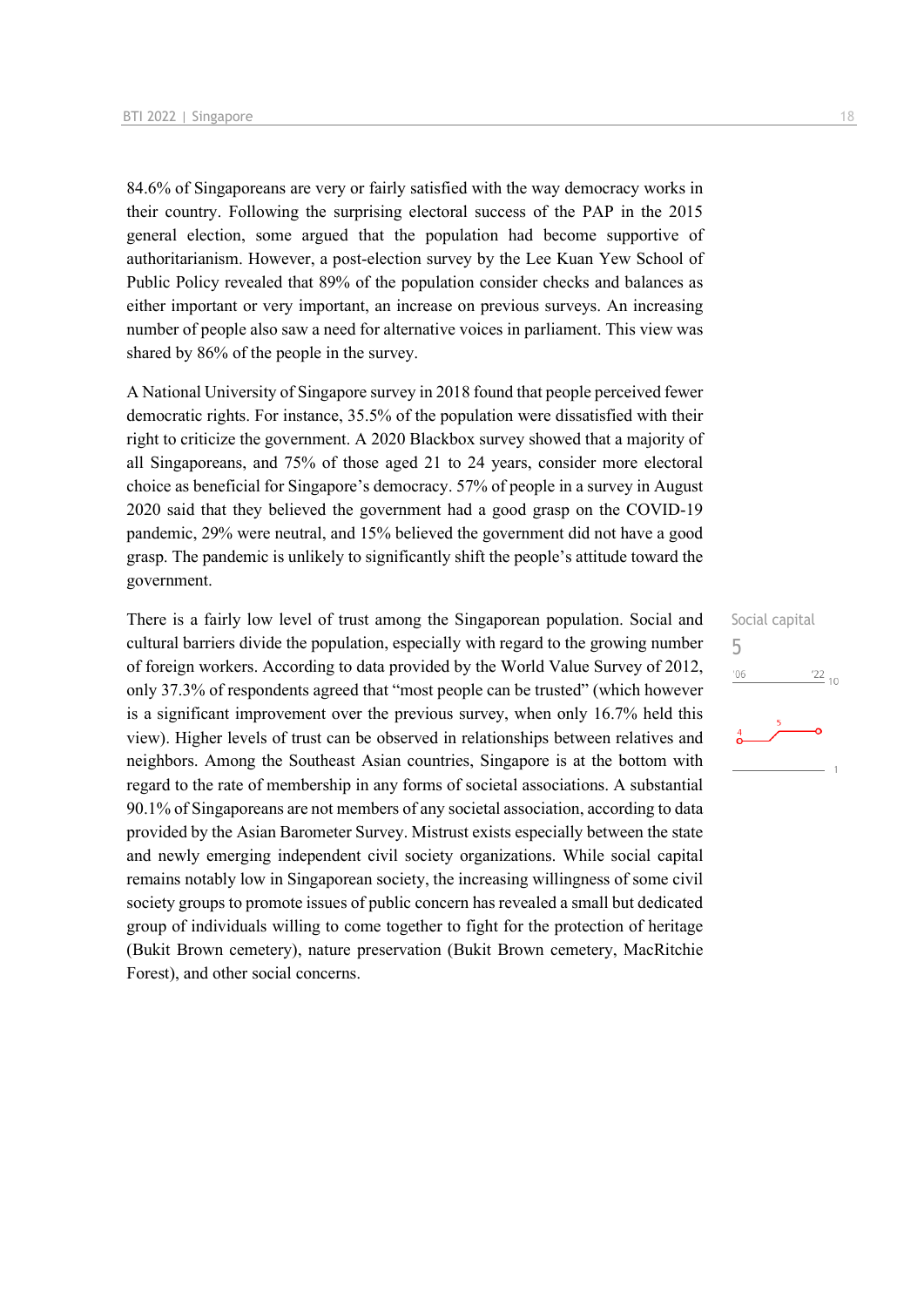## II. Economic Transformation

#### **6 | Level of Socioeconomic Development**

Poverty and inequality exist in Singapore but are less visible than in other countries. Key indicators show a very high level of development. The country's score in the 2019 UNDP's HDI is 0.938, which is the highest in Asia. Globally, Singapore is in ninth place. The country's level of development permits freedom of choice for all citizens and is comparable to OECD countries.

Despite its high degree of development, the country is marked by a high degree of inequality. The Gini coefficient indicates that there is a wide gap between the rich and the poor in Singapore. In 2019, it stood at 0.398 after government transfers (0.452 before government transfers), according to government data. The 2009 UN Development Report showed that Singapore had the second highest income gap among 38 countries with very high human development, trailing only Hong Kong. The income gap was partly caused by the high costs of housing, food and transport. According to Central Provident Fund (CPF) data, 26% of the population earn SGD 1,500 or less each month. While the government has sought to mitigate the problem, social assistance is heavily means-tested. In October 2018, Oxfam ranked Singapore at the bottom of countries for reducing inequality. It was 149 of the 157 countries surveyed. This was attributed to tax increases for personal income tax while the maximum rate remained relatively low.

Spending on education, health and social protection is low compared to other countries in the region. Moreover, the government continues to resist introducing a minimum wage. At the same time, it also resists setting an official poverty line, which makes it difficult to estimate the number of poor people in the country. The problem of inequality became evident in the major outbreaks of COVID-19 cases in worker dormitories. Low-income workers suffer from greater pay cuts. During the pandemic those earning SGD3,000 or less had to suffer a cut in their earnings between 10% and more than 50%, and were more likely to be laid off. While there are significant income disparities, gender inequality is relatively low. Singapore scored 0.065 on the 2019 Gender Inequality Index, with a slight downward trend over the years. It ranked as the 11th most equal country in the world. In sum, Singapore shows a very high level of development with a worrisome income gap.

#### **Question** Score

Socioeconomic barriers 9 $\frac{22}{2}$  10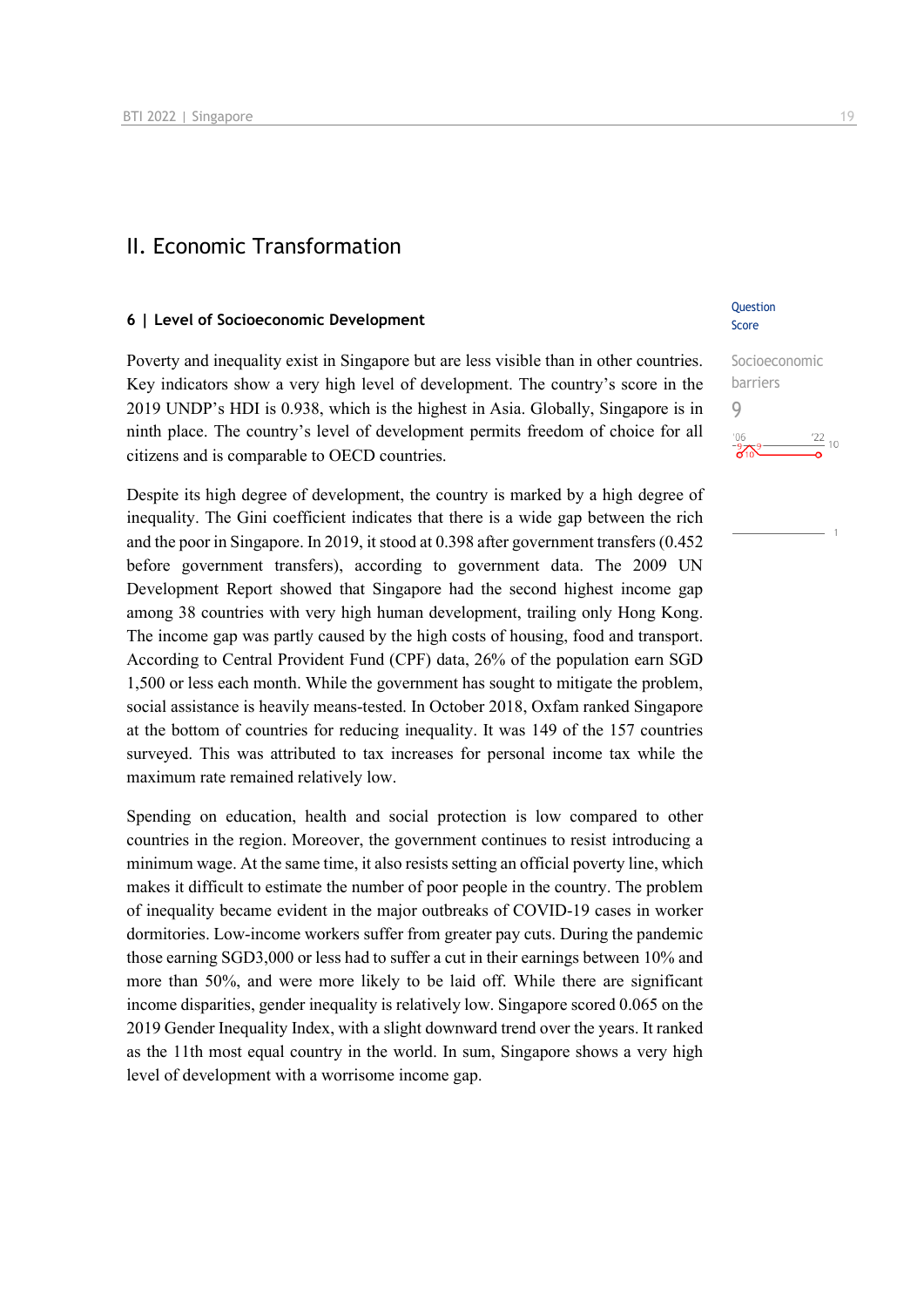| <b>Economic indicators</b> |               | 2017     | 2018     | 2019          | 2020     |
|----------------------------|---------------|----------|----------|---------------|----------|
| <b>GDP</b>                 | S M           | 343337.8 | 375981.5 | 374386.3      | 339998.5 |
| GDP growth                 | $\%$          | 4.5      | 3.5      | 1.3           | $-5.4$   |
| Inflation (CPI)            | $\%$          | 0.6      | 0.4      | 0.6           | $-0.2$   |
| Unemployment               | $\frac{9}{6}$ | 4.2      | 3.7      | 3.1           | 5.2      |
| Foreign direct investment  | % of GDP      | 29.4     | 22.1     | 32.2          |          |
| Export growth              | $\%$          | 7.1      | 7.7      | 0.1           | $-4.3$   |
| Import growth              | $\%$          | 7.8      | 7.5      | 0.2           | $-7.1$   |
| Current account balance    | \$ M          | 59281.6  | 57934.4  | 53398.7       | 59785.7  |
| Public debt                | % of GDP      | 107.8    | 109.8    | 129.0         | 154.9    |
| <b>External debt</b>       | \$ M          | ÷,       |          | $\frac{1}{2}$ |          |
| Total debt service         | \$ M          |          |          |               |          |
| Net lending/borrowing      | % of GDP      | 7.6      | 4.8      | 7.5           |          |
| Tax revenue                | % of GDP      | 14.0     | 13.0     | 13.2          |          |
| Government consumption     | % of GDP      | 10.2     | 10.0     | 10.3          | 12.4     |
| Public education spending  | % of GDP      | 2.8      | 2.6      | 2.6           | 2.5      |
| Public health spending     | % of GDP      | 2.1      | 2.2      |               |          |
| R&D expenditure            | % of GDP      | 1.9      |          |               |          |
| Military expenditure       | % of GDP      | 3.0      | 2.8      | 2.9           | 3.2      |

Sources (as of December 2021): The World Bank, World Development Indicators | International Monetary Fund (IMF), World Economic Outlook | Stockholm International Peace Research Institute (SIPRI), Military Expenditure Database.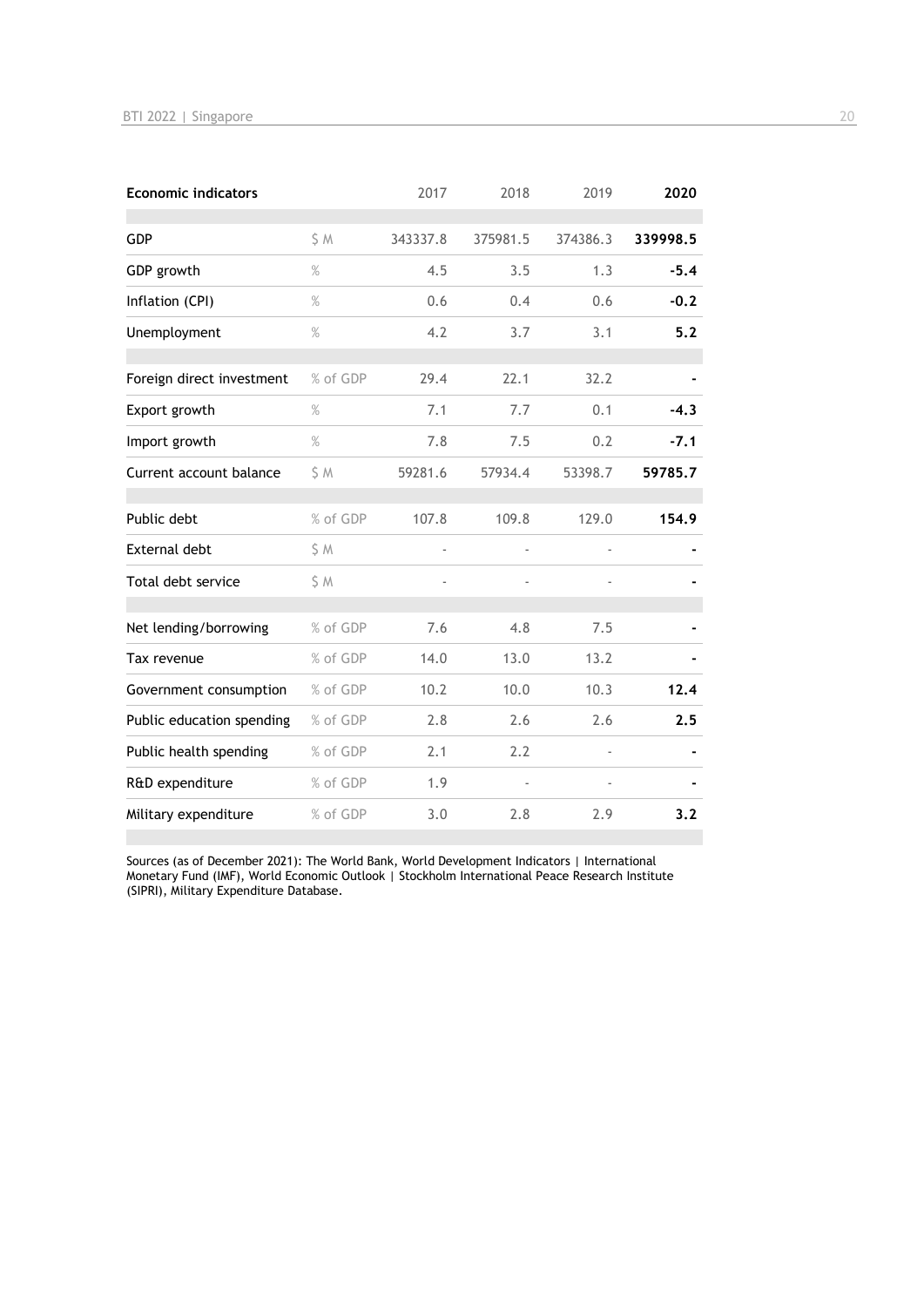#### **7 | Organization of the Market and Competition**

Market competition is consistently defined and implemented both macroeconomically and microeconomically in Singapore. There are state-guaranteed rules for market competition with equal opportunities for all market participants. The informal sector is very small. According to the 2020 World Bank "Doing Business" report, Singapore ranked second in the world after New Zealand. According to the report, its top three rankings were protecting minority investors, enforcing contracts and starting a business.

Although key sectors such as the telecommunication and media sector have been privatized in the past, government-linked companies (GLC) managed by the PAPcontrolled Temasek Holdings, the country's second largest investment company, play an important role in several key sectors. GLCs produce nearly two-thirds of the country's GDP and include prominent companies such as Singapore Airlines, the world's second best airline according to a 2019 survey by Skytrax, and Singapore Telecommunications Limited (Singtel) which in the Association of Southeast Asian Nations (ASEAN) Corporate Governance Scorecard, ranked first in terms of market capitalization of Singapore-listed corporations in 2015. In fact, most of the topranked companies are at least partially owned by the Singapore government.

Although GLCs operate largely independently, they compete directly with private sector companies. Competing SMEs in the private sector experienced difficulties securing bank loans for developing their businesses and did not play an important role in the city-state's economy during the period under review. Singapore's dependency on GLCs has potential risks, as shown during the global financial crisis. Financial experts have – to no avail – sometimes demanded a more well-balanced and competitive economy, with an increasing number of private sector companies, in order to make Singapore's economy more resilient.

The Singaporean authorities enforce comprehensive competition laws to prevent monopolistic structures and conduct. The efficient functioning of Singapore's markets is guaranteed under the Competition Act of 2004, which is largely modeled on the UK Competition Act of 1998. The legislation covers both foreign-owned and domestic companies. The provisions were implemented in phases.

Firstly, the Competition Commission of Singapore (CCS) was established in January 2005 with provisions on anti-competitive agreements, decisions and practices. Provisions on the abuse of dominance, enforcement, appeal processes, and other miscellaneous areas came into force one year later. Remaining provisions relating to mergers and acquisitions were implemented in July 2007. It was renamed the Competition and Consumer Commission of Singapore on April 1, 2018, to reflect the addition of consumer rights which were previously the task of the Standards, Productivity and Innovation Board (SPRING).

Market organization 10  $^{\prime}06$  $\frac{22}{2}$  10  $\frac{1}{2}$ 

Competition policy  $\overline{Q}$  $\frac{22}{10}$  10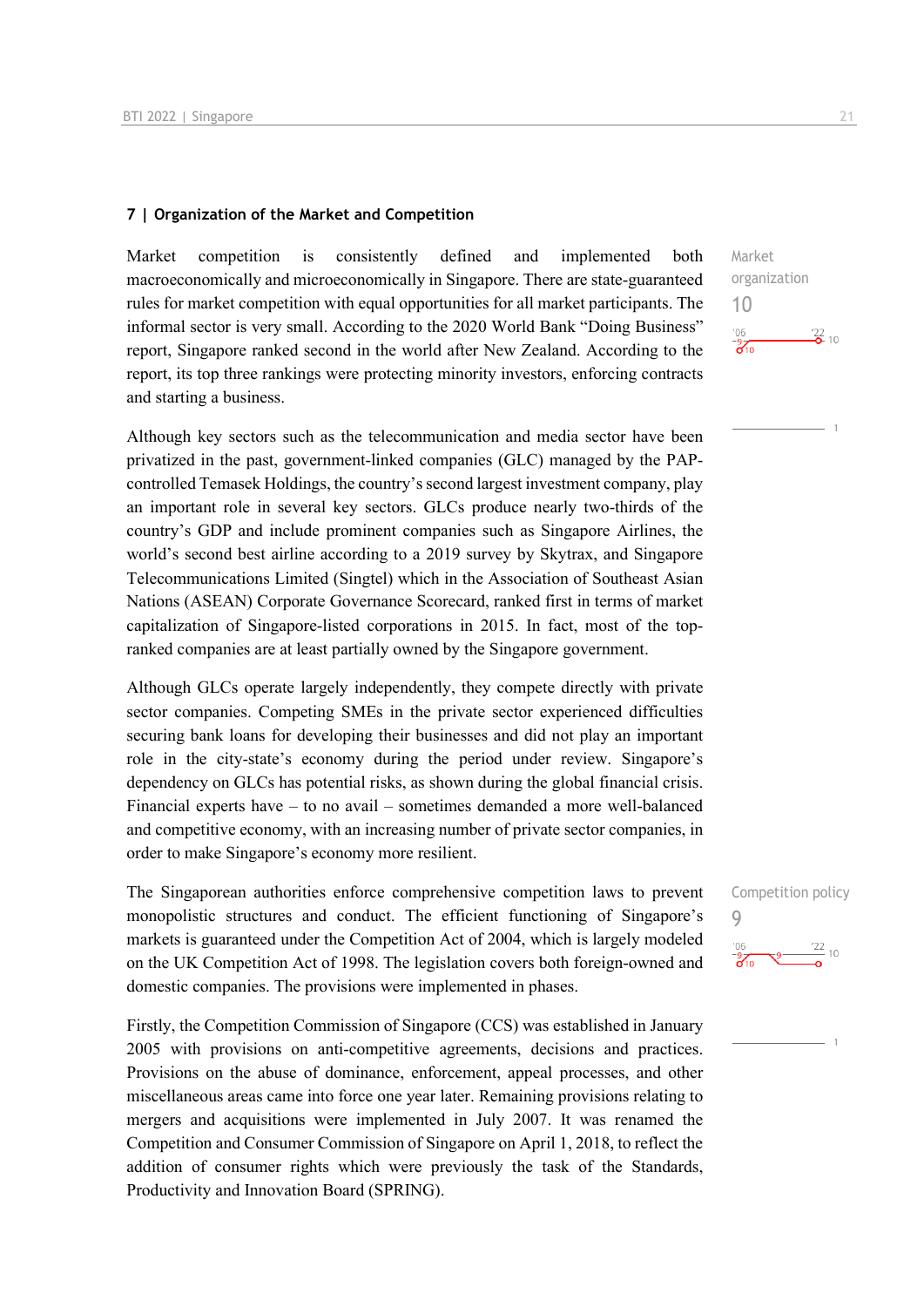However, important sectors such as telecommunications, media, energy, postal services and the airport have been exempted from the Competition Act 2004. The telecommunication sector is overseen by the Infocomm Media Development Authority (IMDA), which issued a code of practice for competition. However, it is noteworthy that these exempt sectors include some businesses that are monopolies managed directly by the government or controlled by Temasek Holdings. Singapore is currently a member of the International Competition Network.

Singapore's economy is one of the most open in the world in terms of foreign trade. The country strongly supports the multilateral trading system. Singapore grants at least most-favored-nation treatment to all its trading partners, and the most-favorednation tariff stands at zero. The only exceptions are six lines for alcoholic beverages, which are subject to specific rates. Furthermore, the city-state has bilateral trade and investment agreements with countries in various regions of the world. There are over 22 implemented free trade agreements. As a founding member of ASEAN and the Asia-Pacific Economic Cooperation (APEC) forum, Singapore actively participates in reducing trade and non-trade barriers between member countries.

During the period under review, Singapore ratified the Comprehensive and Progressive Agreement for Trans-Pacific Partnership (CPTPP) on July 19, 2018, and signed the European Union-Singapore Free Trade Agreement (EUSFTA) in October 2018. The former constitutes the remaining 11 countries of the Trans-Pacific Partnership (TPP) after the United States of America left the agreement (Australia, Brunei Darussalam, Canada, Chile, Japan, Malaysia, Mexico, New Zealand, Peru, Singapore and Vietnam). Singapore signed the Regional Comprehensive Economic Partnership (RCEP) in 2020, which links the 15 ASEAN countries and five regional partners, including China. It has been called the largest free trade agreement in history. In addition, there are bilateral free trade agreements (FTAs) with Australia, China, Costa Rica, India, Japan, Jordan, Korea, New Zealand, Panama, Peru, Sri Lanka, Taiwan, Turkey and the United States of America. This demonstrates that there is a network of FTAs comprising 19 bilateral and regional FTAs and a total of 24 trading partners.

In Singapore, the banking system is solid and oriented toward international standards with functional banking supervision and minimum capital equity requirements. In 2011, the Monetary Authority of Singapore (MAS) announced capital rules with revisions that were set at higher levels than Basel III. Singapore's capital markets are well developed, and its banks are increasingly using complex derivatives for risk management and hedging.

Financial services account for approximately 12% of Singapore's GDP. There were 131 commercial banks in Singapore in 2019. Of these, four are local banks and 127 are foreign banks. Commercial banks are licensed under and governed by the Banking Act. Despite the effects of the global financial crisis, the country's financial institutions remained stable, with ample liquidity. Furthermore, the government

Liberalization of foreign trade 10  $\frac{106}{10}$  $\frac{122}{2}$  10

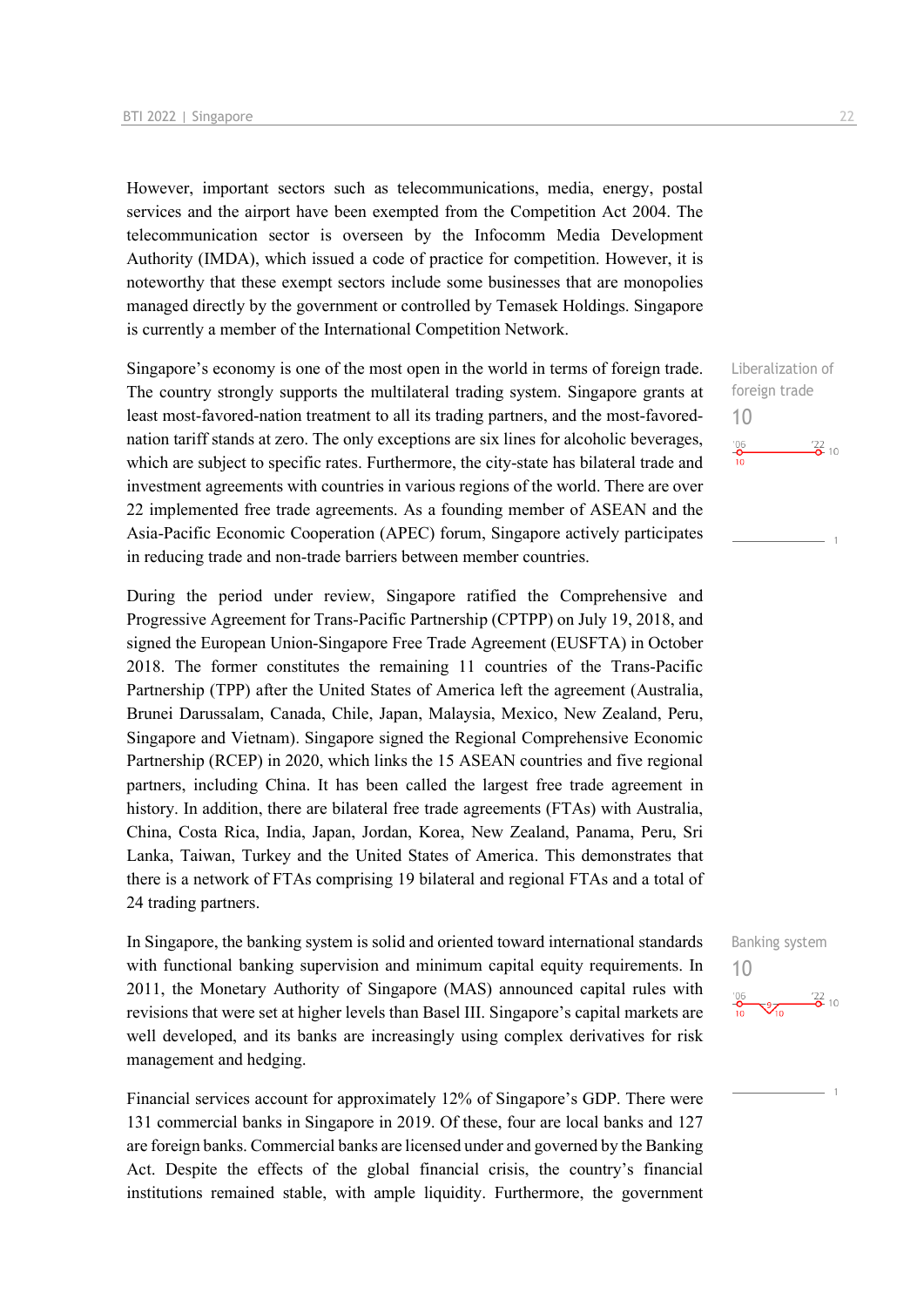guaranteed all SGD and foreign-currency deposits of individuals and non-bank customers in licensed banking institutions. However, the guarantee is for a maximum sum of SGD 20,000 and was introduced only after Hong Kong offered a similar guarantee.

Currently, there are three dominant banking groups in Singapore. The largest is the government-controlled Development Bank of Singapore (DBS). The share of nonperforming loans decreased slightly from 1.4% in 2017 to 1.3% in 2018 and 2019. The government has continued its rigorous enforcement of laws. The Swiss bank UBS was fined SGD 11.2 million (\$8 million) for deceptive trading in November 2019. In October 2020, Goldman Sachs Singapore was ordered to pay SGD 165 million (\$122 million) to the Singapore government for its role in the 1Malaysia Development Berhad (1MDB) scandal.

#### **8 | Monetary and fiscal stability**

Inflation and foreign exchange policies are aligned with other goals of economic policy and have an adequate framework in Singapore. The Monetary Authority of Singapore (MAS) operates a managed float regime. Singapore had a low inflation rate with 0.4% in 2018 and 0.6% in 2019, which showed relative stability. Inflation is managed through a dirty float against a basket of currencies rather than control of liquidity. Fiscal pump priming is sometimes undertaken to stimulate the economy through leveraged infrastructure development. In November 2020, the Consumer Price Index stood at -0.1%. Only food prices registered a significant increase. The Singapore dollar (SGD) was at its highest since April 2018. The U.S. dollar reached SGD 1.32223 at the end of 2020. According to data provided by the World Bank, the real effective exchange rate was at 106.3 in 2019.

The Singaporean government's fiscal and debt policies promote macroeconomic stability, supported in part by institutional constraints. After the government had been forced to tap its reserves in 2009 due to the global financial turmoil, the budget has fluctuated with deficits and surpluses over the following years.

In 2019, the budget had a deficit of SGD 1.65 billion or 0.3% of GDP. For 2020, the budget deficit is expected to increase to SGD 10.9 billion or 2.1% of GDP. This is primarily due to the many measures taken to fight the COVID-19 pandemic. In 2017, Singapore's debt-to-GDP ratio was at 130%, which is very high in international comparisons. The reason for the high debt-ratio is that the government borrows money from the Central Provident Fund (CPF) pool and channels it into investments. There has indeed been significant international borrowing to take advantage of low interest rates in recent years.

The extensive damage to the marine and aviation sector in 2020 in particular has led to more borrowing by GLCs and especially Singapore Airlines. Moreover, the country's strong institutions and governance, as well as the large fiscal reserves,

Monetary stability 10



Fiscal stability 9 $\frac{22}{10}$  10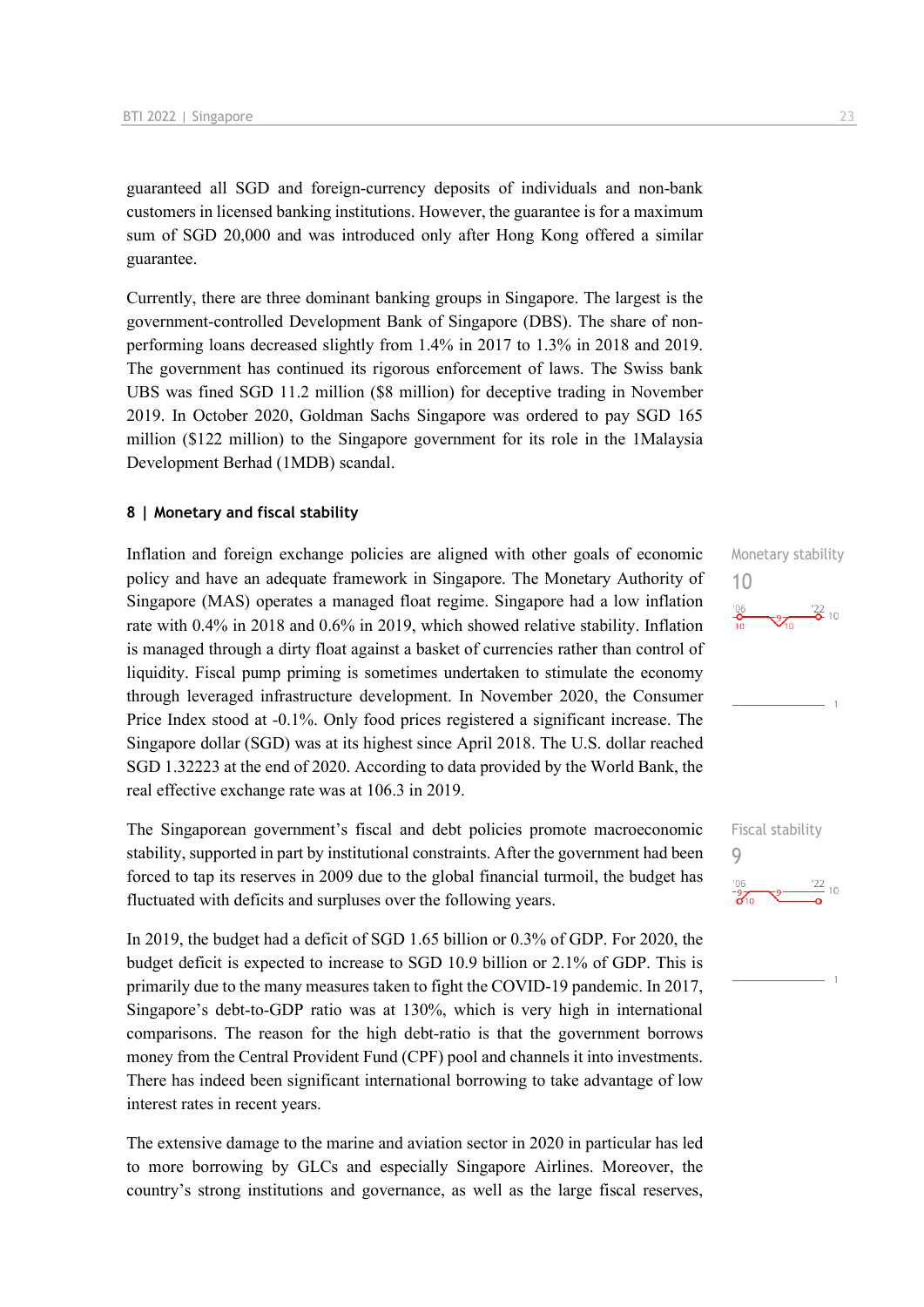ensure that Singapore's credit rating is not at risk. In September 2020, Moody's reaffirmed Singapore's AAA credit rating. Nonetheless, the government, through the GLCs in particular, has been raising a great amount of cash in the international market through bond issues while trying to capitalize on the low interest rate regime and this must be carefully managed to prevent excesses.

#### **9 | Private Property**

Property rights and regulations on acquisition, benefits, use and sale are well defined and widely enforced in Singapore. The Heritage Foundation's 2020 Index of Economic Freedom again stated that Singapore has Asia's strongest property rights regime, which is ranked first despite some modest declines in recent years. Furthermore, the Singaporean judiciary effectively protects private property, and contracts are secure. In addition, Singapore has ensured that its property and copyright laws are in line with underlying principles in global laws on intellectual property rights.

However, problems with regard to the enforcement of property rights remain. In addition, state acquisition of land is often priced under that of the prevailing market price. Politicians who lose a defamation suit against the ruling PAP often have to file for bankruptcy when they cannot pay the exceptionally high damages awarded. Outspoken opposition politicians run the risk of losing their assets. Beyond offering lower compensation for compulsorily acquired properties, the government, in control of the largest land bank which it acquired very cheaply in the 1970s, makes enormous profits through tendering such properties for sale now.

In Singapore, private companies are often portrayed as the primary engines of economic production and are given appropriate legal safeguards. In the past, the privatization of state companies proceeded with market principles. Moreover, the government-linked corporations are run like private companies. The 2020 World Bank "Doing Business" report ranked Singapore second behind New Zealand. The low level of bureaucratic procedures in particular foster private entrepreneurship. However, the dominant role of GLCs (e.g., in the telecommunication and multimedia sector) is often viewed as an obstacle to the development of private enterprises. It is very difficult to sue the government in case of legal disputes as legal costs are very high.

The government has ownership stakes in many companies either directly through its investment corporations or indirectly through the companies owned by investment corporations. The data on these structures is not fully transparent. The major listed companies of Temasek alone represent 20% of market capitalization. Studies have found that government-linked corporations, despite being subject to the same market pressures, have an advantage over private enterprise. As businesses, especially small ones, have suffered from the COVID-19 pandemic, the government has introduced a number of measures to help them survive including grants, loans, rental waivers, a booster package, a job support scheme, and a property tax rebate.



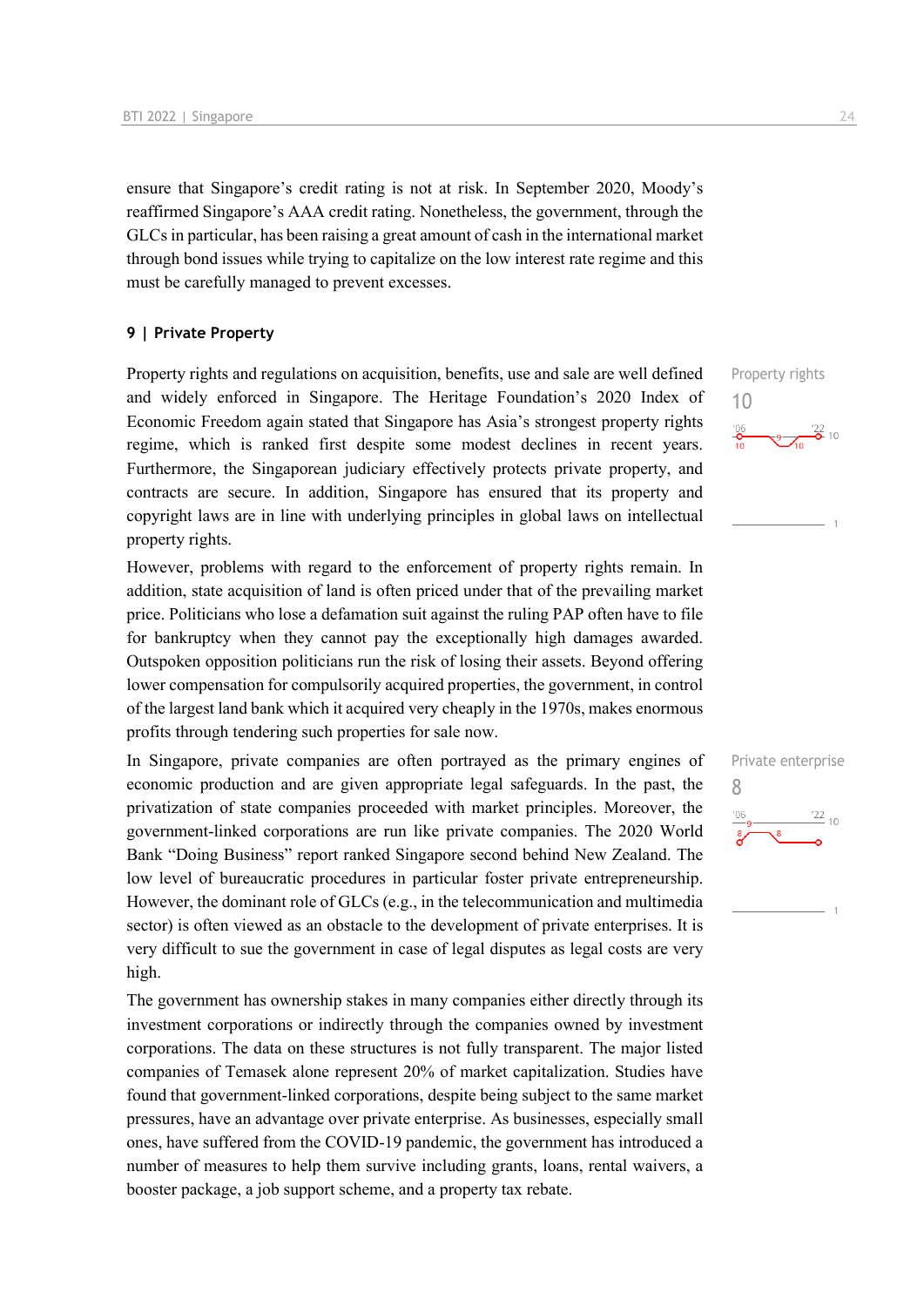#### **10 | Welfare Regime**

Social safety nets are well developed, but do not cover all risks for all strata of the population. Social security schemes are very much centered on individual contributions to social insurances. All of the schemes targeting the poor are meanstested. An increasing number of people have received aid from the government. In the financial year 2019, 39,197 households and 78,580 individuals received \$151 million in financial help from the government's social assistance scheme ComCare, which represented a 4.6% increase over the previous year. There was in fact a decrease of financial help in the area of short to medium term assistance, while longterm assistance increased.

The government has officially rejected the notion of welfare, which it thinks would undermine the city-state's work ethic and reduce its ability to compete with neighboring economies. The Central Provident Fund (CPF) is the primary social security institution for Singaporeans and permanent residents. Contributions to the CPF go into three accounts: the Ordinary Account, where savings can be used to buy a home, pay for CPF insurance, investment and education; the Special Account for investment in retirement-related financial products, and the Medisave Account for approved medical insurance. One concern regarding the CPF system is the lack of transparency in the system. Moreover, people have been worried about increases to the minimum sum from which members are allowed to withdraw a monthly income for retirement after 55 years of age. Many people have drawn on CPF funds for housing or health care and so cannot meet that sum. This is in part due to a low percentage of public expenditure on health (2.1% of GDP in 2017). While a system of universal health care coexists with a private health care sector, there are growing concerns over the affordability of health care as co-payments in Singapore depend on the pricing of services rather than the person's income.

In response to the COVID-19 pandemic, the government provided financial aid for employees who lost their job or suffered salary cuts or income loss. By the end of 2020, approximately 95,000 Singaporeans and permanent residents (22,000 of whom applied a second time) have received financial help through the COVID-19 Support Grant (CSG), which targeted those who suffered job losses. The support grant provides up to SGD 800 a month for three months. A Recovery Grant with broader eligibility which is set to be released soon will offer up to SGD 700 for 3 months. A fund for health care workers provides a one-time sum of SGD 5,000.

| Social safety nets |                 |
|--------------------|-----------------|
| Χ                  |                 |
| '06                | $\frac{22}{10}$ |
| 8                  |                 |
|                    |                 |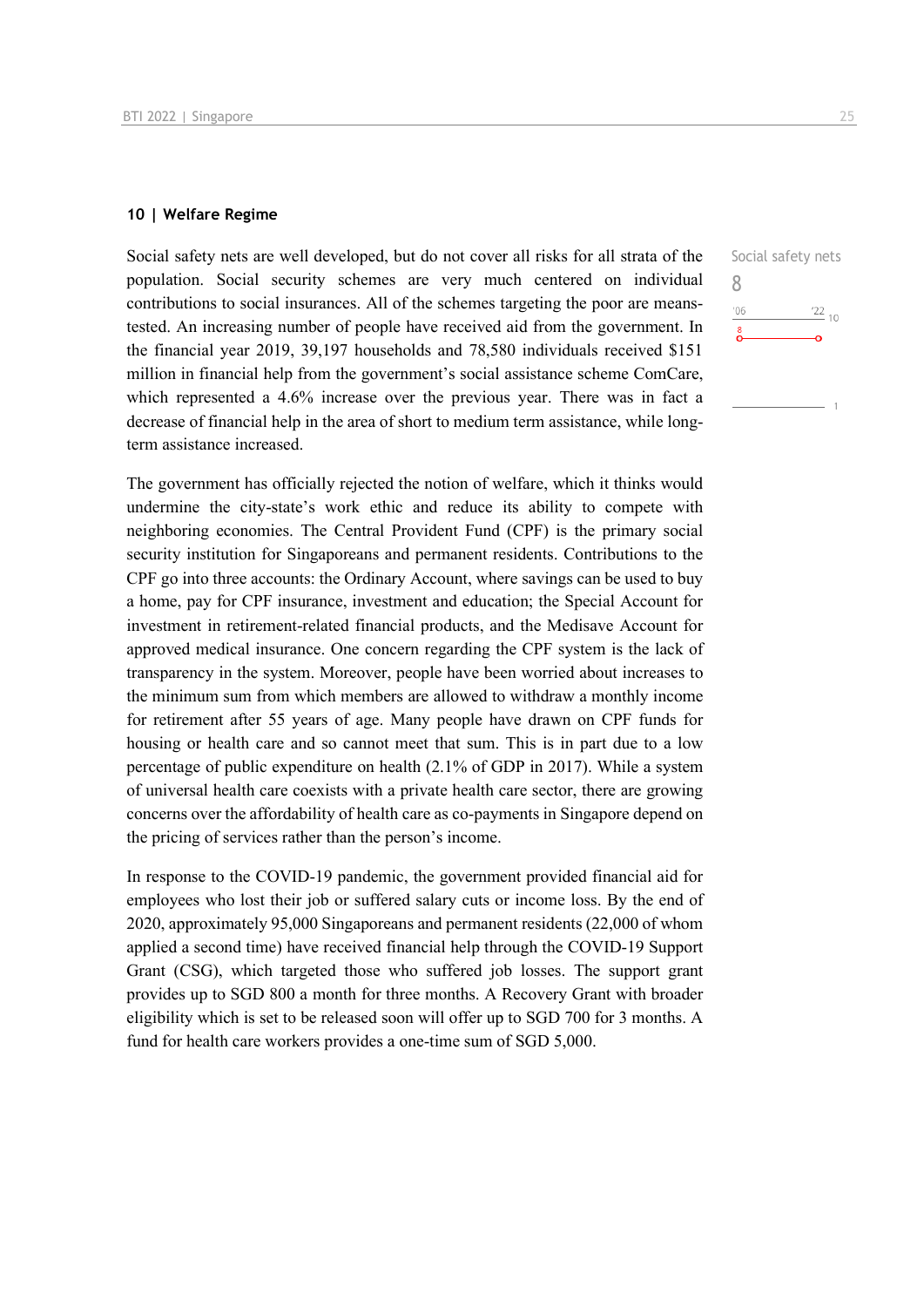Women and members of ethnic and religious groups have near-equal access to education, public office and employment. The female literacy rate is 95.9%, less than that for males (98.9%). There is a lack of female representation in professional categories at managerial levels, which is partially due to a lack of flexible working hours. Only 29% of the members of parliament are women, which slightly increased in the 2020 election. The gender pay gap in Singapore has narrowed. Women in 2018 earned 6% less than their male peers, according to a study published by the Ministry of Manpower (MOM) in 2020.

In terms of ethnicity, Malay households are more likely to be less well-off in socioeconomic terms than those of the Chinese majority. A 2018 survey by the Institute of Policy Studies-OnePeople.sg found that 51.6% Malays said that they at least sometimes felt discriminated against when applying for a job, which marked a slight increase on previous surveys. Almost 60% of Malays and 56% of Indians experienced discriminatory treatment in their work environment. Malays have been underperforming in the job market since the 1980s. As legislation penalizes public debates on race, it is unlikely that this issue will be resolved any time soon. On a positive note, the International Convention on the Elimination of All Forms of Racial Discrimination (ICERD), was signed in October 2015 and ratified in November 2017.

Low-income families and those less qualified find it increasingly difficult to make a living in Singapore. Social mobility in Singapore appears moderately low compared to other countries, although the government does not have data on this topic

#### **11 | Economic Performance**

Even before the COVID-19 pandemic, Singapore faced a sluggish economy. However, the country was badly affected by the pandemic because its economy is highly reliant on trade and its hub status for the aviation and maritime sectors. In 2019, the economy grew at only 0.7%, which was much less than the 3.1% in 2018. The economy is expected to contract between 6.5% and 6% in 2020 while a growth rate of 4% to 6% is expected for 2021. GDP per capita (PPP) increased in 2019 to \$101,376 from \$100,051 the year before. The current account balance in Singapore was \$63.14 billion in 2019. There was inflation of 0.6% in 2019, which increased slightly from 0.4% a year earlier. The unemployment rate for 2019 was 2.3% (according to government statistics, compare: World Bank statistics 4.4%), marking a slight increase over previous years. Singapore residents and citizens, however, have a slightly higher rate of unemployment, 3.1% and 3.3% respectively (2018). Tax revenue was at 13.1% of GDP in 2019. Foreign direct investments were at 28.3% of GDP in 2019, an increase over the previous year, and the second highest since 2000.



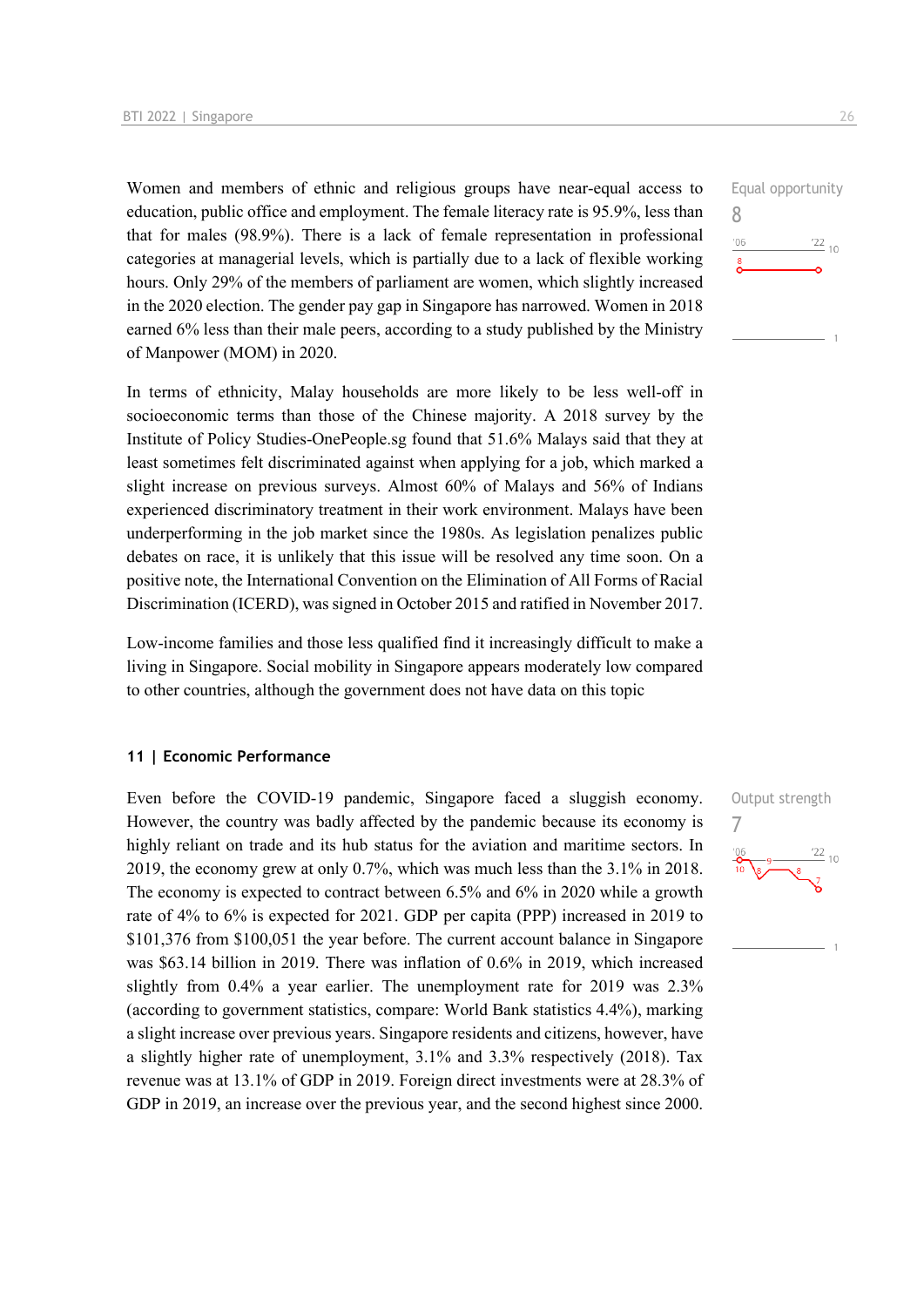#### **12 | Sustainability**

Environmental concerns are taken into account but are subordinated to growth efforts. Environmental regulations and incentives are in place, and are largely enforced. Industrial pollution, limited natural freshwater resources and waste disposal are viewed as the nation's primary environmental problems. The Environmental Performance Index (EPI) ranked Singapore 49 out of all countries in 2018, which marks a substantial decline from the previous index in 2016 when Singapore ranked 14. The country scored particularly well with regard to water resources, water and sanitation, and air pollution. However, biodiversity, habitat, and agriculture received low marks.

According to a study published by academics from the National University of Singapore (NUS) and the University of Adelaide in May 2010, Singapore has lost 90% of its forest, 67% of its birds, and approximately 40% of its mammals in the last 30 years. The decline in natural areas and the reliance on air conditioning has meant that Singapore is warming twice as fast as the rest of the world. Furthermore, the citystate is the 28th-highest consumer of fossil fuels among 219 countries according to data provided by the U.S. Energy Information Administration. In 2015, 97.4% of energy usage came from fossil fuels, 91.5% of which comes from natural gas.

Since 2020, there has been a carbon tax for all facilities which produce 25,000 tons or more of greenhouse gas emissions. The Singapore Environment Council released a study in 2013 which found that the city-state uses three billion plastic bags every year. The government has no plans to ban single use plastic or place levies on it.

Environmental Impact Assessments (EIAs) are not required by law and are conducted in secret and only when the government believes they are necessary, an approach which lags behind many other countries in the region. There have been increasing demands for passing a law concerning EIAs, which are in place in many other Southeast Asian countries. However, the government has not yet enacted one out of concern it could reduce its flexibility. The Nature Society (Singapore) has severely criticized the EIA for the Mandai project. In October 2020, the government enacted new biodiversity impact assessment guidelines which provide greater clarity and standardization. Activists initiated a petition in October 2020 to preserve Clementi Forest, a rare patch of natural forest, from development, by designating it as a nature park. The Urban Redevelopment Authority (URA) considered the land suitable for housing development in the medium term (10 to 15 years) in its 1998 master plan.

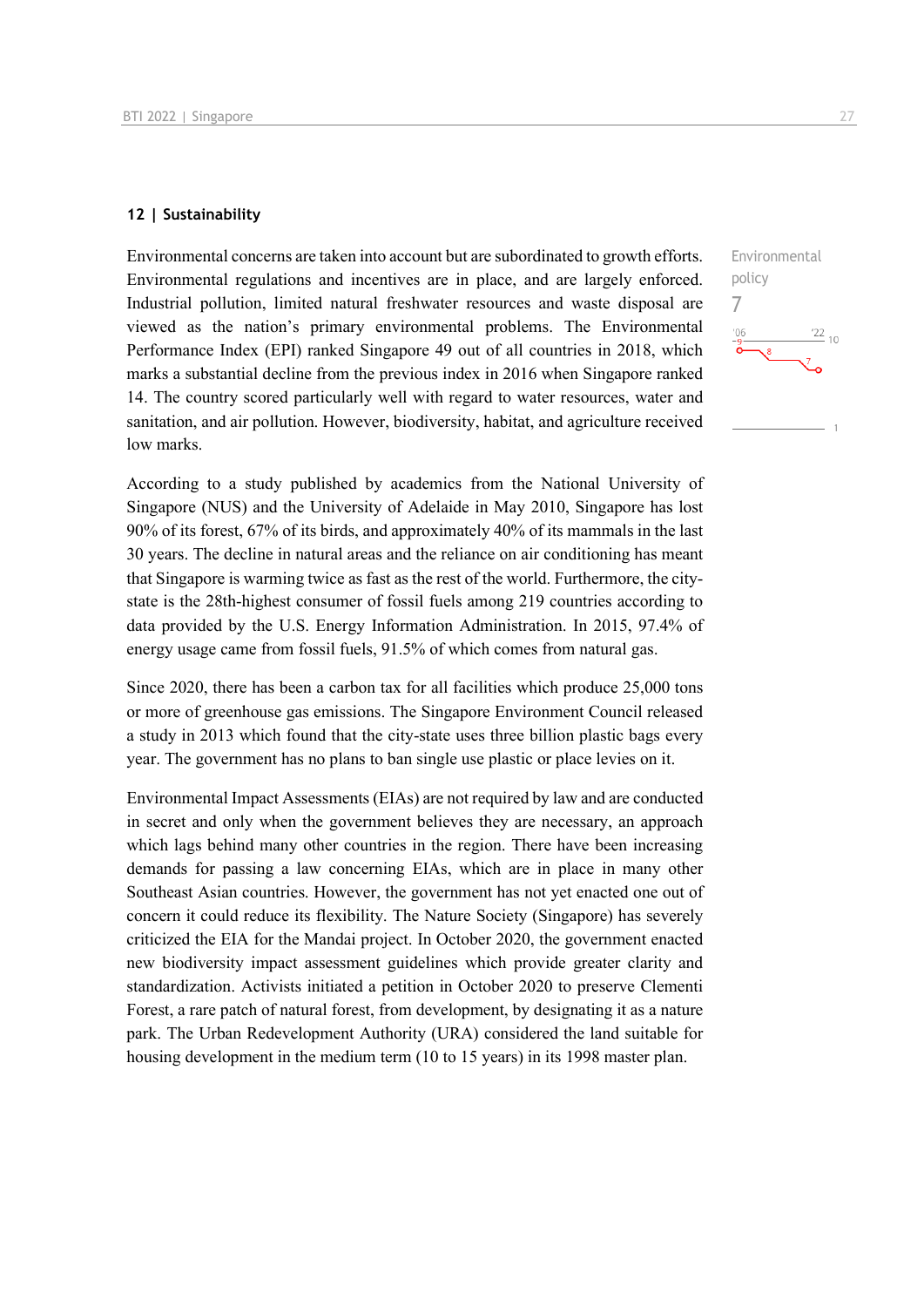Singaporean education policy ensures a system of high-quality education and training, and the research and technology sector is dynamic and competitive. Investment in education and training is clearly above average, as is investment in R&D. Public expenditure on education was 2.9% of GDP in 2013, a slight decrease compared to 3.1% of GDP in 2012 (these are the last years for which data is available). Expenditure on R&D was 1.9% of GDP in 2017, which is about the same as the average in OECD countries.

Singapore has six public universities, six autonomous institutes, five polytechnics, two arts institutions, 13 foreign institutions and the Institute of Technical Education (ITE). Singapore's universities rank among the best in the world. The Times Higher Education Ranking ranked the National University of Singapore 25th in the world and 3rd in Asia in 2021. The sound education policy and the high level of expenditure on R&D are highlighted by the World Economic Forum's Growth Global Competitiveness Report 2019, which ranked Singapore first out of 140 economies. The city-state was the highest ranked economy in Asia. Moreover, Singapore scored higher than the OECD average in reading, mathematics and science in the PISA 2018 report. Nevertheless, education remains overwhelmingly examination-driven and assessment oriented, reducing the incentives for critical thinking and creativity. The emphasis on exams also leads to high levels of emotional stress among young people. The overemphasis on university rankings has come under increasing criticism.

Education policy / R&D 10 $-0$ <br> $-0$ <br>10  $\frac{22}{2}$  10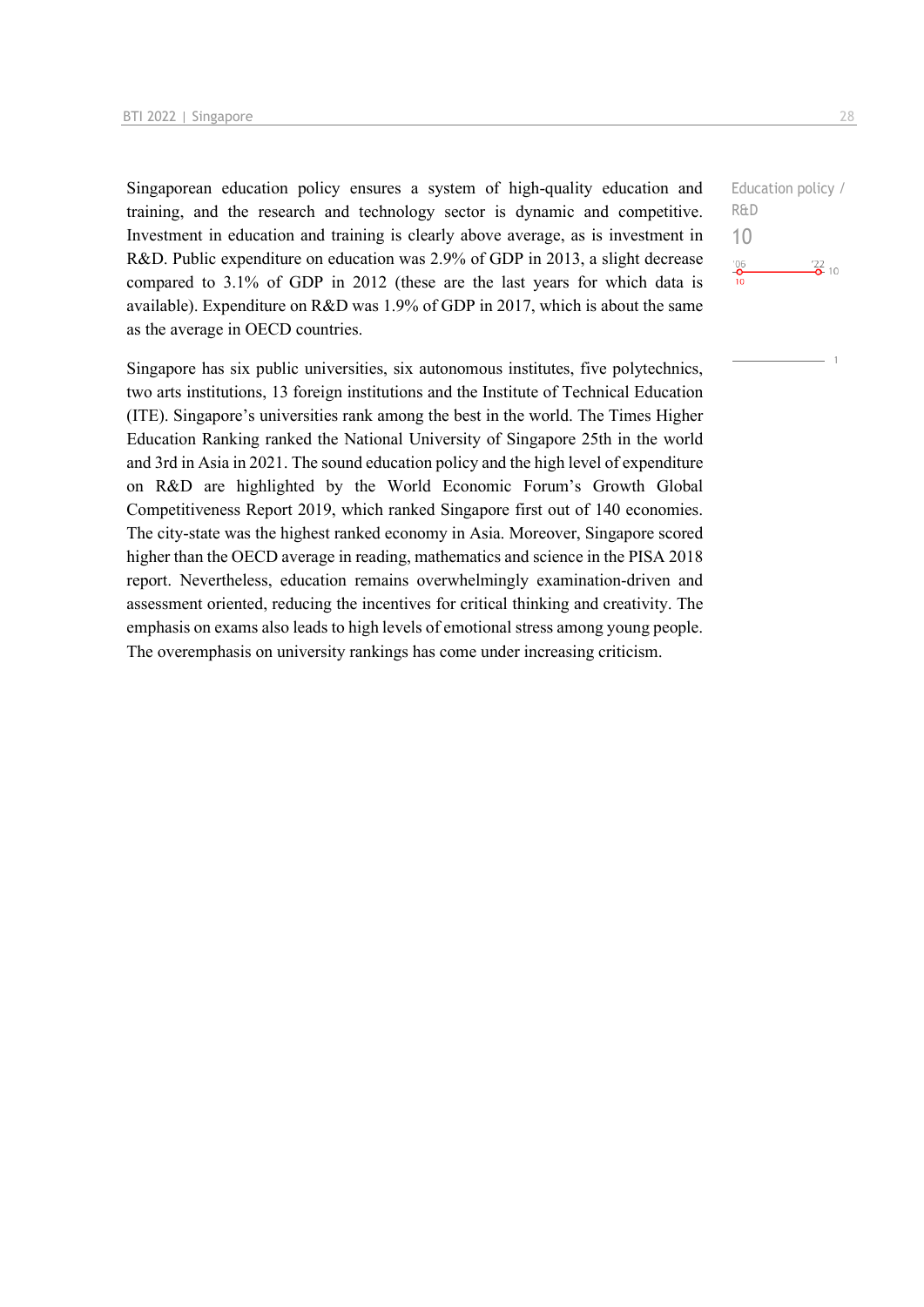# Governance

# I. Level of Difficulty

The Singaporean government faces only low structural constraints on its capacity to govern. Infrastructural development or poverty do not constraint the Singaporean administration. The country's level of difficulty can be compared to OECD countries. Moreover, the country is not exposed to natural disasters. The educational system's output of a highly-skilled workforce is sufficient and the level of corruption is notably low, with the fight against corruption being a key component of the ruling PAP's policy.

However, the greatest structural constraint is the small size of the city-state, which for instance requires Singapore to import many important resources such as water (from Malaysia). Its small size and island nature, however, was of great benefit during the COVID-19 pandemic, because it facilitated more effective contact tracing and border control.

The lopsided ethnic composition of the citizen population (75.9% Chinese, 15.0% Malay, 7.4% Indian, 1.6% Others as of June 2020) requires skillful handling so as to avoid confrontation and to foster a unified Singaporean identity. This was seriously challenged during the Little India Riot in December of 2013, but the government officially rejected the notion that racism played a role in the conflict. As most of the rioters were from India, it drew attention to the problem of the massive importation of cheap labor into Singapore in recent years. The living conditions of these migrant workers became a serious issue during the COVID-19 pandemic in 2020 as the virus spread rapidly through the cramped worker's dormitories.

Traditions of civil society are fairly weak in Singapore and are mostly limited to informal community assistance. During the colonial period, civil society was characterized by ethnic and religious groups such as clan associations, church, temple and mosque congregations. These organizations played an important role during decolonization. Nowadays, the landscape of voluntary organizations is slim and plagued by limitations imposed by the Singaporean government.

In general, two different cultures of civil society have emerged within the NGO landscape. There are a group of more liberal organizations that monitor human rights abuses and observe the government's behavior with regard to opposition politicians. There are also a number of special interest groups which focus on gender equality,

**Structural** constraints 1  $106$  $\frac{22}{10}$ 

 $\Omega$  1

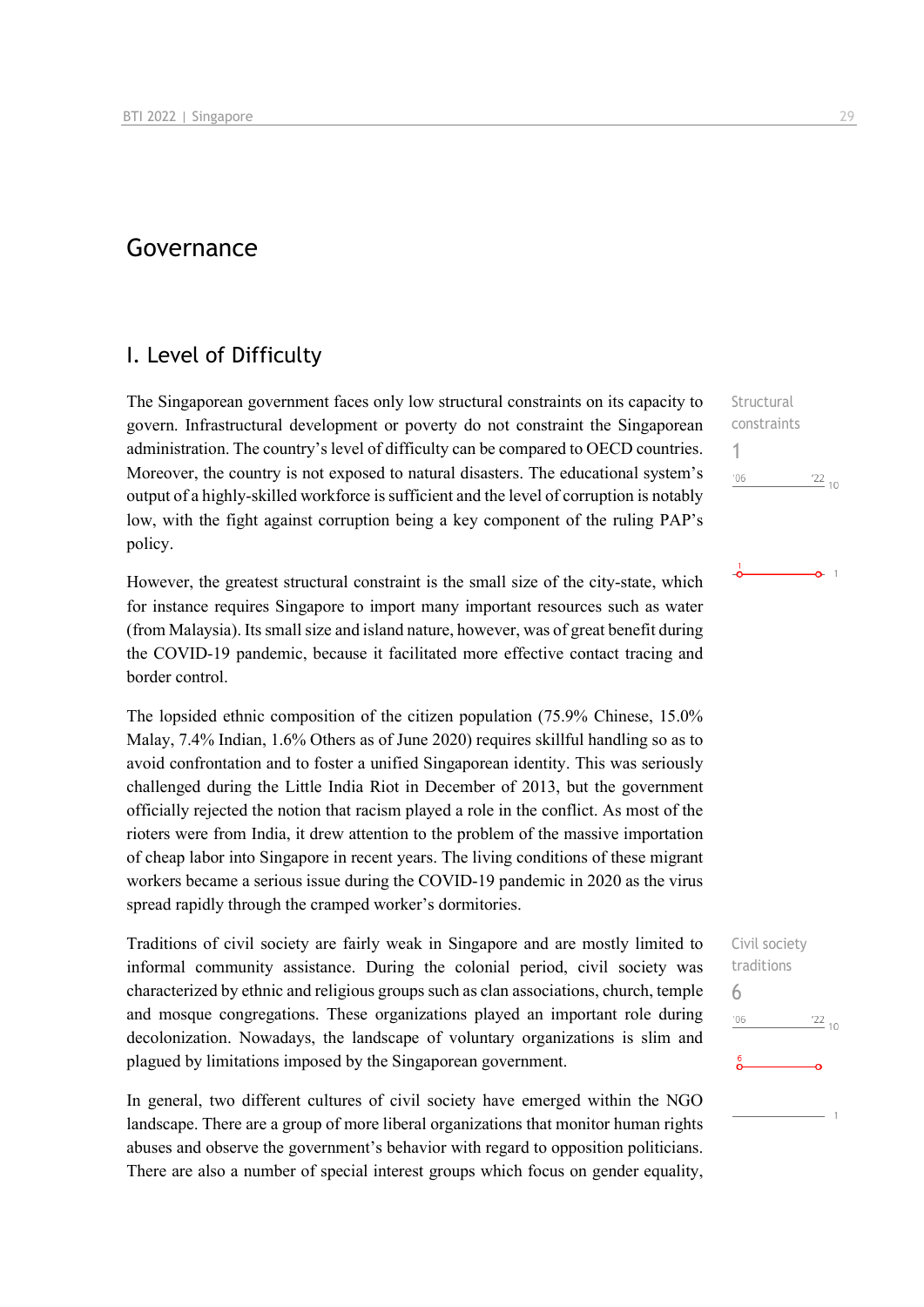the environment and heritage preservation. While these groups have carefully avoided politics, there are a number of instances when they have become more activist.

During the period under review, activists and discontented citizens have continued to show willingness to use protests (in Hong Lim park), public walks, petitions, and open letters. However, the government continues to tighten restrictions on activism. It has targeted the participation of foreigners in protests at Speakers' Corner, the use of Malaysian and Singaporean flags, and the role of foreign funding of activities at the park. An amendment to the Public Order Act in 2017 allows the government to deny a permit if any foreigners are involved in a political event. In November 2020, Jolovan Wham, a Singaporean activist who had been charged under the law following an indoor forum that had involved a Skype interview with Joshua Wong, a democracy activist from Hong Kong, was additionally charged over a picture in which he was holding up a smiley face in front of a police station.

Generally, Singapore has few incidents based on social, ethnic or religious differences and conflict intensity tends to be low. Since independence, the political elite have managed ethnic and religious cleavages by promoting a multi-racial and multi-religious concept of citizenship. While it rejects the idea of a melting pot, as Singaporean ID cards for instance maintain ethnic identifiers, this approach to conflict management helped stabilize a heterogeneous society and inhibited violent outbreaks for more than three decades. Consequently, there is no organized mobilization along ethnic or religious cleavages. The Singaporean government uses authoritarian methods to restrict public debate on questions of race or religion, which suppresses some of the tensions. A majority of Indians and Malays, for instance, have experienced discrimination in the workplace.

While the conflict with migrants has remained of concern during the period under review, no major incidents have occurred that resembled the Little India riot of 2013. The COVID-19 pandemic has not led to any serious confrontations. The government has made some efforts to reduce tensions by moderately curbing the number of new immigrants. This raised concern among the business community, which relies on the flow of cheap labor and to fill positions for which there are shortages. Currently, foreigners make up 38% of Singapore's population, up from about 20% a decade ago. With rising housing prices and greater competition on the job market, Singaporean citizens continue to complain about the influx of foreign workers.

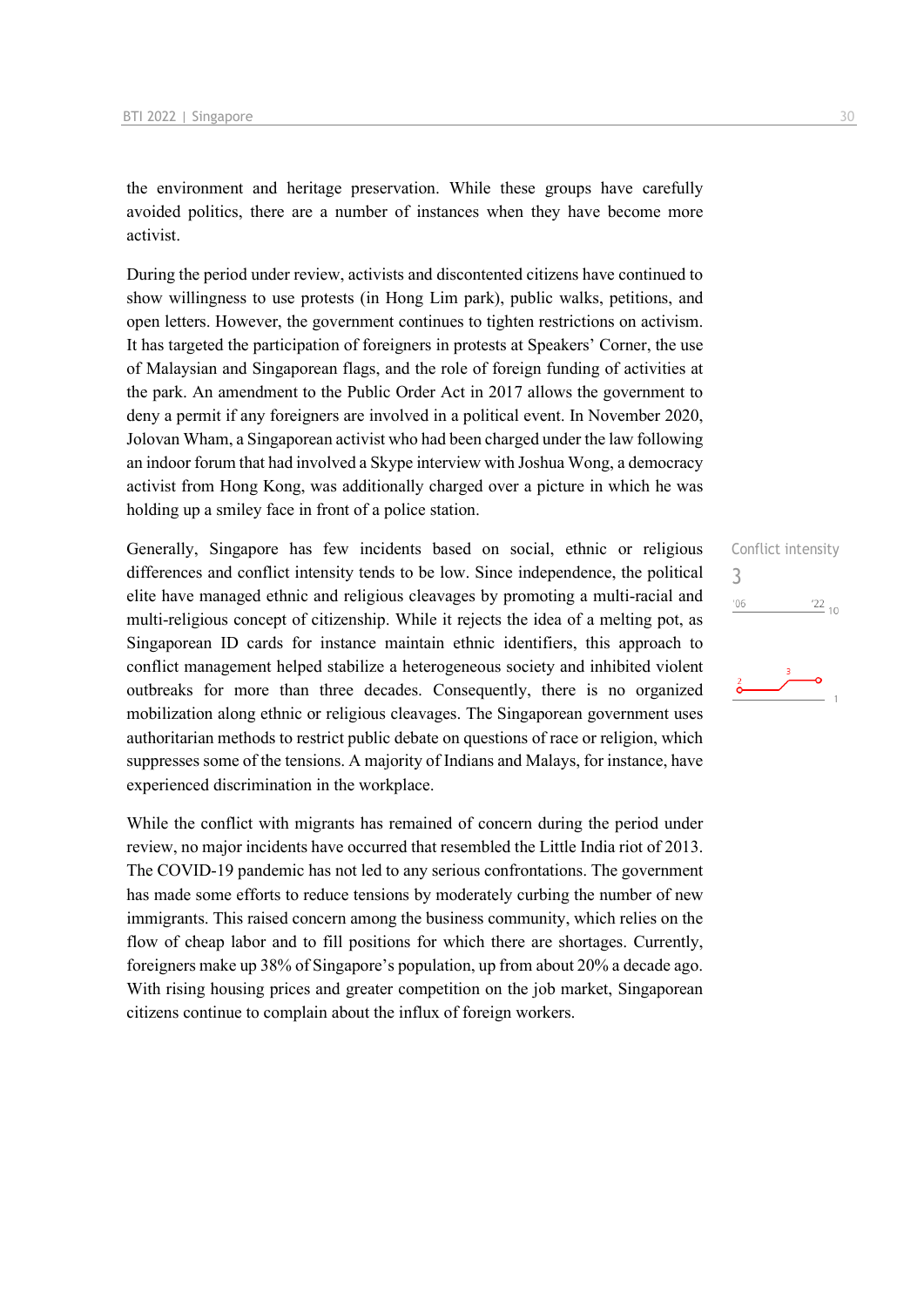### II. Governance Performance

#### **14 | Steering Capability**

The Singaporean government sets strategic priorities and generally maintains them over extended periods of time. In addition, it has the capacity to prioritize and organize its policy measures accordingly. Strategic Planning Divisions exist in several ministries within the Singaporean government.

During the period under review, the government continued to focus on social problems and rising income inequality. This included implementing measures to help the poor and curbing the inflow of foreigners. As part of the Smart Nation initiative, the government has sought to develop the skills of citizens in five key areas: transport and logistics, smart cities and estates, health care, education, and safety and security. The government has maintained free trade, economic cooperation and its probusiness environment to maintain economic growth, Meanwhile, it has sought to contain rising housing prices. These were not significantly impacted by the COVID-19 pandemic. The government has worked quickly to address the COVID-19 pandemic and develop a plan to provide vaccinations. It has, for instance, decided to make vaccinations free for all citizens and permanent residents.

In Singapore, the maintenance of strategic priorities is not constrained by actors outside the government such as powerful economic interests or foreign governments. However, the ruling PAP's strategic long-term aims do not include the further democratization of the public sphere or the extension of democratic norms. The demands of opposition parties and human rights groups for further democratization have been ignored by the Singaporean government. The government tends to make use of short-term measures to reduce social problems, such as one-time handouts for poor people, which was also the case in 2020 during the COVID-19 pandemic. Some government handouts are specially timed in the period before general elections

In general, the Singaporean government is able to implement its policies effectively. Singapore enjoys effective policy implementation thanks in part to the absence of a true parliamentary opposition and the PAP's dominance of almost every aspect of the city-state's political, military and economic life. For example, following the global financial crisis, the government was able to quickly implement a stimulus package to boost Singapore's economy.

In the period under review, the government implemented tighter regulations on the immigration of foreigners. It also implemented higher stamp duties on property purchases by foreigners and companies in order to contain rising property prices,

#### **Ouestion** Score



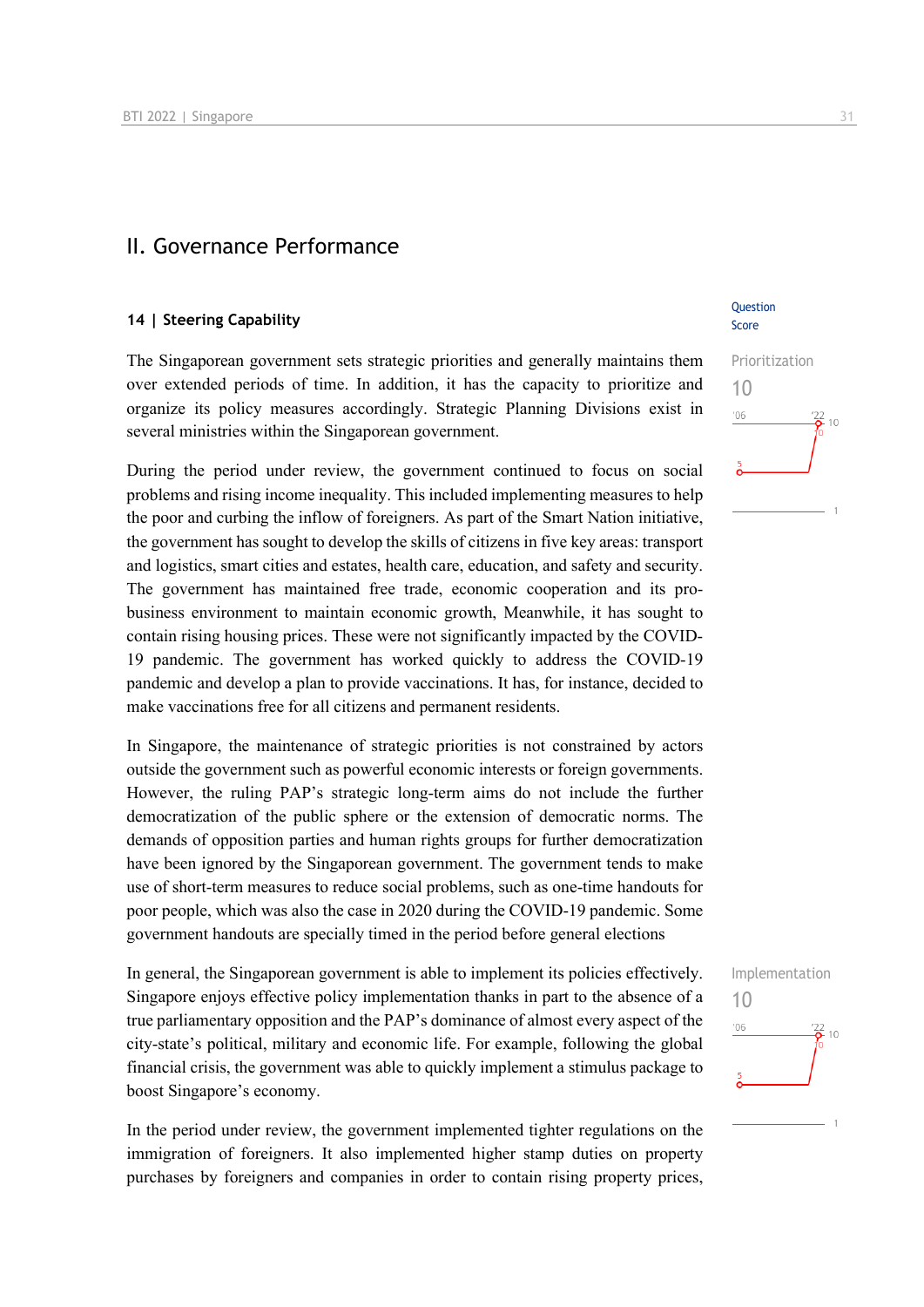which are in part driven by property speculation. Singapore has implemented tight regulations governing air pollution and traffic, making the country one of the cleanest places in Asia. An example are the highly unpopular Electronic Road Pricing gates, which charge people who use the road. In addition to the Certificates of Entitlements, Singapore is probably the most expensive country in the world in which to own a private car. Prices for the gantries were again increased and otherwise adjusted during the period under review.

However, besides effectively micromanaging many aspects, the executive has not carried out structural and qualitative changes in the political system in order to facilitate a transformation toward a more open and participatory regime, as is the case in liberal democracies. This raises the concern that the unpopular implementation of policies leads to long-term resentment toward the government, and thus may pose a risk to long-term stability. No major delay in policy implementation has occurred as a consequence of the COVID-19 pandemic.

The Singaporean government responds to mistakes and failures with changes. The city-state's administration shows a considerable degree of flexibility and learning capability with reference to market reforms. In addition, the government regularly seeks advice from financial experts and academics in order to implement good practices in the financial sector. The government has reacted swiftly to the COVID-19 pandemic, which drew on its experience from the SARS crisis in 2003. No major changes in policy learning have occurred, however. The policy of housing migrant workers in dormitories remains firmly in place, even if there are some modifications that dorm operators believe will increase costs significantly.

The political elite continue to refrain from implementing democratic reforms. They show little political will to learn from past mistakes in order to facilitate democratic changes. Instead, the rulers believe their system is the best in the world and may even be an alternative to democracy. As such, the regime has attracted attention from many authoritarian regimes, including China, as a potential role model to improve oneparty dominant rule without the need for democratic participation in politics. In sum, the government's projects cannot be considered as a proof of its learning process or commitment to democratic norms.

#### **15 | Resource Efficiency**

The Singaporean government makes efficient use of all available human, financial and organizational resources. The government's administrative personnel are highly professional. The existence of competitive recruitment systems and the high level of public sector salaries make the Singapore Civil Service one of the most efficient bureaucracies in the world. Consequently, the functioning of the administrative system is exemplary at every level of the Singaporean bureaucracy. Senior officers from the Singapore Armed Forces are regularly deployed in the administrative service as well as in GLCs after their retirement, although this raises questions about nepotism.

# Policy learning 9  $^{\prime}06$  $\frac{22}{9}$ - 10

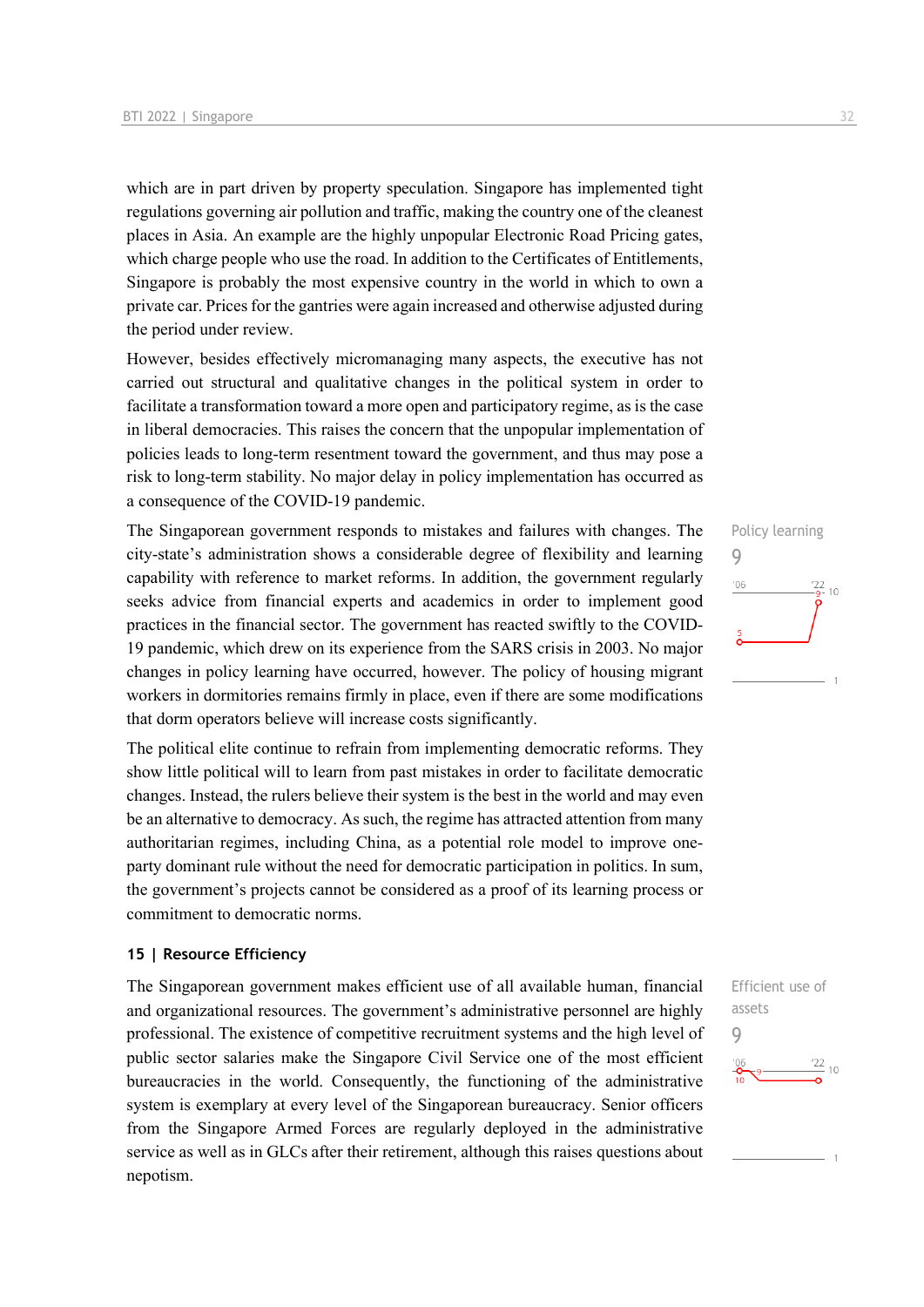The largest government-linked corporation, Temasek Holdings, under the direction of Ho Ching, the current prime minister's wife, continues to be subject to questions about its efficiency. Of particular concern is the limited transparency of the company. Leaked cables suggested problems during an attempted leadership transfer at the company.

During the period of review, the government has efficiently reallocated resources to deal with the COVID-19 pandemic. This has been conducted in a relatively transparent manner. There was a budget deficit in 2019 (0.3% of GDP), which is expected to increase in 2020 to 2.1% of GDP, due to the measures dealing with the pandemic. Considering the level of challenge, the resources have been used in a targeted manner to deal with the crisis.

The government coordinates conflicting objectives effectively and acts in a coherent manner. The cabinet, under the hierarchical leadership of Prime Minister Lee Hsien Loong, handled conflicts over economic and social policies effectively and achieved policy coherence. The government promises that trade-offs between policy goals are well-balanced. During the period under review, there were no visible frictions within the government. Means of coordination between different departments of the state administration are in place. The Prime Minister's Office coordinates the activities of the ministries. For example, the National Security Coordination Secretariat (NSCS) and the National Population Secretariat (NPS), which are both located in the Prime Minister's Office, respectively coordinate national security planning and intelligence issues, and the various government agencies involved in population-related issues. Responsibilities within the government are ascribed in a transparent manner. Compared to other countries in the region, the government's capability to coordinate conflicting objectives and interests is highly effective. This was not affected by the COVID-19 pandemic, which the government has been handling efficiently.

The Singaporean government is largely successful in containing corruption, and integrity mechanisms are in place and effective. Corruption in the civil service is by far the lowest in the region. Numerous safeguards and rigorous audit controls are in place. The Corrupt Practices Investigation Bureau (CPIB) is incorporated into the Prime Minister's Office and investigates corruption in the public and private sector. It derives its jurisdiction from the Prevention of Corruption Act that was enacted in 1960. However, the fact that the CPIB is under the Prime Minister's Office has caused some concerns.

A potential problem for public accountability in Singapore is the lack of a Freedom of Information Act, which would enable Singaporeans' access to more information from the government. So far, the government has rejected demands to enact such a law. The government has argued that releasing such information may not be in the national interest and would not necessarily improve governance.

The extremely high salaries of ministers and high-ranking civil servants have been increasingly criticized and viewed as legalized corruption. In addition, the strong affiliation between the ruling PAP and the state administration is viewed as



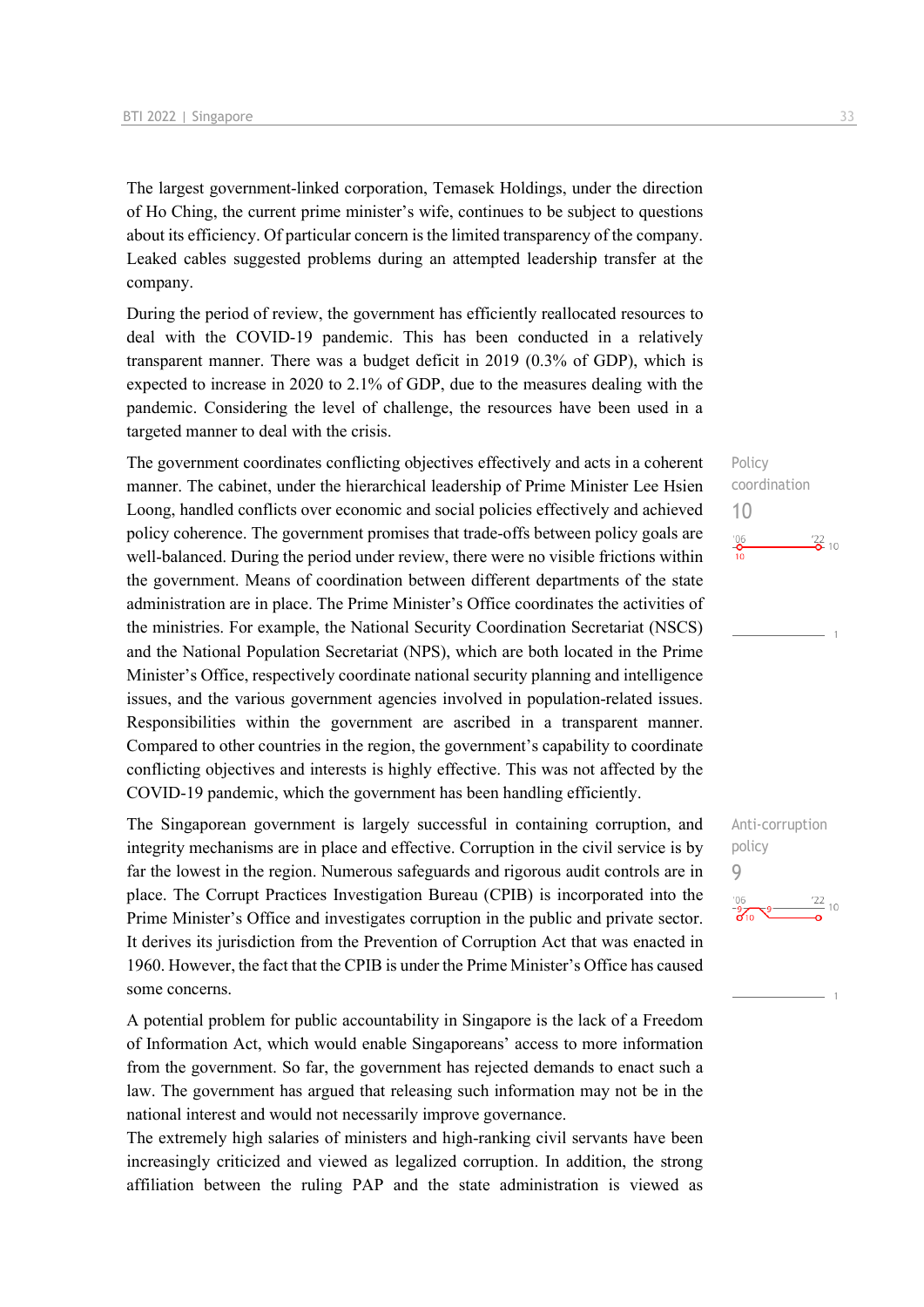problematic, especially with regard to the high salaries paid in the higher ranks of the administration. A high position within the ruling PAP increases the possibility of obtaining a lucrative job in the public service. Allegations of nepotism have often been met with defamation lawsuits which resulted in apologies from the accusers. According to Michael D. Barr "it is no secret that a dynasty has emerged as the ruling force in Singapore." The prime minister's brother and sister have publicly accused him of trying to establish a dynasty. They have suggested that Li Hongyi, the eldest son of Lee Hsien Loong, may be chosen to become prime minister in the future.

During the period of review, there were fewer corruption-related reports, but more cases were registered for further investigation. Those cases which were considered credible increased to 34%, compared to the annual average of 28% over the past four years. 90% of the cases are in the private sector.

#### **16 | Consensus-Building**

The ruling PAP continues to refrain from implementing democratic reforms aimed at facilitating democratic transformation. Instead, it maintains that liberal democracy as practiced in the West is unsuitable for Singapore's ethnically and religiously heterogeneous society. Instead, the government believes in an elitist form of democracy which only measures the degree of support for its policies. Education Minister Ong Ye Kung said in 2017 that one-party rule may be Singapore's way to succeed, which would be based on robust internal competition. After gains by the opposition in the 2020 general election, the government decided to more formally recognize the position of the leader of the opposition. This position was taken by head of the Workers' Party (WP), Pritam Singh, which entitled him to 40 minutes of speaking time, which is normally allotted to office holders. While this can be seen as a small step toward a more democratic system, the government still generally resists democratic values and the opposition remains deeply divided both with regard to the form of democracy it desires and the path to achieve it. This is reflected in the failed attempts to create an opposition coalition. The main opposition party, the Workers' Party, has declined to join such a coalition. The party has consistently avoided openly challenging the ruling party and believes in gradual change from within. This demonstrates how difficult it is to achieve a consensus even within the opposition on the path toward democracy.

All major political and social actors agree on the goal of a market-based economy. However, some environmental groups are critical of the fact that green-friendly economic plans are overlooked in favor of projects which could be detrimental to the environment, if profitable. Some political parties such as the Singapore Democratic Party propose enhanced social support systems. Prominent academics such as Donald Low and Cherian George have supported the idea of broadening the social safety net, minimizing inequality and increasing wealth taxes. They have, however, emigrated from Singapore, suggesting declining opportunities for such policy alternatives.

Consensus on goals 7 $-06$  $\frac{22}{10}$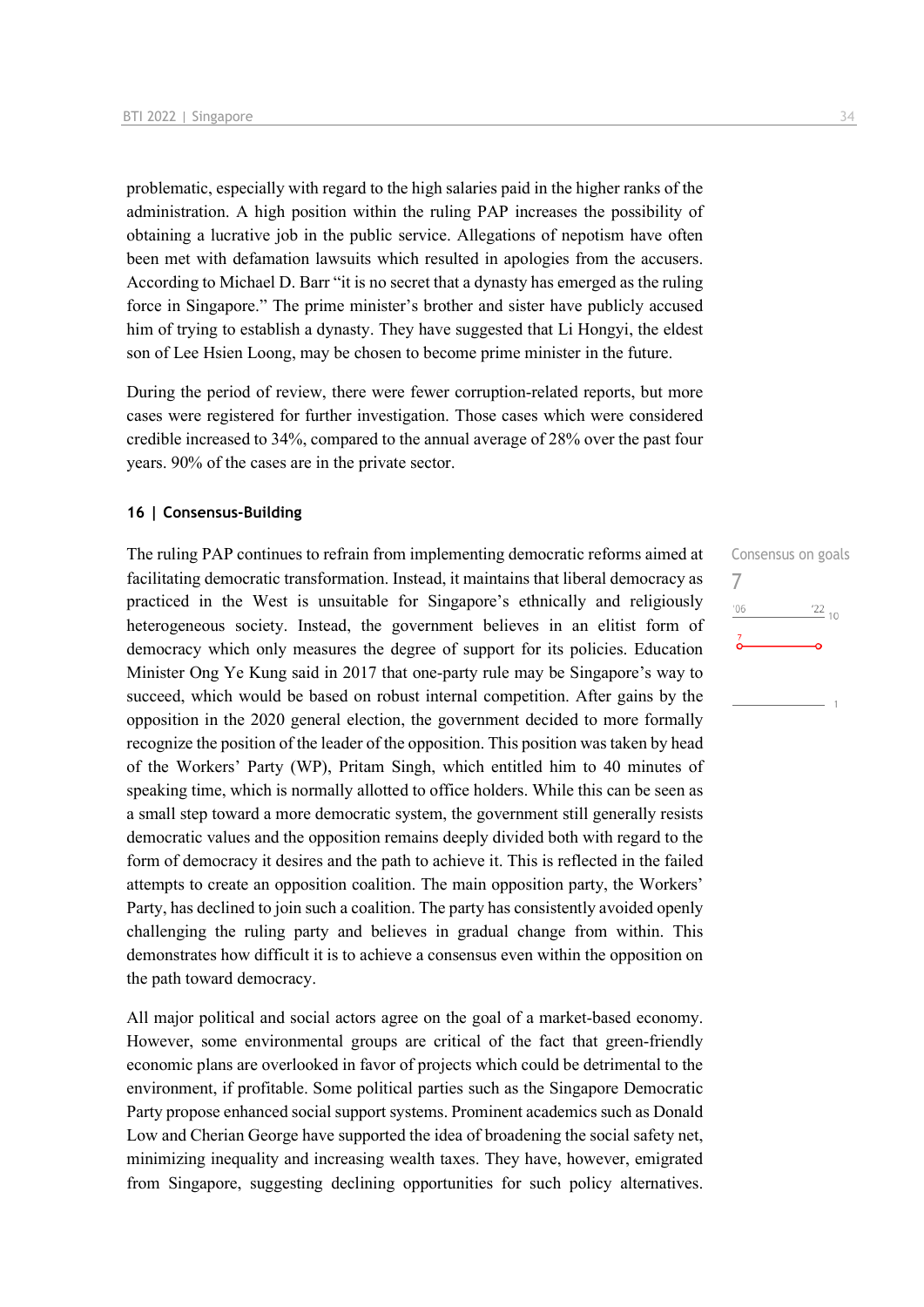Nevertheless, there is no politically relevant actor who can derail either the reform process or the expansion of the market economy. The government rejected the idea that buying rail assets amounted to nationalization of the rail system. The assets were bought by the Land Transit Administration (LTA) because the expansion, replacement and upgrades of the system may have been too expensive for private operators.

With the ruling PAP controlling the parliamentarian majority in Singapore, antidemocratic actors are in full control of the government. Reformers have no power to bring about democratic reforms. In the face of the potential emergence of greater checks, the government defended its elitist form of governance. This was apparent in the denial of a presidential election in 2017, and the declaration that the elected president does not actually have the power to speak independently. Despite recognizing the electoral gains of the Workers' Party, the government has pursued a legal approach against the party, which constitutes a threat to the rise of opposition parties and the deepening of democracy.

While interest groups such as the military and local entrepreneurs have often played an important role as anti-democratic veto powers in neighboring countries (and still do), in Singapore these groups have been successfully co-opted by the political leadership and have a strong stake in the existing political system. In general, the ruling party sees itself as the only capable political party and views any other party as a threat to the survival of the city-state. The ruling party believes Singaporeans only vote for the opposition because they know that the ruling party will be re-elected. The prime minister reiterated his opposition to democracy by asserting that the government should be able to plan for the long-term and should not be driven by the "ups and downs, the hurly-burly, the predictability, the bitterness, the division, the rancor, the splits, which will take many, many years to heal."

While the Singaporean political leadership continues to contain cleavage-based conflicts in spite of the city-state's ethnic and religious heterogeneity, increasing immigration is leading to conflict. During the period of review, the Singapore government managed to reduce conflicts which had emerged as a consequence of the growing number of foreign workers. Singapore experienced its largest political protest in 2013, which was attended by a few thousand participants. The official announcements of curbs on foreign labor have reduced the discontent somewhat.

However, latent unhappiness prevails. This also applies to foreign workers, who still live in precarious conditions, even if the government has sought to mitigate the most serious problems. In 2013, Singapore also experienced its first riot since 1969, in Little India. There has been no similar event since, but this should not be seen as evidence that the underlying problems have been resolved.



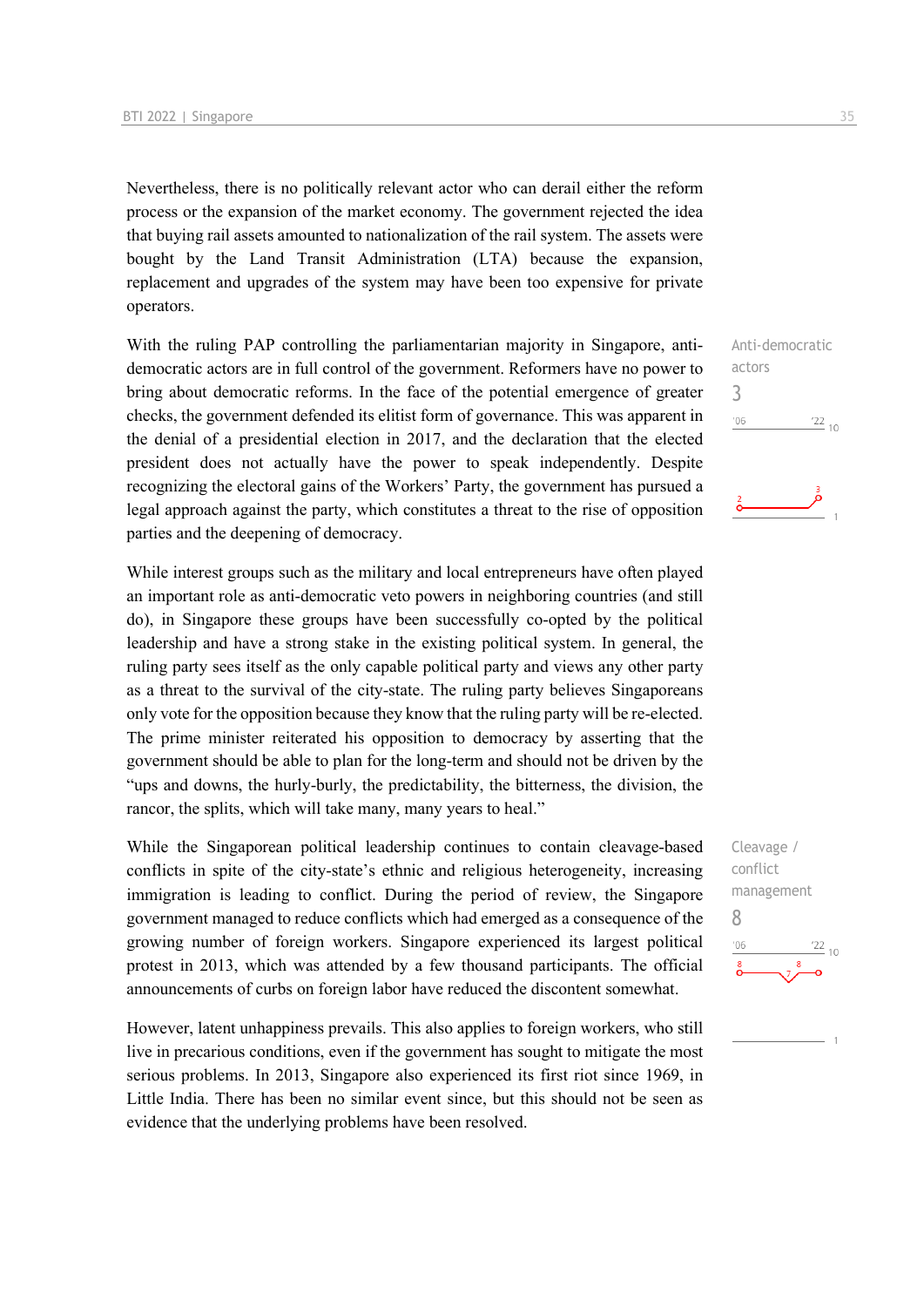The city-state's political leadership only recognizes and accommodates the interest of civil society actors if they do not interfere with government policies. Laws pertaining to NGOs and other civil society groups continue to limit the space for civic activity. Any initiatives that foster a critical dialogue among Singaporean citizens must register under the Societies Act and be controlled by the government. The government will only involve civil society groups that will not take an oppositional stance, which is characterized as the politicization of an issue.

In recent years, there has been increasing political activism from more independentminded civil society groups. Organizations such as the Nature Society and the women's rights group, AWARE, have become more assertive and frequently engage the government through various means. However, they remain very small and have limited resources. Foreign funding is not permitted for organizations which have overtly political goals.

Coalitions and alliances between civil society groups such as the Coalition of Singapore NGOs (COSINGO), established in 2011, and the Alliance of Like-Minded Civil Society Organizations, established in 2016, tend to focus on a single issue, in these cases making a report to the Universal Periodic Review (UPR). As the now defunct COSINGO illustrates, such coalitions are often short-lived. There also are deep divisions within society which pose an obstacle to cooperation. In 2017, only 13 of 60 NGOs submitted a report on gender inequalities to the UN because of disagreements on issues such homosexuality, sex education and polygamy. Overall, the influence of civil society actors on the political process remains insufficient. Nonprofit organizations have played a role in helping those affected by the COVID-19 pandemic and the migrant workers.

There is some disagreement over how the arrest of more than 100 left leaning opposition politicians in the 1963 Operation Cold Store, as well as the arrest of 16 people under the so-called Marxist conspiracy in 1987, should be interpreted. The government claimed that those who were arrested under the Internal Security Act were communists who wished to destroy the country, while others have rejected this version of history. The historian Dr. Thum Ping Tjin stated in a book launch in November 2013: "Were the Barisan and the other detainees of Operation Coldstore part of a communist conspiracy? No. No. No. No."

The issue with how to deal with this historical legacy gained in prominence in September 2014 when the government banned the documentary "To Singapore, With Love" which documents the experience of political exiles. The government believes the film, which challenges the government's narrative, is one-sided and a screening would be against the national interest. The banning was met with "deep disappointment" by a group of 39 Singaporean artists. Another film "1987: Untracing the Conspiracy" surprisingly received the rating of R21, which allowed it to be screened in Singapore, but makes it suitable only for adults. This meant it could be screened at the FreedomFilmFest in November 2015 and subsequently in other

Civil society participation 5  $-06$  $\frac{22}{10}$ 

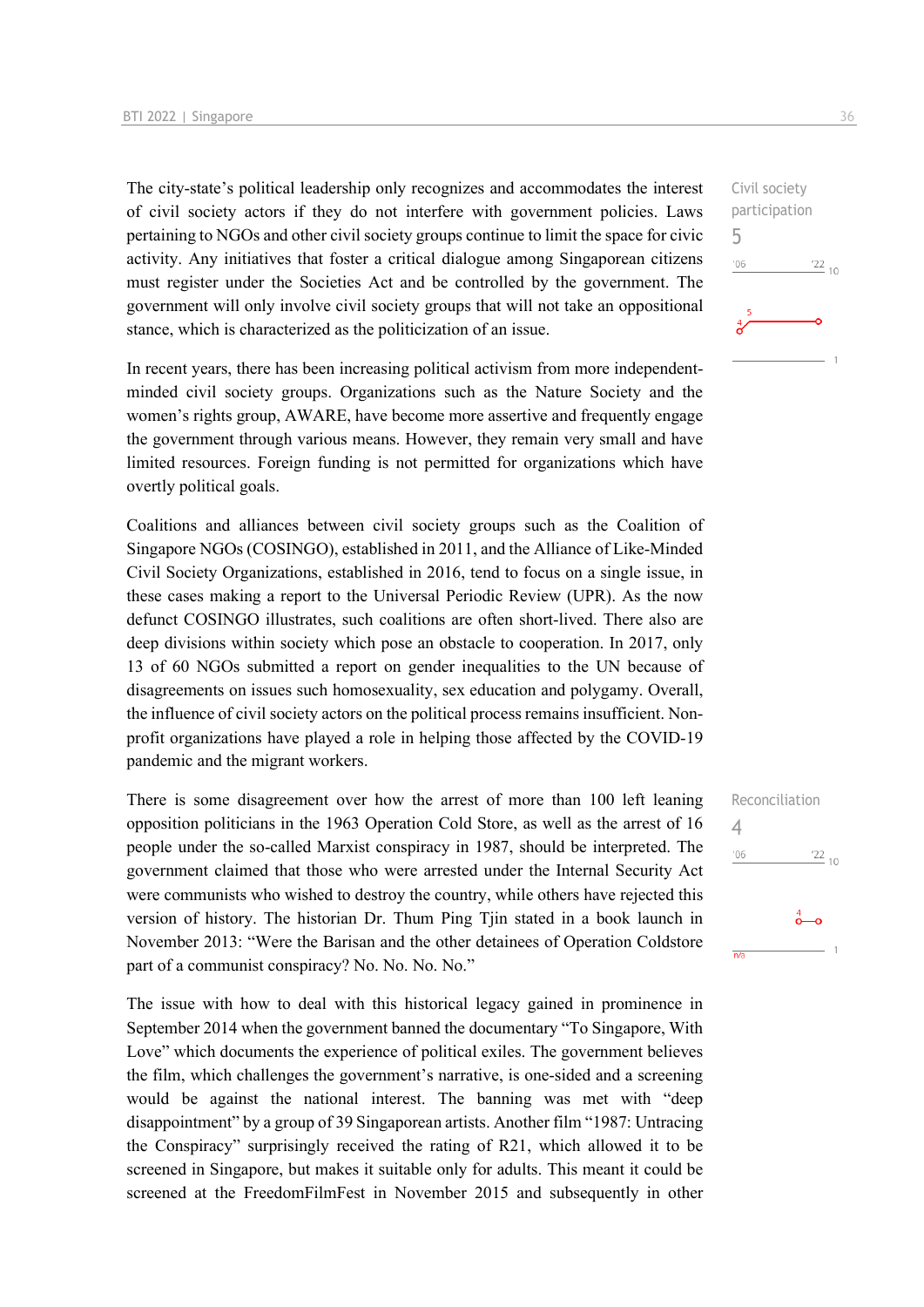venues. In 2017, three of the victims, Chng Suan Tze, Low Yit Leng, and Teo Soh Lung, published a book called "1987: Singapore's Marxist Conspiracy 30 Years On," which is available in bookstores in Singapore. Nevertheless, the government has so far refused to open the archives with regard to these incidents. Attempts to raise attention to the event, such as a blindfolded protest on the subway in 2017, resulted in legal consequences for the organizer, Jolovan Wham. In addition, Dr. Thum Ping Tjin's attempt to question the government's control over information regarding the events in 1963 and 1987 resulted in almost six hours of questioning in parliament, in which Law and Home Affairs Minister K Shanmugam sought to undermine the historian's credibility, as well as to force him to provide indisputable evidence that there was no Communist conspiracy.

#### **17 | International Cooperation**

Singapore, as a very highly developed country according to the HDI, does not require or seek development support from international partners for its domestic policies. External advice with regard to the situation of human rights in the city-state is considered to be unwanted political interference. In fact, the government blocks every attempt by international organizations to facilitate democracy and civil rights in the country. Any foreign support for opposition parties or independent online media is forbidden. In September 2019, Home Affairs and Law Minister K. Shanmugam declared that additional laws were needed to counter foreign influence on domestic actors and opinion. Even though there was no evidence of foreign interference in the 2020 election, his ministry continued to review the need for further legislation. The government made little use of external support in the response to the COVID-19 pandemic, as local experience was already sufficient.

The Singaporean government is considered a credible and reliable partner by the international community. The political leadership remains engaged with the World Bank, the IMF, the Asian Development Bank (ADB) and other international institutions such as the WTO. In addition, Singapore is one of the five founding members of Association of Southeast Asian Nations (ASEAN). Professor Simon Shen believes that Singapore's advanced economic development makes the country a "natural leader of the ASEAN."

Through the Singapore Cooperation Program (SCP), Singapore provides technical assistance to developing countries around the world. In December 2020, the government announced that it would provide \$5 million (SGD \$6.67 million) to support the distribution of COVID-19 vaccines to poorer countries, which will be facilitated through the COVID-19 Vaccine Global Access (COVAX) Advance Market Commitment (AMC) mechanism.

However, Singapore has not signed or ratified international core treaties such as the International Covenant on Civil and Political Rights, the International Covenant on Economic, Social and Cultural Rights, the International Convention on the Protection



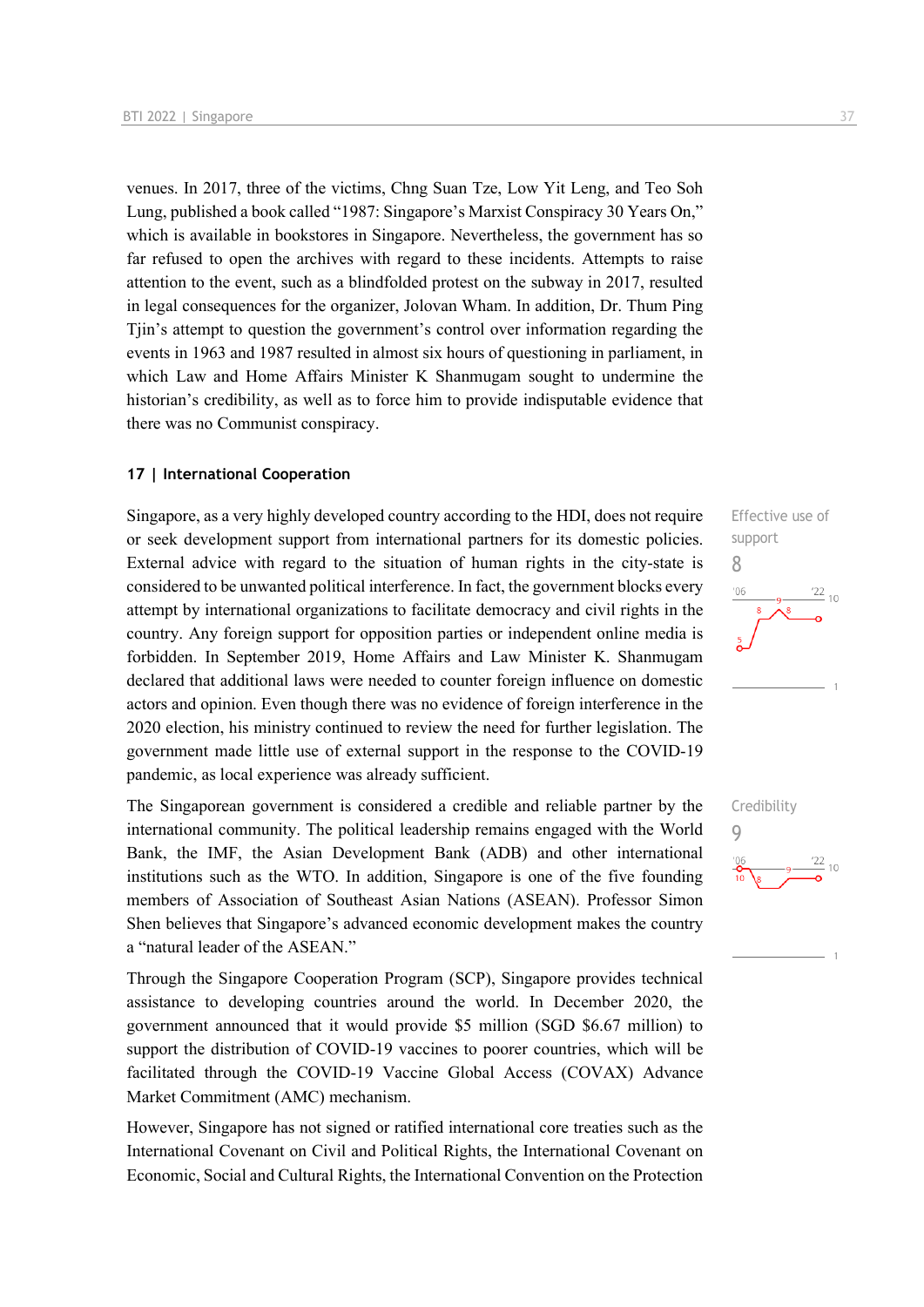of the Rights of All Migrant Workers and Members of Their Families, or even the OECD Anti-Bribery Convention. The government argues that it will only sign treaties when it can fully and effectively implement them. This could be problematic, as ratified treaties and conventions only become part of domestic law when they are specifically incorporated.

The Singaporean government actively and successfully builds and expands cooperative neighborly and international relationships and promotes regional and international cooperation. As such, it is not surprising that Singapore is one of five founding members of ASEAN, which should slowly evolve into a very close-knit community. However, the rise of China is proving to be an increasing challenge as it reduces the potential for unity within the alliance. At the same time, the unpredictability of the U.S. government presents new problems for the region. In June 2018, Singapore hosted a meeting between former U.S. President Donald Trump and Kim Jong-un, which was aimed at improving relations on the Korean peninsula. In 2018, Singapore acted as the chair of ASEAN, a position which is rotated on an annual basis. For the Singapore government, this provided the chance to promote many initiatives aimed at enhancing regional cooperation. For instance, the government announced that it would upgrade three Initiative for ASEAN Integration (IAI) centers in Vietnam, Cambodia and Laos, to Singapore Cooperation Centers, in order to strengthen technical cooperation and local capacity-building. In November 2018, the 33rd ASEAN summit was held in Singapore. Prime Minister Lee Hsien Loong used this opportunity to call for greater regional integration. President Trump, however, did not attend the meeting, which resulted in China gaining prominence. The Regional Comprehensive Economic Partnership (RCEP), which includes China, was signed in 2020.

Regional cooperation 10 $^{\prime}06$  $\frac{22}{2}$  10  $\frac{9}{60}$